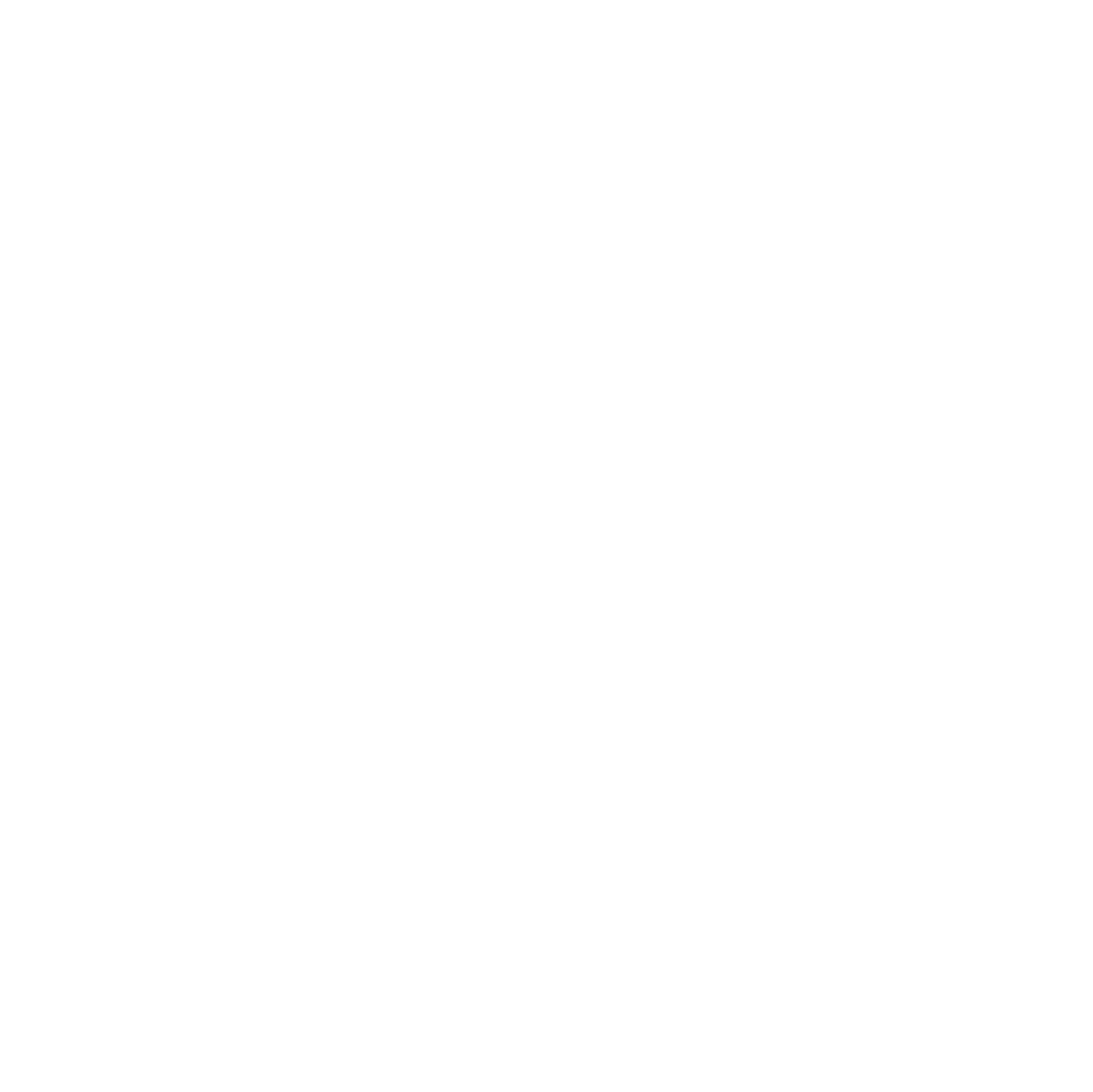# **Table of Contents**

| 3.1 |                                                                    |
|-----|--------------------------------------------------------------------|
| 3.2 |                                                                    |
| 3.3 |                                                                    |
| 3.4 |                                                                    |
| 3.5 | Derived Attribute Declarations and Redefinitions  8                |
| 3.6 |                                                                    |
| 3.7 | Local Node Constraint Declarations and Redefinitions  10           |
| 3.8 |                                                                    |
| 3.9 |                                                                    |
|     | 3.10 Pre- and Post-Conditions and Ensure Statements  14            |
|     |                                                                    |
|     |                                                                    |
|     | 3.13 Bounded Iteration and Variable Declarations  17               |
|     |                                                                    |
|     |                                                                    |
|     |                                                                    |
|     |                                                                    |
|     | 3.18 Left-hand Sides of Productions and Graph Patterns of Tests 22 |
|     |                                                                    |
|     |                                                                    |
|     |                                                                    |
|     |                                                                    |
|     |                                                                    |
|     |                                                                    |
|     |                                                                    |
|     |                                                                    |
|     |                                                                    |
|     |                                                                    |
|     |                                                                    |
|     |                                                                    |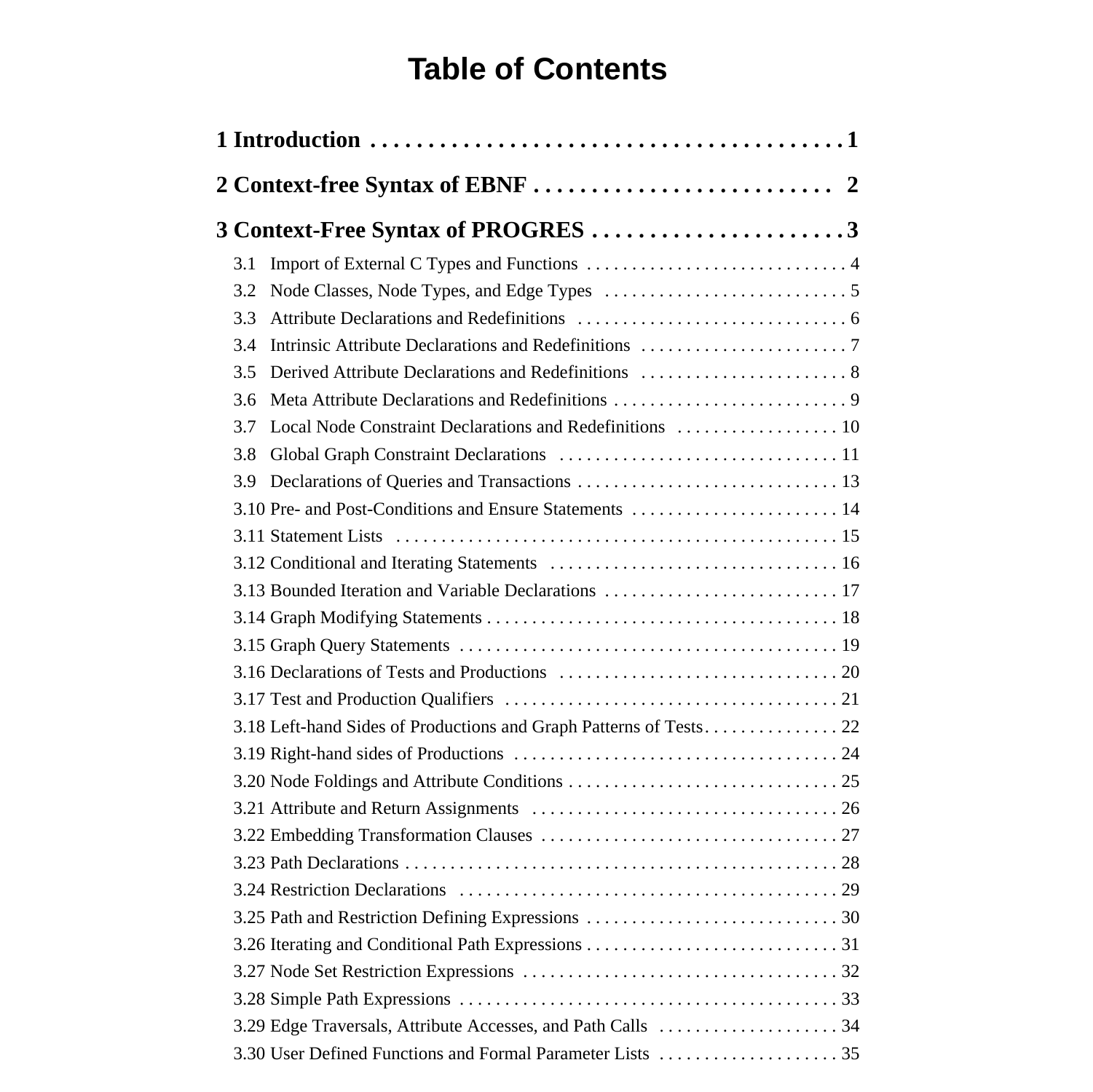| 3.43 Cardinality Qualifiers for Relation Types, Attribute Types, etc.  46 |
|---------------------------------------------------------------------------|
|                                                                           |
|                                                                           |
|                                                                           |
|                                                                           |
| 3.38 Variable Declarations and Type Definitions  42                       |
|                                                                           |
|                                                                           |
|                                                                           |
|                                                                           |
|                                                                           |
|                                                                           |
| 3.31 Attribute Value and Node Set Computing Expressions  36               |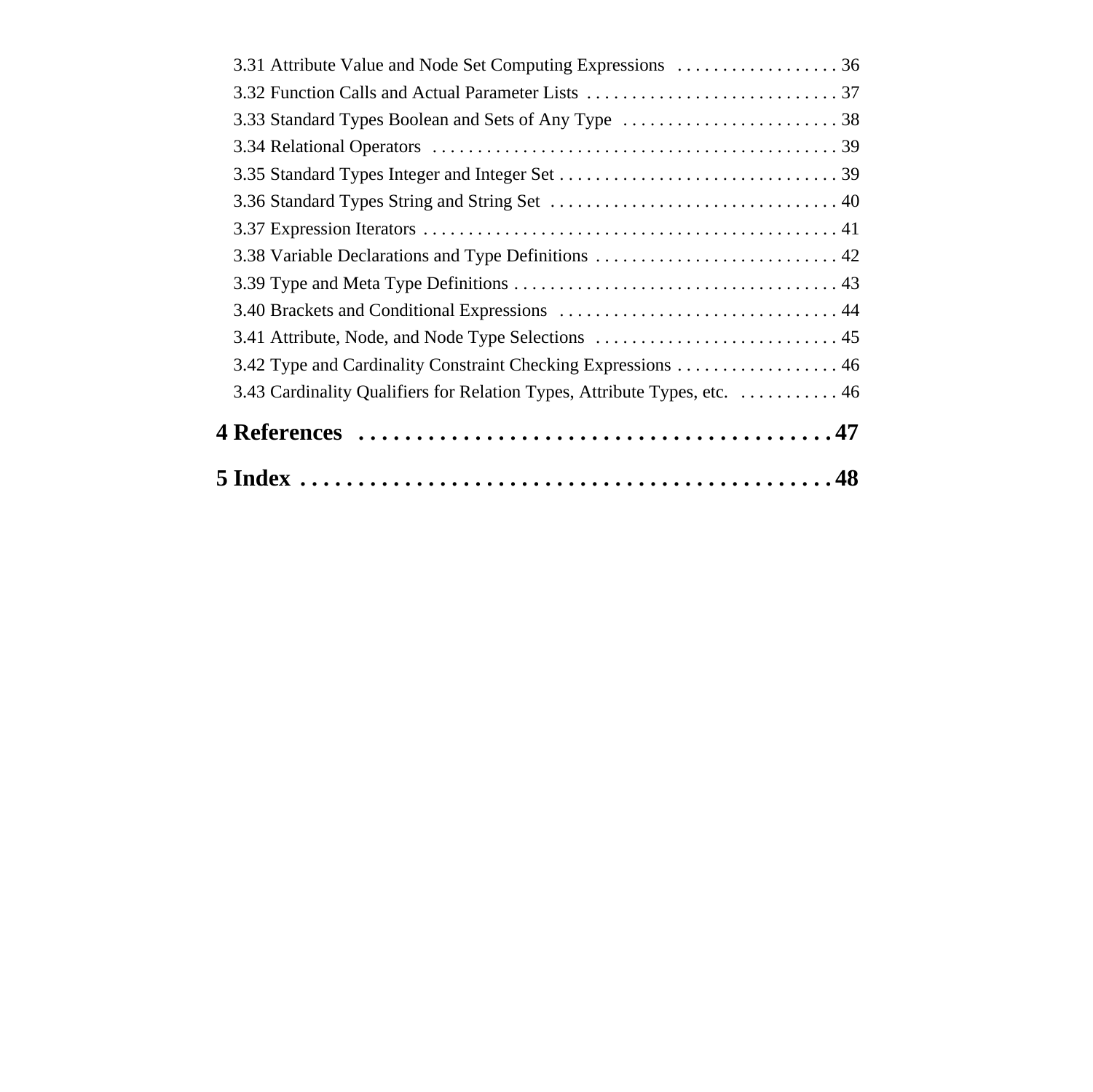# **The PROGRES Language Manual (Version 9.x)**

Copyright 1999: Lehrstuhl für Informatik III, RWTH Aachen Institut für Softwaretechnologie Universität der Bundeswehr München

# **1 Introduction**

The PROGRES language definition (version 9.x) is a mixture of Extended Backus Naur Form (EBNF) rules and natural language texts. EBNF rules are used to define the language's context-free syntax; the running text explains the semantics of each introduced [construct briefly. For a complete formal definition of an elder version of PROGRES the](#page-50-0) [reader is referred to \[Sch91\] and to \[Sch97\]. Further information about the language PRO-](#page-50-0)[GRES in various projects are published in \[Wes91, AE94, SWZ95b, SWZ95a, SWZ96,](#page-50-0) [Zün96, Nag96, KS97, H](#page-50-0)KW98]

The definition of PROGRES' syntax by means of EBNF rules is possible due to the fact [that any graphical language element has a textual "Ersatz"-representation and that the](#page-50-0) translation from the textual representation to its graphical counterpart is rather trivial. A [discussion of other less well-known syntax definition formalisms, which are especially](#page-51-0) tailored towards the definition of purely visual languages, may be found in [RS97].

The first part of this appendix is a definition of the *EBNF definition language* itself. It uses the same mixture of EBNF rules for context-free syntax definition purposes and natural language comments for additional explanations.

Please note that this paper is a *hypertext* document. It is available in three different formats:

(1) The Framemaker document processing system hypertext (view) format as part of the PROGRES release: \$PROGRESROOT/man/ProgresSyntax.fm.

The layout of this file is identical with the layout of the printed appendix version.

(2) The *pdf* format processed by Adobe's acrobat reader as part of the PROGRES release: \$PROGRESROOT/man/ProgresSyntax.pdf. The layout of this file is almost identical with the layout of the printed appendix

version and it has a tree-like index structure.

(3) The WWW format *html* for any available internet browser, accessible via the URL: http://www-i3.informatik.rwth-aachen.de/research/progres/ProgresSyntax.html.

Any applied occurrence of a nonterminal on the following pages is a "clickable" link to its definition, although these occurrences are *not underlined*. Underlined keywords on the other hand are just keywords and not links to different parts of the document.

Furthermore, there are two types of nonterminals on the right-hand side of EBNF rules, which are treated differently: nonterminals starting with prefix "Decl" or "Appl". They denote identifier declarations or applied identifier occurrences. The default lexical syntax of these identifiers is a sequence of alphanumerical characters. Any deviation from this law is explained in the running text. For further details concerning this topic the reader is referred to the language's lexical syntax definition in (f)lex input format, which is part of the programming environment source code.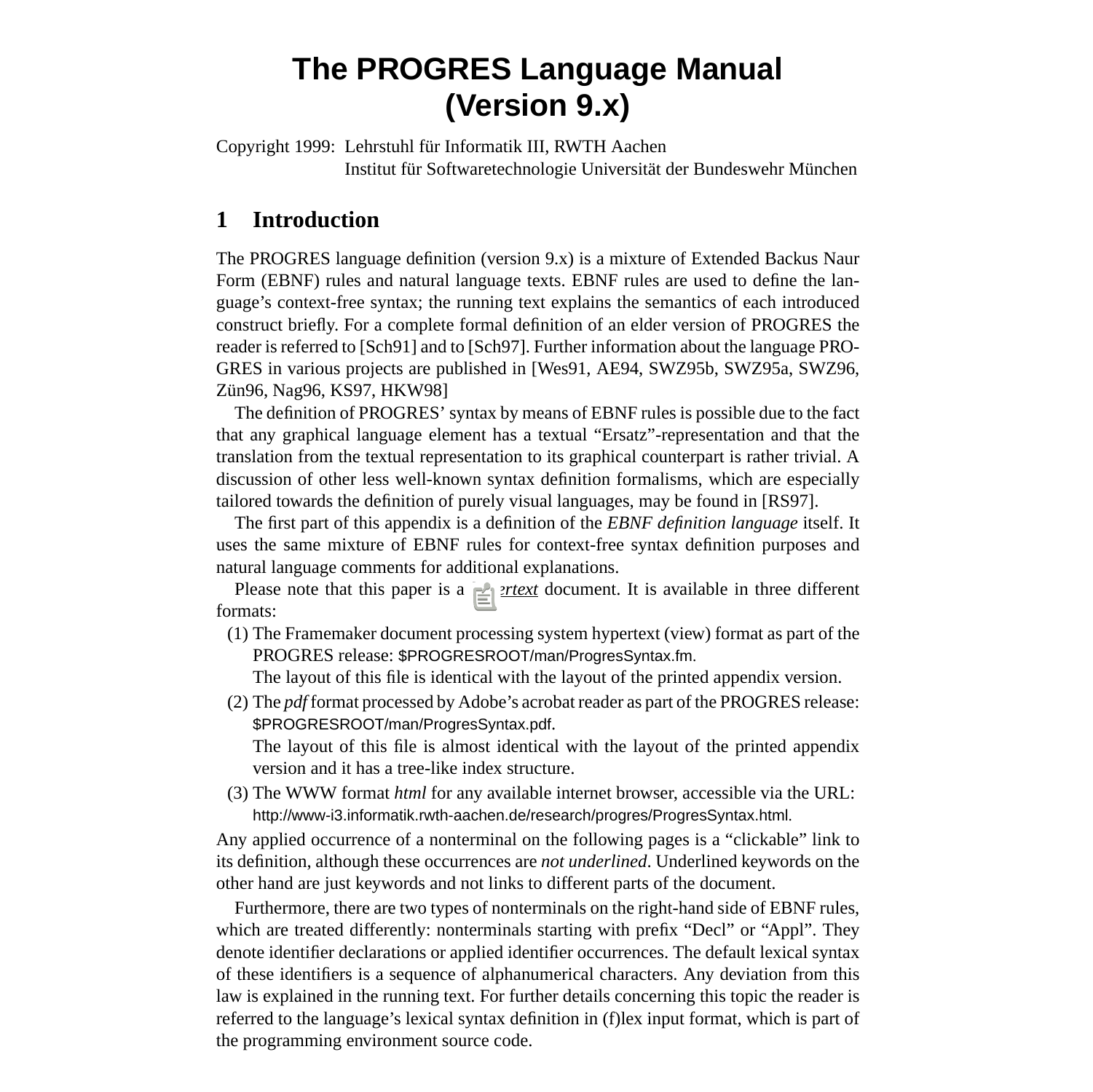# <span id="page-5-0"></span>**2 Context-free Syntax of the Syntax Definition Language EBNF**

### (1) **EBNF** ::=

{ EBNF\_Rule } EBNF\_Rule

A context-free syntax definition is a nonempty list of EBNF rules.

### (2) **EBNF\_Rule** ::=

DeclNonterminalId "::=" EBNF\_Expression

Each EBNF rule introduces one class of nonterminals. Its name (identifier) precedes the separator " $::='$ , its definition follows the separator.

## (3) **DeclNonterminalId** ::= ...

This is the declaration of a nonterminal identifier. It has to be a sequence of alphanumeric characters (including "-" and "\_" as separators).

#### (4) **EBNF\_Expression** ::=

Sequence

Choice

SimpleExpression

An EBNF expression is either a complex expression or a basic expression.

#### (5) **Sequence** ::=

{ SimpleExpression } SimpleExpression

A sequence is a nonempty list of EBNF subexpressions. These subexpressions are usually applied occurrences of nonterminal identifiers. The right-hand side of the Sequence rule itself is e.g. a sequence of two EBNF subexpressions, where the first one is a List subexpression and the second one an ApplNonterminalId.

#### (6) **Choice** ::=

{ SimpleExpression "|" } SimpleExpression

A choice is an EBNF subexpression with a nonempty list of alternatives.

#### (7) **SimpleExpression** ::=

 Keyword | TerminalId | ApplNonterminalId | Optional | List

A simple expression is either a keyword or a (non-)terminal identifier or a more complex expression enclosed by delimiters.

#### (8) **Keyword** ::= ...

A keyword is either an underlined sequence of letters (plus the separator "\_" which looks like an underlined blank) or an arbitrary sequence of characters enclosed by """ as the leading symbol and """ as the trailing symbol. Examples of legal keywords are: <u>begin</u> or <u>is a</u> or "->", but not \* or 1245.

# (9) **TerminalId** ::= ...

The definition of the lexical syntax of identifiers and constants is outside the scope of our EBNF rules. They are either sequences of alphanumeric characters (including "\_" as separator) with a letter as the leading character or explained in more detail in the running text.

# (10) **ApplNonterminalId** ::= ...

This is an applied occurrence of a nonterminal identifier, defined elsewhere in the EBNF. Recursion is allowed, but rarely used due to the existence of a special list construction operator.

#### (11) **Optional** ::=

"[" EBNF\_Expression "]"

An optional EBNF expression is an EBNF expression enclosed by square brackets. It has the usual meaning, i.e. denotes an optional construct of the defined language.

#### (12) **List** ::=

"{" EBNF\_Expression "}"

A list is an EBNF subexpression enclosed by curly braces. It is used to define lists of 0 to n elements, where each element belongs to the sublanguage defined by the given subexpression. The right-hand side of the List rule is a sequence of three simple EBNF subexpressions (two keywords and one nonterminal identifier).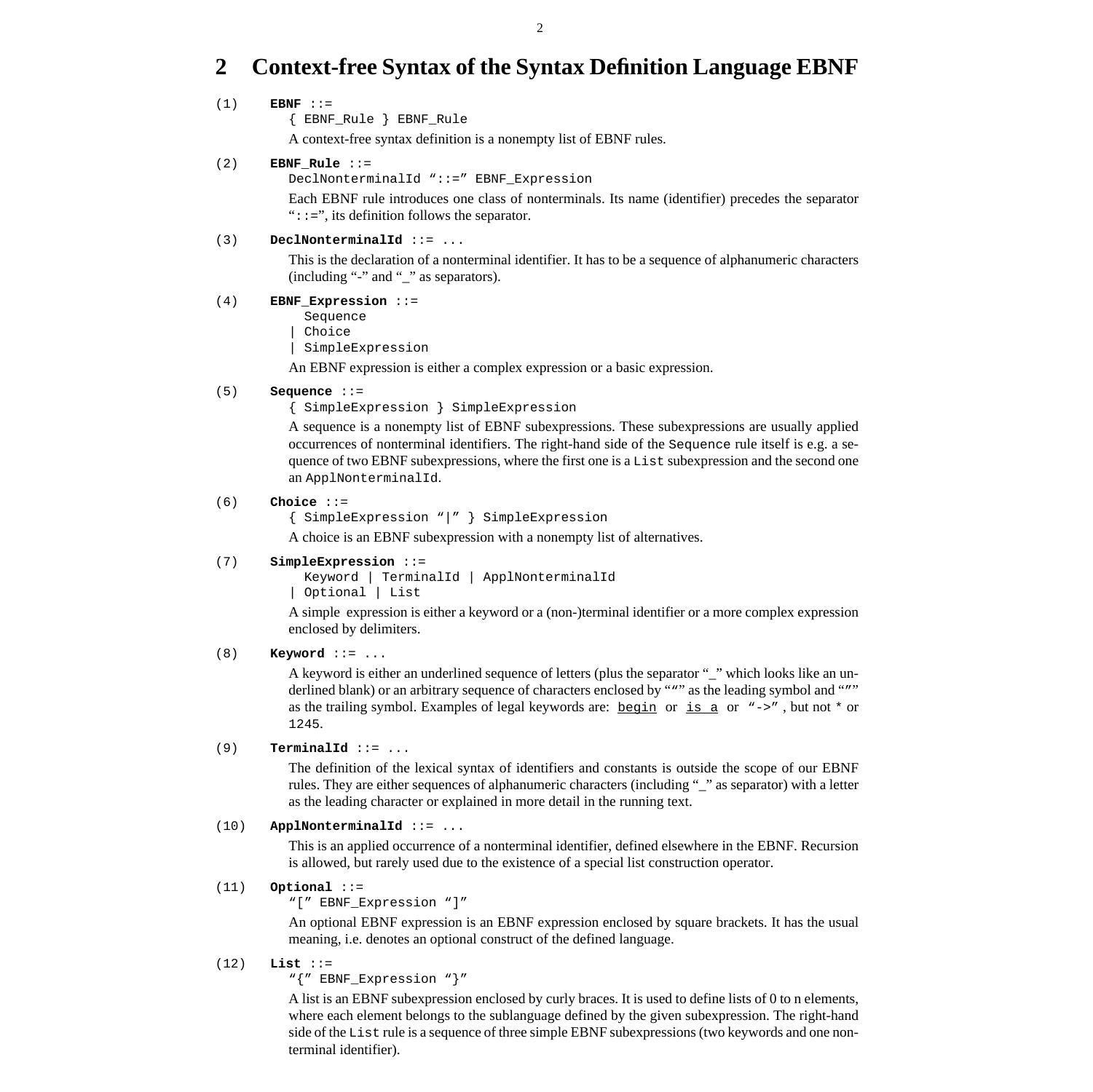# <span id="page-6-0"></span>**3 Context-Free Syntax of the Language PROGRES**

The following pages describe the syntax and semantics of the language PROGRES (version 9.x) as precisely as possible. Nevertheless, there are still some differences between the syntax presented here and the syntax of the released language implementation (version 9.2), which is documented in the file \$PROGRESROOT/man/ProgresSyntax:

- Repair actions of local constraints (cf. [rules on page 10\)](#page-13-0) are valid for a list of constraint declarations and not just for a single declaration.
- Pre- and postconditions of productions (cf. [rules on page 14\)](#page-17-0) are not mentioned in this document although being supported.
- Sets may not yet be constructed using curly braces as in {1,2,3}. They have to be defined using the union operator as in  $1 \text{ or } 2 \text{ or } 3$ .

```
(1) Specification ::=
         spec DeclSpecId
           [ OptImportList ]
```

```
[ OptDeclList ]
end "."
```
A specification has a name and contains a list of external type and function imports as well as a list of declarations of node types, edge types, productions, etc.

### (2) **OptDeclList** ::=

{ Declaration } Declaration

This is a nonempty list of declarations. Each declared item has its own unique identifier with global visibility. The order of declarations in the declaration list is of no importance.

```
(3) Declaration ::=
```
 Section | [NodeClassDecl](#page-8-0) (cf. [rules on page 5](#page-8-0)) [| NodeTypeDecl](#page-8-0) (cf. [rules on page 5](#page-8-0)) [| EdgeTypeDecl](#page-8-0) (cf. [rules on page 5](#page-8-0)) [| ConstraintDecl](#page-14-0) (cf. [rules on page 11](#page-14-0)) [| QueryDecl](#page-16-0) (cf. [rules on page 13](#page-16-0)) [| TransactionDecl](#page-16-0) (cf. [rules on page 13](#page-16-0)) [| TestDecl](#page-23-0) (cf. [rules on page 20](#page-23-0)) ProductionDecl (cf. [rules on page 20](#page-23-0)) PathDecl (cf. [rules on page 28](#page-31-0)) [| RestrictionDecl](#page-32-0) (cf. [rules on page 29](#page-32-0))

[| FunctionDecl](#page-38-0) (cf. [rules on page 35](#page-38-0))

This is the full list of all possible types of declarations.

```
(4) Section ::=
```

```
section DeclSectionId
  [ OptImportList ]
  [ OptDeclList ]
end ";"
```
Sections are a very primitive means to structure a large specification. They do not build their own name scopes, i.e. it does not matter at all whether a certain import or declaration is inside a certain section or not. They will be replaced soon by proper modules (packages). One exception from this rule concerns the treatment of defined global integrity constraints (cf. [rules on page 11\)](#page-14-0). They affect the behavior of those graph transformations only, wich are part of the same section or its subsections.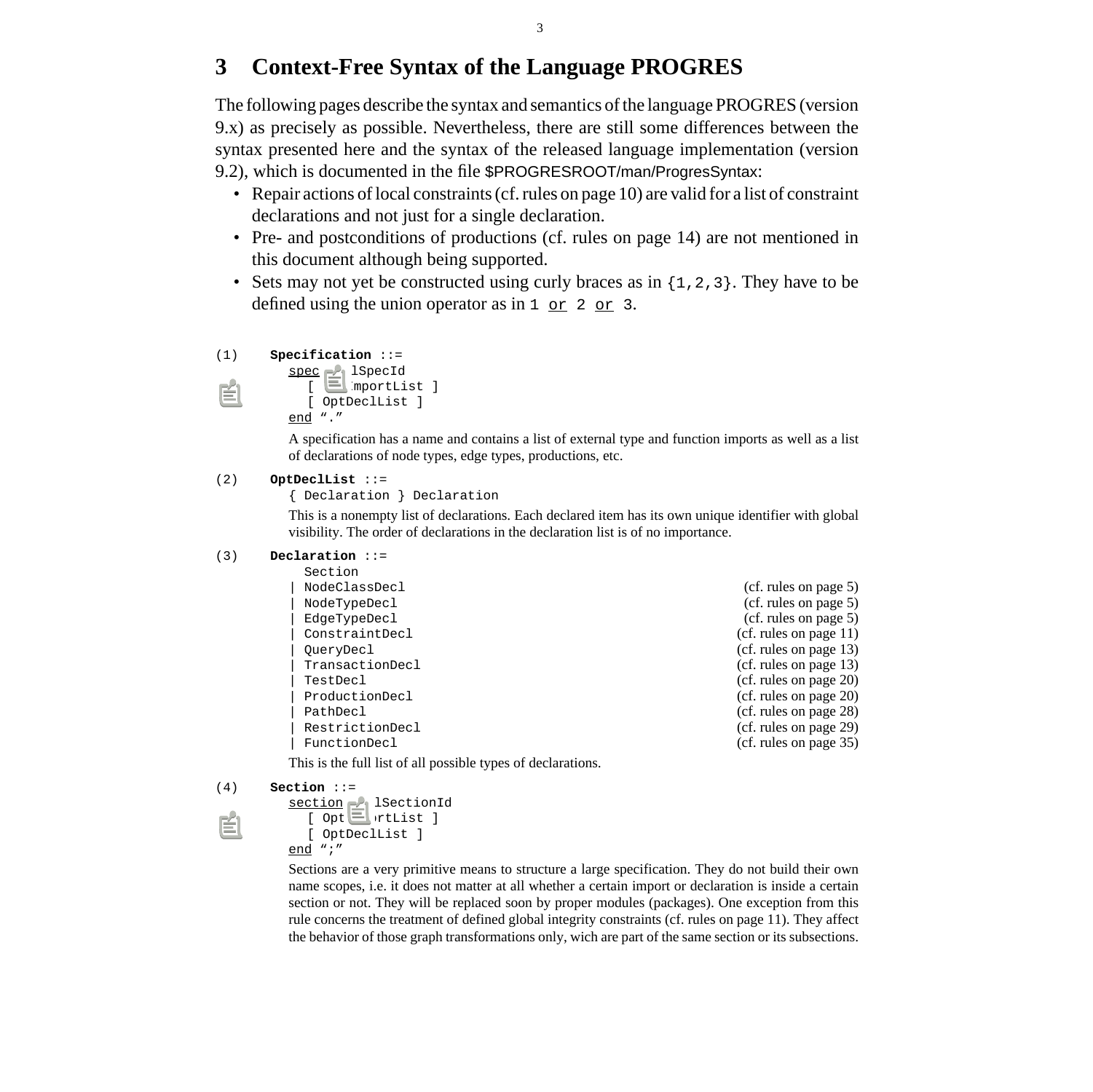# <span id="page-7-0"></span>**3.1 Import of External C Types and Functions**

# (5) **OptImportList** ::=

{ ModuleImport }

# ModuleImport

A specification imports attribute types and functions from a host programming language, which is usually C. The import is restricted to non-pointer types of fixed size or varying size (with known upper boundary). For further details see documentation of PROGRES release (file \$PROGRES-ROOT/import/README).

# (6) **ModuleImport** ::=

from DeclModuleId import

{ Import } Import end ";"

Import a number of resources from the host programming language module (file) DeclModuleId. These resources are linked at run-time to the importing specification. The order of list elements is of no importance.

### (7) **Import** ::=

```
 TypeImportList
```

```
| FunctionImportList
```
An import is either a list of attribute types or a list of functions over these attribute types.

# (8) **TypeImportList** ::=

types

```
{ DeclAttTypeId "," }
   DeclAttTypeId ";"
```
This is the list of imported attribute type identifiers, which have to be defined in the designated host programming language module. The order of list elements is of no importance.

# (9) **FunctionImportList** ::=

functions

```
{ FunctionImportDecl "," }
  FunctionImportDecl ";"
```
This is the list of imported functions (together with their parameter profiles), which have to be defined in the designated host programming language module. The order of list elements is of no importance.

# (10) **FunctionImportDecl** [::=](#page-38-0)

[FuncOpName ":" F](#page-38-0)unctionType

An imported function is either a normal function with an arbitrary number of in-parameters or an infix operator with two in-parameters or a prefix operator with one in-parameter.

# (11) **FunctionType** ::=

[ OptTypeList ] "->" [Type](#page-46-0)

An imported function's parameter profile is an optional list of in-parameter types followed by the function's always existing return-value.

# (12) **OptTypeList** [::=](#page-46-0)

```
"(" { Type "," } Type ")"
```
The in-parameter type list is just a sequence of type definitions separated by ",". The order of type definitions in this list reflects the function's order of formal in-parameters.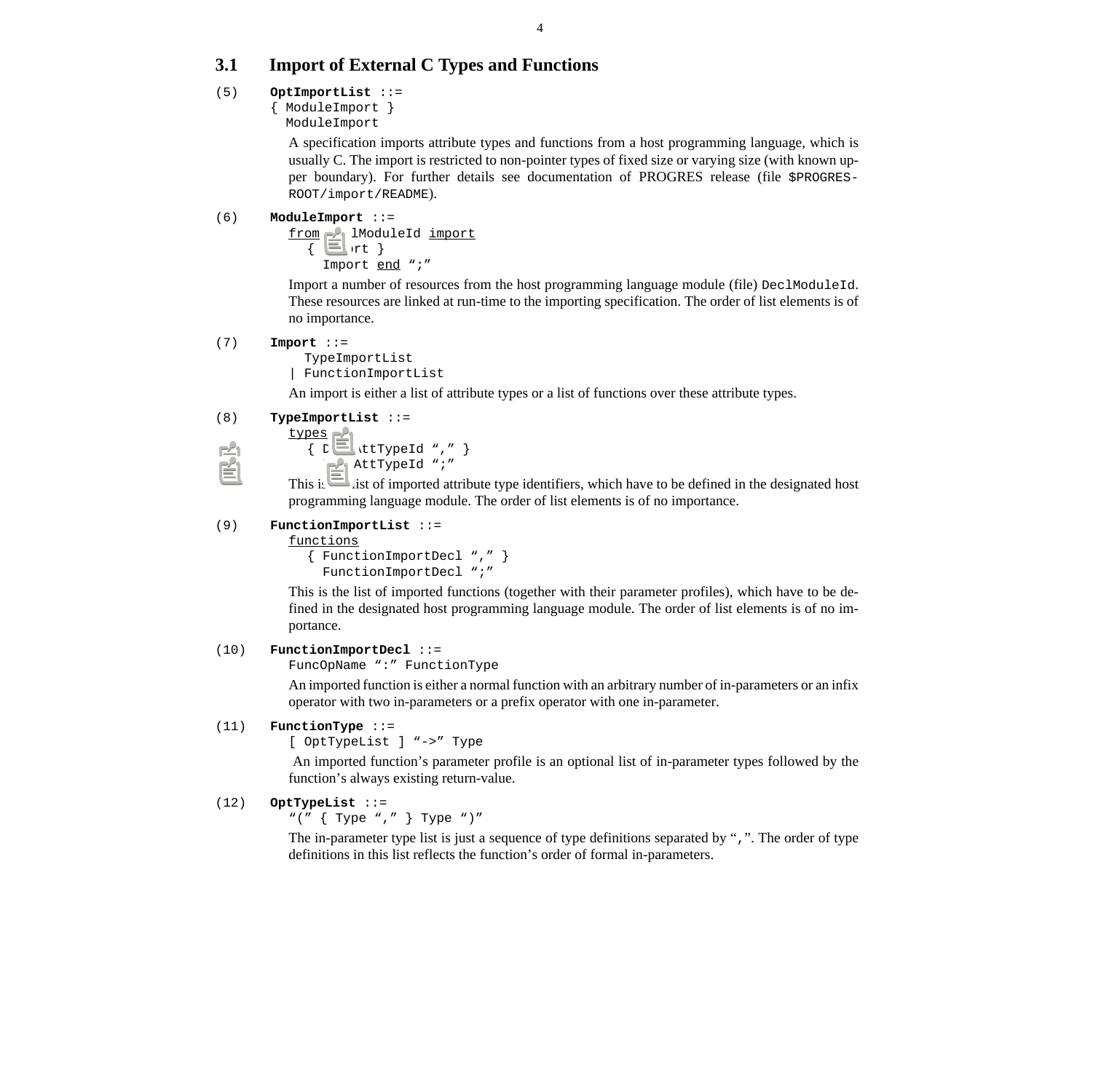# <span id="page-8-0"></span>**3.2 Node Classes, Node Types, and Edge Types**

#### (13) **NodeClassDecl** ::=

```
node class DeclNodeClassId [ OptSuperClassIdList ] [ ";" ]
  [ OptAttDeclList ]
  [ OptRuleList ]
end ";"
```
A node class has a maybe empty list of direct superclasses, an optional list of attribute (and constraint) declarations, and an optional list of attribute rule redefinitions. The extension of a node class is not a set of nodes but a set of node types, which have this class as direct or indirect superclass. Node classes are always abstract, i.e. they do not have any direct node instances. The often used term

"n is a node of node class C"

is, therefore, a shorthand for

"n is an instance of a node type which belongs directly or indirectly to node class C".

The graphical representation of a node class declaration is a box, which has the node class name as inscription (plus its attribute declarations if desired).

### (14) **OptSuperClassIdList** ::=

is a { ApplNodeClassId "," } ApplNodeClassId

The list of direct superclasses of a class. A class inherits all properties of its superclasses. The order of list elements is not important. The empty list is used for node classes without any superclasses. Any two classes may not have more than one smallest common superclass and more than one greatest common subclass, i.e. the class hierarchy has to be a lattice, after a greatest and a smallest class are added.

The graphical representation of the  $\pm s$  a relationship is a dashed arrow from the subclass to the superclass.

#### (15) **NodeTypeDecl** ::=

```
node type DeclNodeTypeId : ApplNodeClassId [ ";" ]
  [ OptAttDeclList ]
  [ OptRuleList ]
end ";"
```
A node type belongs to one and only one class. It inherits all properties of its class. Any node instance belongs to one and only one node type, which determines its behavior (concerning attribute evaluation rules and constraints). Node types are always final, i.e. they are the leaves of the node class hierarchy. For this reason their extensions are nonoverlapping sets of node instances.

The graphical representation of a node type declaration is a box with round corners, which has the node type name as inscription (plus its attribute declarations if desired). This box should always be the source of a (single) dashed arrow, which has the node type's (super-)class as target.

#### (16) **EdgeTypeDecl** ::=

edge type DeclEdgeTypeId ":" RelType;

An edge type is a binary, directed but nevertheless bidirectional relation between nodes of certain classes or types. Edges may be traversed in both directions from source node to target node and from target node to source node. Furthermore, referential integrity is guaranteed by the fact that any node deletion operation has the the side-effect to delete all adjacent edges, too.

The graphical representation of an edge type declaration is a solid arrow from the source to the target node type or class. It has the edge type name as its label.

#### (17) **RelType** ::=

ApplTypeClassId [ [Qualifier \] "->" A](#page-49-0)pplTypeClassId [ [Qualifier \]](#page-49-0)

Defines source and target node types or classes as well as multiplicity of binary relationships between nodes of these types or classes. The example

 $T$  [1\_1:u\_1] ->  $C$  [1\_2:u\_2]

defines for instance a directed relationship from nodes of type T to nodes of a type of class C. Any node of type T is related to at least l\_2 and at most u\_2 nodes of class C. A node of class C is related to at  $1_2$  and at most u\_2 nodes of type T. The default for omitted optional qualifiers is  $[0:n]$  (cf. [rules on page 46 f](#page-49-0)or the definition of qualifiers).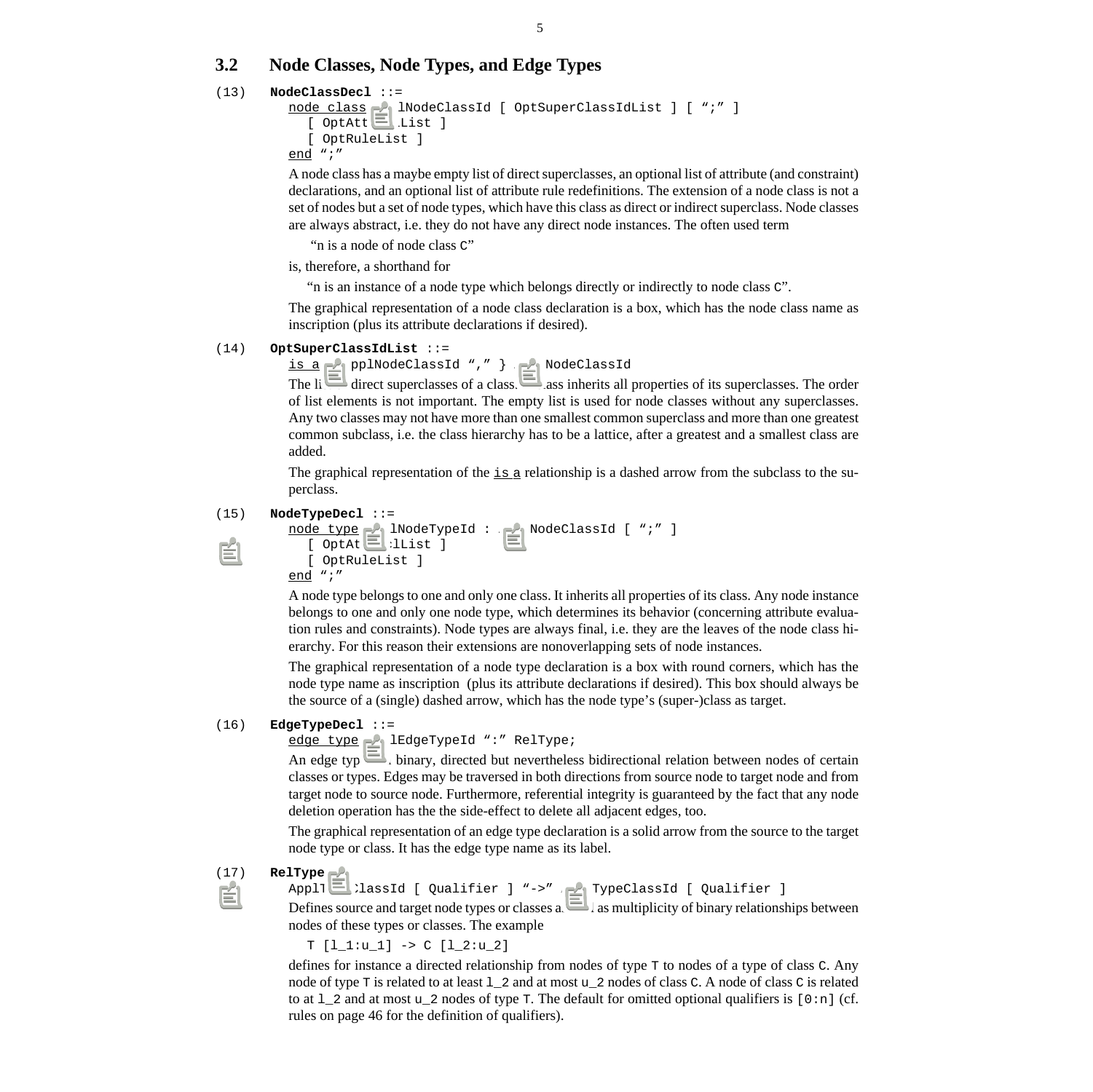# <span id="page-9-0"></span>**3.3 Attribute Declarations and Redefinitions**

# (18) **OptAttDeclList** ::=

{ AttDecl } AttDecl

List of attribute declarations and local constraints of node class or node type. The order of list elements is insignificant.

### (19) **AttDecl** ::=

 IAttDeclList DAttDeclList | MAttDeclList ConstrDeclList

There are three categories of attributes plus local constraints. The attribute declaration syntax with lists in lists allows one to use the same keyword "intrinsic" or ... for a number of related attributes of the same category.

### (20) **IAttDeclList** ::=

```
intrinsic { IAttDecl } IAttDecl
```
List of related intrinsic (normal) node attributes. The order of list elements is of no importance.

# (21) **DAttDeclList** ::=

derived [{ DAttDecl } DAttDecl](#page-11-0)

List of related derived node attribute declarations. The order of list elements is of no importance.

# (22) **MAttDeclList** ::=

meta [{ MAttDecl } MAttDecl](#page-12-0)

List of related meta node type attribute declarations. The order of list elements is of no importance.

### (23) **ConstrDeclList** ::=

```
constraint { ConstrAttDecl } ConstrAttDecl
```
List of related local constraint declarations. The order of list elements is of no importance.

# (24) **OptRuleList** ::=

{ Rule } Rule

List of attribute redefinitions or constraint redefinitions. Any subclass or type may redefine the (initial) value defining expressions of its inherited attributes and constraints. Multiple inheritance conflicts (a class inherits two different expressions for the same attribute or constraint) from two different superclasses are recognized and must be resolved by redefinition.

### (25) **OptRule** ::=

IAttRuleList | DAttRuleList | MAttRuleList ConstrRuleList

For any category of attributes (including local constraints) there is one category of attribute redefinition rule list. Intrinsic attributes are redefined using an IAttrRuleList, etc. Such a redefinition changes the associated expression of an attribute, but not its type.

# (26) **IAttRuleList** ::=

redef intrinsic [{ IAttRule } IAttRule](#page-10-0)

List of related intrinsic node attribute redefinitions. The order of list elements is of no importance.

# (27) **DAttRuleList** ::=

redef derived [{ DAttRule } DAttRule](#page-11-0)

List of related derived node attribute redefinitions. The order of list elements is of no importance.

## (28) **MAttRuleList** ::=

redef meta [{ MAttRule } MAttRule](#page-12-0)

List of related meta node type attribute redefinitions. The order of list elements is of no importance.

### (29) **ConstrRuleList** ::=

redef constraint [{ ConstrAttRule } ConstrAttRule](#page-13-0)

List of related local constraint redefinitions. The order of list elements is of no importance.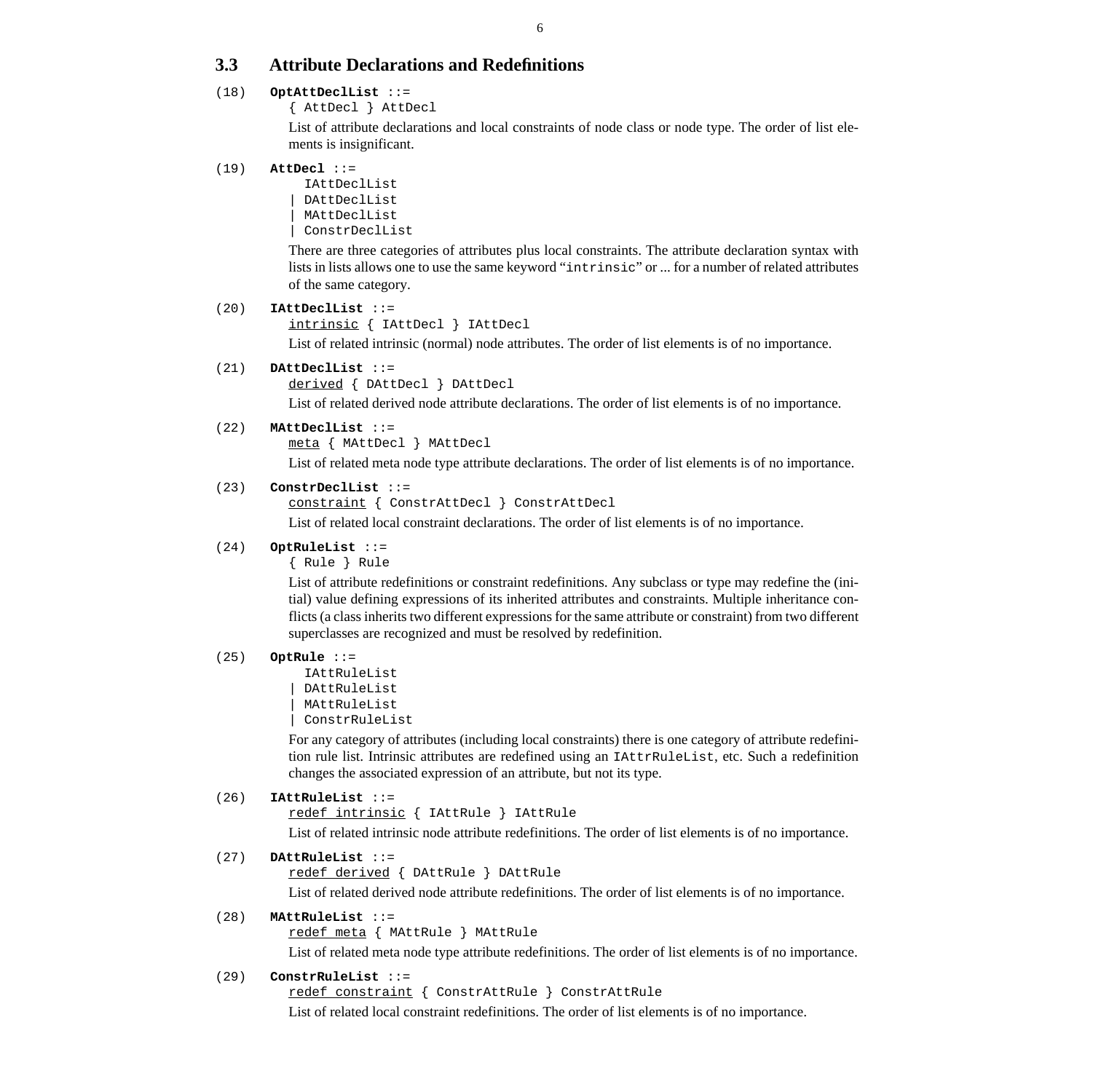# <span id="page-10-0"></span>**3.4 Intrinsic Attribute Declarations and Redefinitions**

#### (30) **IAttDecl** [::=](#page-12-0)

```
[ OptKeyOrIndex ] DeclIAttId [ ":" Type ]
                                [ ":=" Expression ] ";"
```
An intrinsic attribute has a name (identifier) plus a type plus an optional constant initial value. The initial value computing expression may contain references to meta attributes of the same node (type), but not to intrinsic or derived attributes of the same or different nodes in a graph.

Any intrinsic attribute read access, which is not preceded by a write access, leads to the evaluation of the appropriate initial value defining expression. The default expression is  $hat$  then the execution process immediately.

The type definition may be omitted if it can be inferred from the attribute's initial value defining expression. The declaration

```
intrinsic Names := "Balu" or "Kaa"
```
is equivalent to

```
intrinsic Names : string [1:n] := "Balu" or "Kaa" .
```
An intrinsic attribute's type may be any type which is a legal type for variables, parameters, etc. But note that attribute declarations with node types or node classes as types are not interpreted as unidirectional pointers to other nodes, but as a short-hand for a normal edge type declaration. Let us assume that a node type or node class NODE possesses the following attribute declarations:

```
intrinsic key Contains: ELEMENT [1:n];
           References: ELEMENT [0:n];
```
They are translated as follows into edge type declarations

```
edge type Contains: NODE [0:1] -> ELEMENT [1:n];
edge type References: NODE [0:n] -> ELEMENT [0:n];
```
The cardinality constraint for the target node is derived from the attribute type's cardinality constraint, the cardinality constraint for the source node is either the default  $[0:n]$  or  $[0:1]$  if the attribute is declared as a key attribute (for each attribute value = target node exists at most one source node). The normal usage of the keywords  $\text{key}$  and  $\text{index}$  is explained below.

#### (31) **IAttRule** ::=

ApplIAttId ":=" [Expression ";"](#page-39-0)

Redefinition of the initial value defining expression for a given intrinsic attribute in a node class  $\sigma$  or a node type T. This attribute must be an inherited attribute of the node class C or the node type T. The new expression overrides the inherited expression and may be overridden again. Dynamic binding is used to determine at run-time which expression has to be evaluated to compute the initial attribute value of the regarded node (any node has a unique node type which determines its attribute evaluation functions).

Initial intrinsic attribute value definitions may be omitted if all node creating productions assign immediately appropriate values to the attributes of all new nodes.

Multiple inheritance conflicts have to be resolved manually by redefining the expression for the inherited attribute in the affected class. A multiple inheritance conflict occurs if one class inherits two different evaluation rules from two uncomparable superclasses A and B (neither A is a subclass of B nor B is a subclass of A). The smallest example of a node class hierarchy with a multiple inheritance conflict looks like follows:

```
node class S;
  intrinsic a := 1;
end;
node class A is a S;
  redef intrinsic a := 3;
end;
node class B is a S;
  redef intrinsic a := 4;
end;
node class Conflict_Class is a A, B end;
```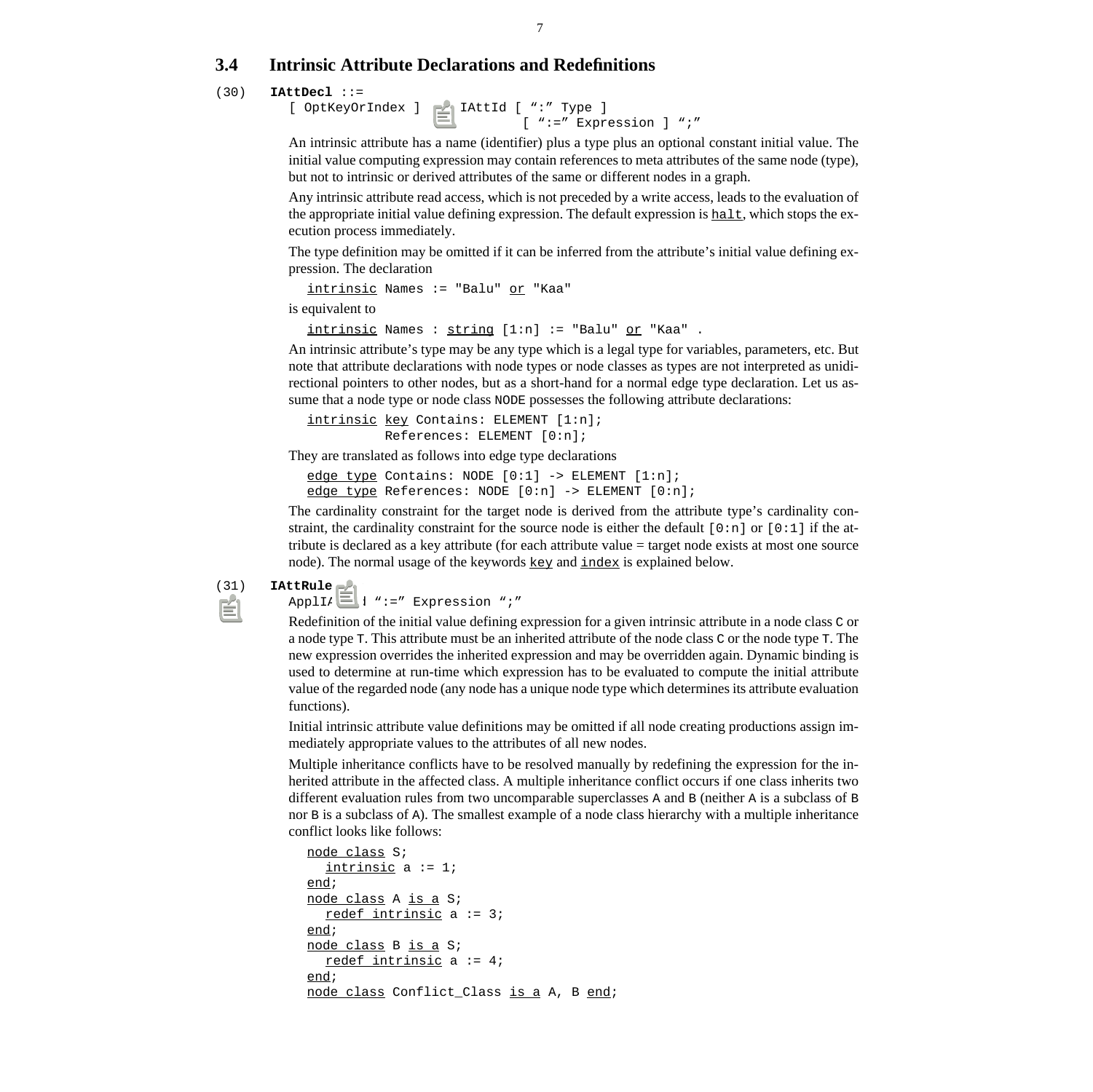# <span id="page-11-0"></span>**3.5 Derived Attribute Declarations and Redefinitions**

### (32) **DAttDecl** [::=](#page-12-0)

```
[ OptKeyOrIndex ] DType ]
                      [ "=" Expression ] ";"
```
A derived attribute has a name (identifier) plus a type plus a directed equation which contains references to other attributes of the same node or different nodes. These references are defined as path expressions which start at the regarded node  $\leq \ell \leq 1$  and traverse an unlimited number of edges in the general case. The evaluation of a derived attribute results in a run-time error if it depends directly or indirectly on its own value.

There is an important difference between the initial value definition of intrinsic attributes and the directed equation of a derived attribute. The first one is evaluated once after the creation of a new node attribute. The latter one will be reevaluated whenever one of the referenced attributes in the directed equation changes its value.

The Ancestors attribute below is one example of a derived attribute. It has the union of the name attribute values of all those nodes as value, which are reachable from the current node  $\frac{\text{self}}{\text{set}}$  by traversing parent edges only:

```
derived Ancestors = <u>self</u>. (-parent-> +). Name</u>
```
The attribute type definition may be omitted if it can be inferred from the attribute's directed equation, as it is the case for the attribute Ancestors. Its type is  $\frac{\text{string}}{0:n}$  and not  $\frac{\text{string}}{1:n}$ due to the fact that a graph may contain nodes without any outgoing parent edges.

A derived attribute's type may be any type which is a legal type for variables, parameters, etc. But note that attribute declarations with node types or node classes as types are not interpreted as unidirectional pointers to other nodes, but as a short-hand for a normal path declaration. Let us assume that a node type or node class PERSON contains the following attribute declaration:

```
derived ancestors: PERSON [0:n] = \underline{\text{self}}.-parent-> +;
It is translated as follows into a path declaration:
```

```
static path ancestors: PERSON [0:n] -> PERSON [0:n] =
  -parent-> +
end;
```
The cardinality constraint for the target node is derived from the attribute type's cardinality constraint, the cardinality constraint for the source node is either the default  $[0:n]$  or  $[0:1]$  if the attribute is declared as a key attribute.

Defining a derived binary relationship not as a path but as a derived attribute has two important consequences: (1) Subclasses or types of the class PERSON may redefine the original definition of the derived relationship (the expression of the declaration). (2) The derived relationship is materialized and thereby equivalent to a so-called static path declaration (its evaluation leads to the creation of an appropriate edge which may then be traversed in both directions without any needs to reevaluate the path again).

### (33) **DAttRule** ::=

### ApplDAttId "=" [Expression ";"](#page-39-0)

Redefinition of the directed equation for a given derived attribute in a node class C or a node type T. This attribute must be an inherited attribute of the node class C or the node type T. The new expression overrides the inherited expression and may be overridden again. Dynamic binding is used to determine at run-time which expression determines the derived attribute's value for the regarded node (any node has a unique node type which determines its attribute evaluation functions).

Abstract node classes need not possess evaluation functions for their derived attributes, but any concrete node type must possess an evaluation function for any (inherited) derived attribute. The default value for undefined evaluation functions is  $\underline{halt}$ , which stops the execution process immediately.

Multiple inheritance conflicts are handled in the same way as in the case of intrinsic attributes.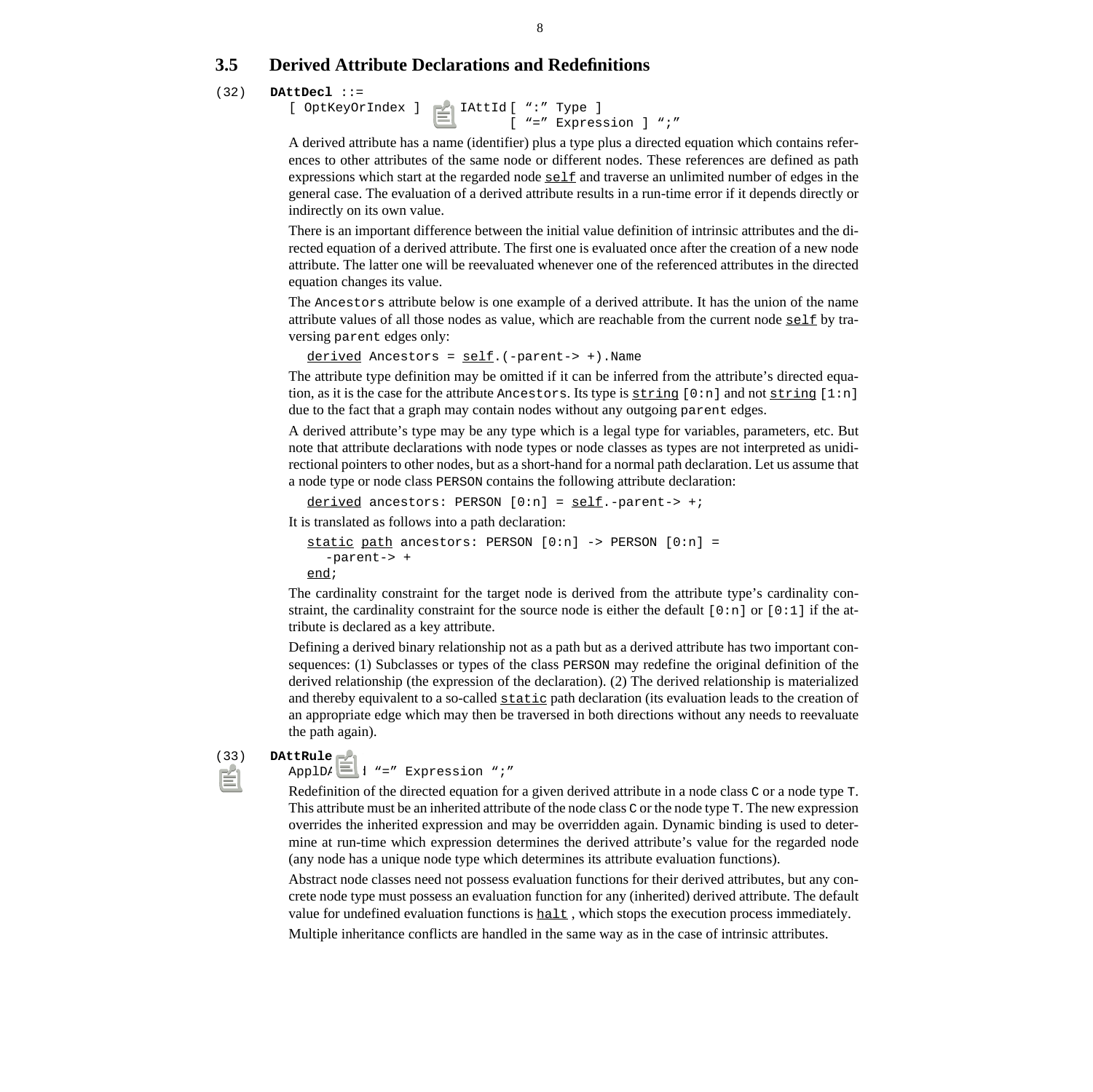# <span id="page-12-0"></span>**3.6 Meta Attribute Declarations and Redefinitions**

### (34) **MAttDecl** ::=

```
DeclMAttId [ ":" Type ]
            [ ":=" Expression ] ";"
```
A meta attribute has a name (identifier) plus a type plus a constant value. The value computing expression may contain references to meta attributes of the same node (type), but not to intrinsic or derived attributes of the same or different nodes in a graph. A meta attribute is not a node attribute, but a node type attribute. Its value may not be changed at run-time.

Meta attributes are useful for simulating genericity and for allowing a specification to inspect parts of its own graph type definition. The node class declaration

```
node class CONTAINER;
  meta ElementType : type in ELEMENT;
  intrinsic contains: ELEMENT [0:n];
  constraint self.contains.type = self.type.ElementType;
end;
```
introduces a CONTAINER class, which contains a set of nodes of type ElementType, which must be derived from node class ELEMENT. A specific CONTAINER type may be defined as follows:

```
node type FoodBin : CONTAINER;
  redef meta ElementType := Food;
end;
node type Food : ELEMENT end;
```
Please note that the current PROGRES version checks the constraint that a FoodBin contains Food nodes only at run-time and not at compile-time.

# (35) **MAttRule** ::=

ApplMAttId ":=" [Expression ";"](#page-39-0)

Redefinition of the constant value for a given meta attribute in a node class C or a node type T. This attribute must be an inherited attribute of the node class C or the node type T. The new expression overrides the inherited expression and may be overridden again. Dynamic binding is used to determine at run-time which expression determines the meta attribute's value for the regarded node type.

Abstract node classes need not possess evaluation functions for their derived attributes, but any concrete node type must possess an evaluation function for any (inherited) derived attribute. The default value for undefined evaluation functions is  $\underline{halt}$ , which stops the execution process immediately.

Multiple inheritance conflicts are handled in the same way as in the case of intrinsic attributes.

### (36) **OptKeyOrIndex** ::= Key | Index

These keywords usually enforce the creation of an attribute index that supports efficient associative access to all nodes with a given attribute value. They may be used together with intrinsic or derived attributes, which have a standard type or an imported type definition with default cardinality constraint  $[1:1]$  and a maximum byte length less equal than 250 (as e.g. the standard type string). Until now the PROGRES compiler uses attribute indexes for attribute conditions of the following form :

condition Node.IndexAttr = Expression;

(37) **Key** ::= key

Defines an intrinsic or derived attribute which has a unique value (such that two different nodes never have the same attribute value). Furthermore, the keyword enforces the creation of an attribute index. Please note that the keyword key has a rather different meaning if applied to an attribute, which has a node type or node class as its type definition (cf. IAttDecl rule above).

### (38) **Index** ::= index

Enforces the creation of an attribute index. It has no impact onto the semantics of a given specification, but may increase the efficiency of certain graph transformations considerably.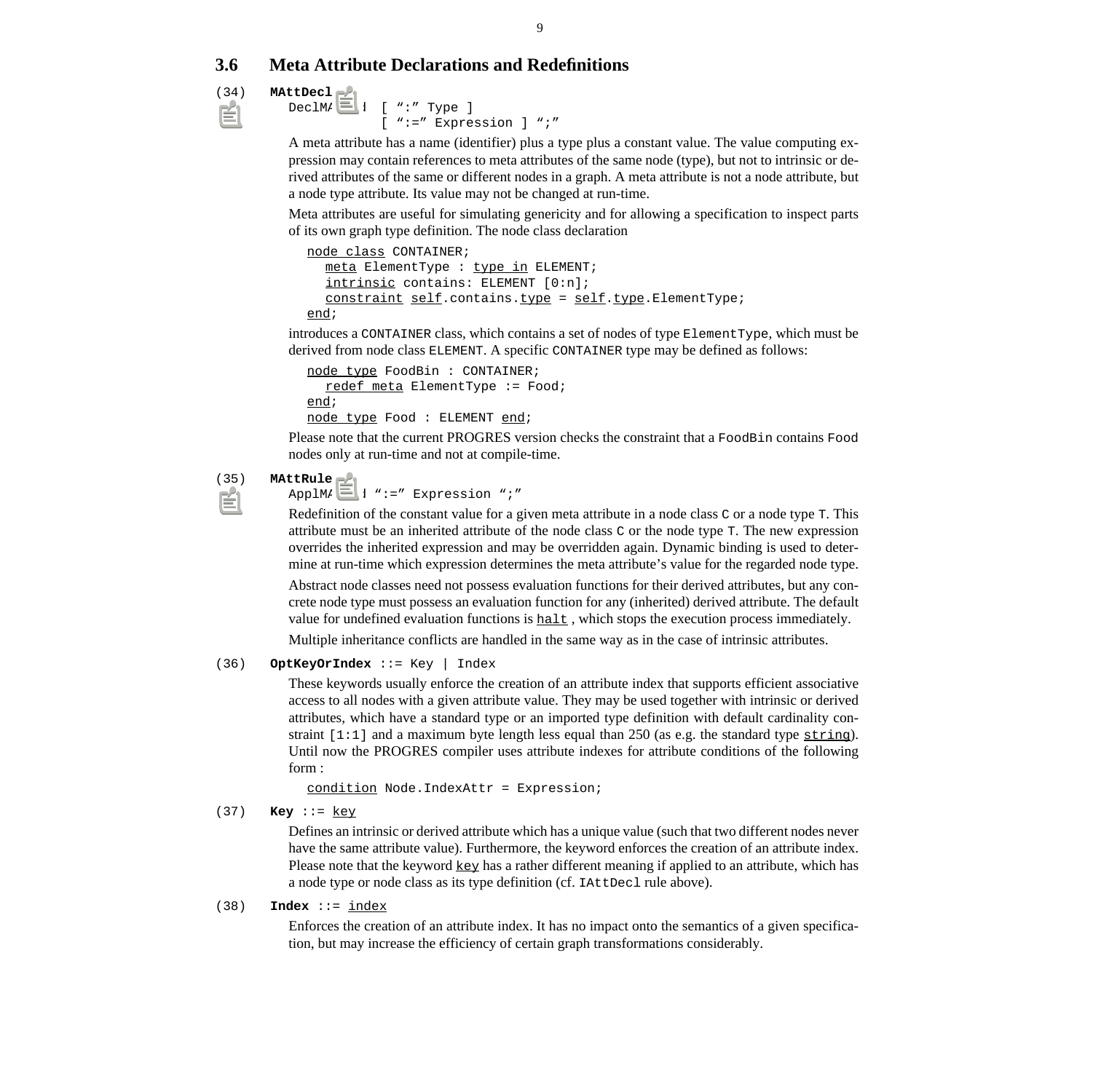# <span id="page-13-0"></span>**3.7 Local Node Constraint Declarations and Redefinitions**

### (39) **ConstrAttDecl** ::=

DeclConstrAttId [ "=" [Expression \]](#page-39-0)  [\[ O](#page-39-0)ptAttRepairAction ] ";"

A local constraint declaration introduces an integrity constraint, which is an arbitrary first-order predicate logic formula and which is checked at run-time. The constraint defining **boolean** expression uses path expressions to navigate from the regarded node  $\frac{\text{self}}{\text{self}}$  to related nodes in its neighborhood. Constraints are, therefore, a kind of derived  $\underline{boolean}$  attributes, which have to be  $\underline{true}$  at the end of so-called  $\frac{\text{safe}}{\text{transactions}}$  or productions (cf. [rules on page 13](#page-16-0) and [rules on page 20](#page-23-0)). The violation of a constraint causes immediate termination of a running execution process or the activation of a socalled repair action (the default repair action is  $halt$ ).</u>

The constraint declaration (without any repair action)

constraint ACyclicAggregation = not (self in self.-contains-> +);

requires, for instance, that a node may not contain itself, i.e. that contains edges do not form cycles in a graph. The introduced constraint identifier ACyclicAggregation allows one to refine the inherited constraint for certain subclasses or node types.

#### (40) **ConstrAttRule** ::=

```
ApplConstrAttId "=" Expression
                  [ OptAttRepairAction ] ";"
```
Redefinition of an inherited constraint for a certain subclass or type of nodes. The refining expresssion should be a logical consequence of the overridden expression, but this property is not checked (neither at compile-time nor at run-time). The redefinition may also redefine the inherited constraint's repair action as needed.

#### (41) **OptAttRepairAction** ::=

else

[StatExpr](#page-16-0) end

This is the repair action of a local constraint declaration or redefinition. Any constraint with such a repair action is termed "active constraint" in contrast to a "passive constraint", which has haller as its default repair action. The detection of a violated constraint triggers the execution of its associated repair action. The execution of this action should not fail and repair the violated constraint. It may cause violation of other constraints and thereby trigger the execution of their repair actions. Execution stops if the default repair action  $\underline{halt}$  is called or the called user-defined action is not able to remove the detected inconsistency.

The example below triggers the deletion of a contains edge between a (unique) parent node and its child node self if the parent node is a direct or indirect child of its own child node.

```
constraint ACyclicAggregation =
  not (self in self.-contains-> +);
else
  use Parent := self.<-contains- do
    DeleteContainsRelation(Parent, self)
  end
end;
```
Multiple inheritance conflicts are handled in the same way as in the case of intrinsic attributes.

# (42) **OptRepairAction** ::=

else

[StatExpr](#page-16-0)

This is the repair action of a global graph constraints (see next rule). The only difference between the repair action of a local constraint and the repair action of a global constraint is the position of the keyword end.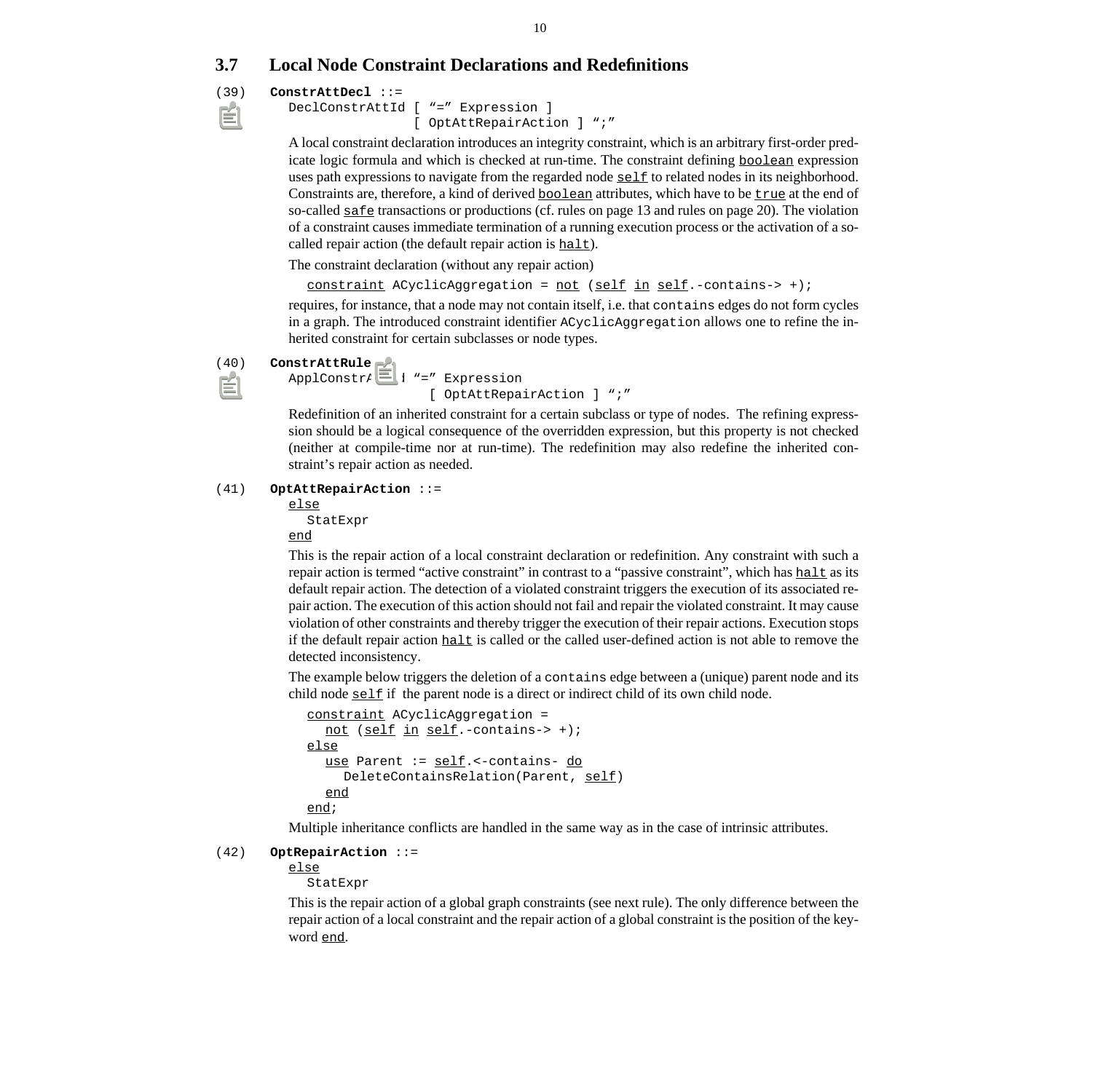# <span id="page-14-0"></span>**3.8 Global Graph Constraint Declarations**

#### (43) **ConstraintDecl** ::=

constraint ConstraintBody end ";"

A global constraint requires or forbids the existence of certain graph patterns. As a general rule, a global constraint should be used for those static integrity constraints, which regard the attributes or context of more than one node instance. On the contrary, a local node class or type constraint (cf. [rules on page 10\)](#page-13-0) should be used, whenever the regarded integrity constraint restricts the attribute values and the context of a single node instance. It is often a matter of taste whether a regarded integrity constraint deals with two (or more) node instances, which have the same importance, or whether it concerns mainly one node instance, which has the other inspected node instance as context (please note that the constraint checker for global constraints is a rather inefficient brute force algorithm, whereas the constraint checker for local constraints is a variant of the incremental derived attribute evaluation algorithm).

A global constraint is checked as the last action of all  $\frac{saf}{sf}$  transactions and productions (cf. [rules on](#page-16-0) [page 13](#page-16-0) and [rules on page 20\)](#page-23-0), which are part of the same section or its subsections. A global constraint, which is part of the topmost declaration list of a specification is, for instance, valid for all safe productions and transactions of the specification.

Global constraints (as well as local constraints) usually are interpreted as static integrity constraints, which are respected by all  $(safe)$  graph transformations of a given specification. In this case, constraint checking is used for debugging purposes only and may be deactivated without changing the behavior of a correct specification. This interpretation of constraints is no longer valid if repair actions are defined, which are called whenever their constraints are violated. A repair action is a graph transformation, which is always successful and eliminates the detected inconsistency. A violated constraint without repair action as well as a violated constraint with failing repair action terminates execution immediately.

#### (44) **ConstraintBody** ::=

GraphConstraint | [StatExpr](#page-16-0)

A global constraint may be defined using a graphical notation or a textual notation. The graphical notation has about the same form as the graphical notation of productions, the textual notation is the same as the one used for the definition of complex graph queries. Textually defined global constraints with repair actions usually have about the following form:

```
constraint
  for all P1 := instance of PERSON do
    for all P2 := P1.-child-> do
       ensure
              (P1.Age > P2.Age)
       else
             SomeOptionalRepairAction(P1, P2)
       end
    end
  end
end;
```
A global constraint without a repair action may be derived from the example above by replacing the ensure statement with the repair action by the simple condition  $(PI.Age > P2.Age)$ .

#### (45) **GraphConstraint** [::=](#page-15-0)

[\[ OptConstrLeftSide \]](#page-15-0)  [ConstrRightSide](#page-15-0) [\[](#page-15-0) [OptRepairAction \]](#page-13-0)

A graphical constraint definition consists of one or two subgraph patterns, where the first one (the socalled left-hand side) may be omitted, and where the second one (the so-called right-hand side) contains the first one. It has an optional repair action. This repair action is called, whenever a match for the first subgraph pattern is found, which cannot be extended to a match of the second graph pattern. A graphical constraint with an empty left-hand side is a special case of the explanation above. Its empty left-hand side matches all graphs. As a consequence, its right-hand side has to match all graphs of the regarded class of graphs, too.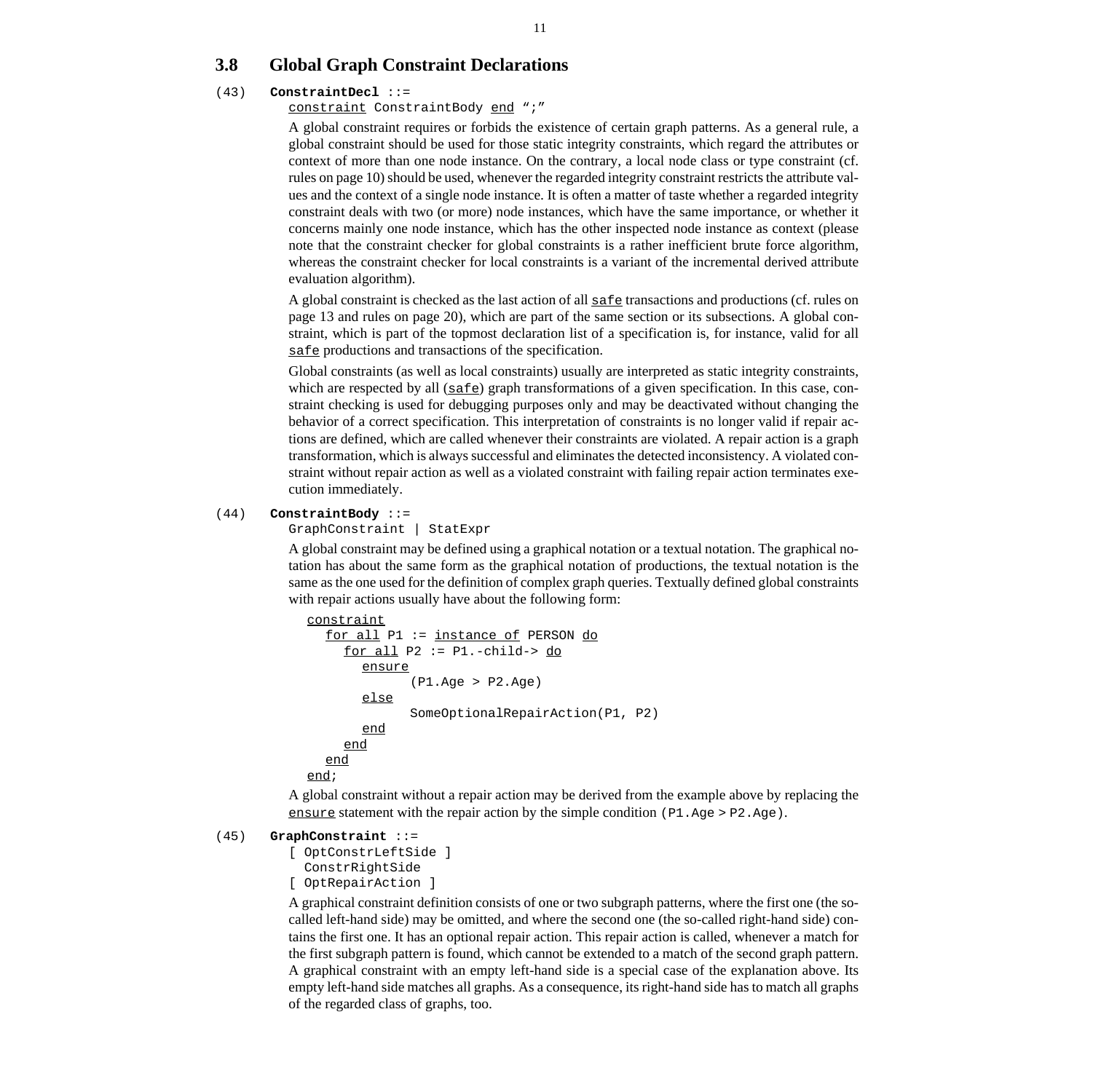#### <span id="page-15-0"></span>(46) **OptConstrLeftSide** ::=

for ConstrLeftSideList [ [OptAttConditionList \]](#page-28-0)

The left-hand side of a graphical constraint is a graph pattern definition accompanied by a list of attribute conditions. It defines a set of subgraphs of the inspected graph, which have to be checked for consistency. The left-hand side

```
for
  begin (* defined using the textual notation *)
    obl node '1: MAN; '1 -> '2: married;
    obl node '2: WOMAN;
  end
```
matches, for instance, all married pairs of nodes in the regarded graph and forwards them to the constraint's right-hand side.

#### (47) **ConstrRightSide** ::=

```
ensure ConstrRightSideList
       [ OptAttConditionList ]
```
The right-hand side of a graphical constraint is a graph pattern definition accompanied by a list of attribute conditions. It extends the graph pattern definition of the left-hand side by repeating (at least) the node declarations of the left-hand side. It adds a number of constraints concerning the context and the attribute values of the already determined left-hand side nodes. The right-hand side

```
ensure
  begin (* defined using the textual notation *)
    old obl node '1; '3 -> '1: child;
    old obl node '2; '3 -> '2: child;
    not node '3: PERSON;
  end
  condition abs('1.Age - '2.Age) < 80;
```
extends the above introduced left-hand side (please note that it is not necessary to repeat edges, paths, and restrictions of the left-hand side). It requires that two married nodes do not have a common parent node and that the difference of their Age attributes is less than 80.

#### (48) **ConstrLeftSideList** ::=

begin

```
{ LeftSideClause }
   LeftSideClause
```
end

The graphical part of a global constraint's left-hand side. It offers the same elements for the definition of graph patterns as the left-hand sides of productions (cf. [rules on page 22\)](#page-25-0), with the exception of optional and set node declarations (which are prohibited by the language's static semantics).

#### (49) **ConstrRightSideList** ::=

**begin** 

```
{ ConstrRightSideClause }
  ConstrRightSideClause
```
end

The graphical part of a global constraint's right-hand side. It offers the same elements for the definition of graph patterns as the left-hand sides of productions (cf. [rules on page 24\)](#page-27-0), with the exception of optional and set node declarations (which are prohibited by the language's static semantics). Furthermore, we need one additional element, which is explained below.

### (50) **ConstrRightSideClause** ::=

ConstrOldNodeDecl | [LeftSideClause](#page-25-0)

The graphical part of a global constraint's right-hand side defines a new graph pattern, which contains implicitly or explicitly all nodes of the left-hand side pattern. Explicit references to left-hand side nodes are defined using so-called old node declarations.

### (51) **ConstrOldNodeDecl** ::=

old obl node [ApplOldNodeId ";"](#page-27-0)

An old node declaration on a global constraint's right-hand side refers to a node declaration on its left-hand side. Its identifer is an applied occurrence of the identifier of the left-hand side declaration, and it is a kind of redeclaration for the scope of the right-hand side.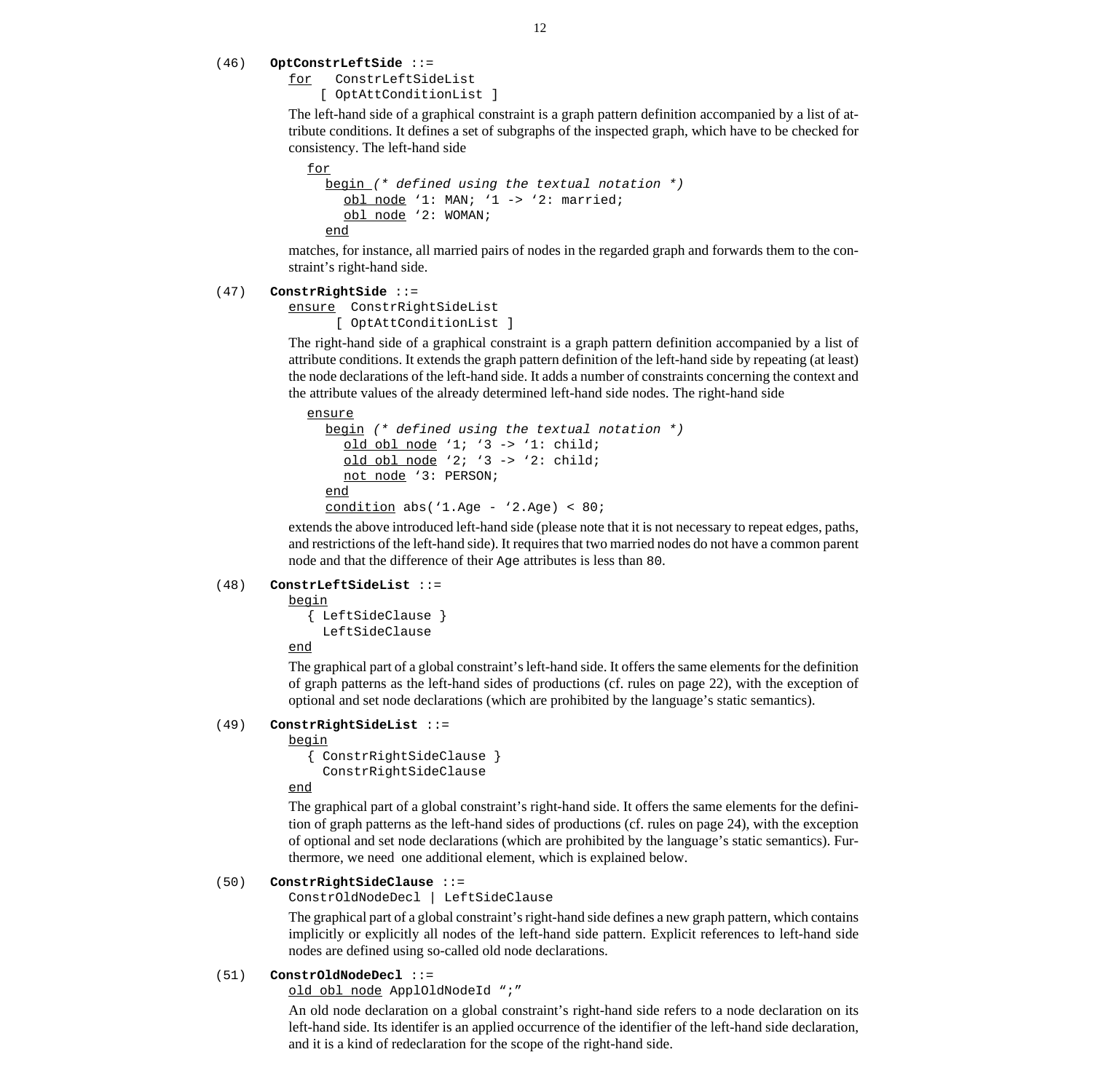# <span id="page-16-0"></span>**3.9 Declarations of Queries and Transactions**

```
(52) QueryDecl ::=
```

```
query DeclQueryId [ OptFormParList ]
                    [ Qualifier ] "="
  StatExpr
end ";"
```
A query is a parametrized subprogram, which calls an arbitrary number of tests but not productions to implement its desired behavior. The optional qualifier indicates whether the execution of the query may fail or always returns successfully and whether it returns a deterministically or nondeterministically computed result. This information is used for consistency checking purposes and for reducing the bookkeeping overhead for backtracking purposes. The default qualifier  $[0:n]$  defines a possibly failing query with a nondeterministic behavior.

# (53) **TransactionDecl** ::=

```
[ OptSafe ] transaction DeclTransactionId
                               [ OptFormParList ]
                               [ Qualifier ] "="
  [ OptPreCondDecl ]
     StatExpr
  [ OptPostCondDecl ]
end ";"
```
A transaction is a parametrized subprogram, which calls an arbitrary number of tests and productions to implement the desired graph transformation. The optional qualifier indicates whether the execution of the transaction may fail or always returns successfully and whether it returns a deterministically or nondeterministically computed result. This information is used for consistency checking purposes and for reducing the bookkeeping overhead for backtracking purposes. The default qualifier  $[0:n]$ defines a possibly failing transaction with a nondeterministic behavior. The optional keyword  $\underline{\text{safe}}$ marks those productions, which take a consistent graph as input and produce a consistent graph as output with respect to all relevant integrity constraints. All productions without this prefix may produce intermediate graph states, which violate some integrity constraints.

# (54) **OptSafe** ::= safe

The optional key word  $\frac{\text{safe}}{\text{of}}$  of productions and transactions marks those graph transformations which are expected to return a consistent graph (with respect to all defined integrity constraints) as output. The last action of a safe graph transformation checks all local integrity constraints of node classes (cf. [rules on page 10\)](#page-13-0) and all related global constraint declarations (cf. ru[les on page 11\).](#page-14-0)

### (55) **StatExpr** [::=](#page-18-0)

```
 AndStatList
ConcStatList
| OrStatList
| StatTerm
```
The body of a query or transaction is either a simple substatement (term) or a list of substatements.

```
(56) StatTerm ::=
```

```
 EnsureStat
| ChooseStatList | LoopStatList
| ForAllStat | UseStat | BracketStat
| AssignStat | CallStat | CutStat
| DefStat | NotStat
| FailStat | HaltStat | SkipStat
Factor
```
A simple substatement (term) has either one of the forms defined on the following pages or it is a boolean expression (factor). A boolean expression, which is evaluated to  $true$ , is simply skipped, a boolean expression, which is evaluated to false, triggers backtracking. The subprogram

```
use i: integer := elem(1 or 2) do
  Trafo(i)
\& (i = 2)end
```
assigns either the value 1 or 2 to the variable i. The execution with  $i = 1$  proceeds with some graph transformation  $\text{Traf}\circ \text{and fails}$  in the condition (i = 2). Backtracking cancels all graph modifications of  $Trafo$  and restarts the evaluation of the subprogram with  $i=2$ .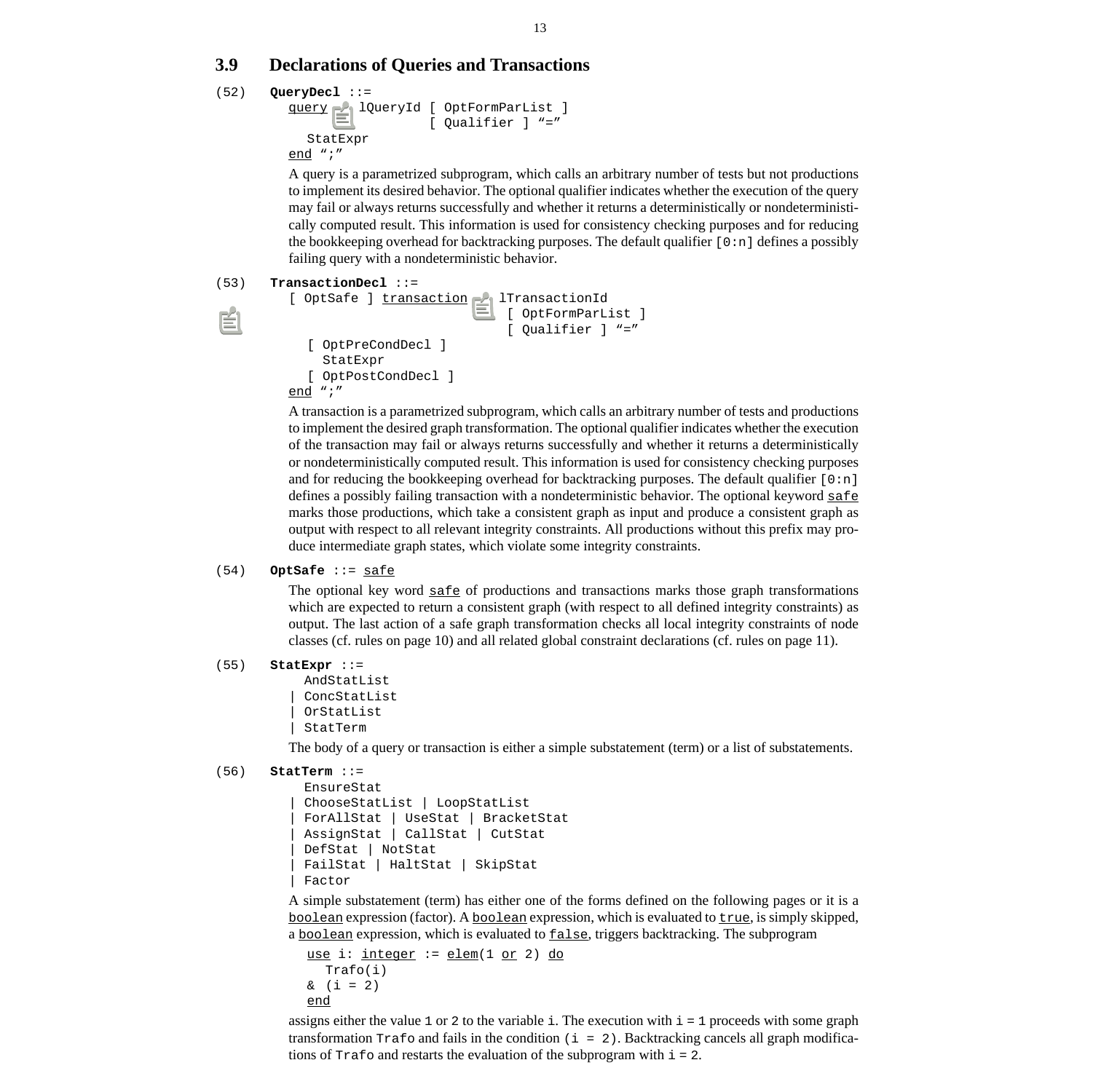# <span id="page-17-0"></span>**3.10 Pre- and Post-Conditions and Ensure Statements**

### (57) **OptPreCondDecl** ::=

requires [StatExpr](#page-16-0)

end;

The precondition of a transaction is a query, which should never fail applied to the input graph of the surrounding transaction. It is a **boolean** expression in the simplest case such as

requires (Par1.Age > Par2.Age) end.

A more complex example of a precondition checks whether it is possible to reduce the input graph with some transaction ReduceGraphTrafo into another graph, which fulfills a certain property (like being the empty graph):

```
requires
  def( ReduceGraphTrafo & CheckProperty )
end
```
Please note that such a precondition transforms the input graph for runtime checking purposes, but resets the graph to its previous state before the surrounding transaction's body is entered (cf. [rules on](#page-22-0) [page 19\)](#page-22-0). The execution of a complex precondition may take a long time. It is, therefore, possible to deactivate checking of preconditions (together with postconditions and constraints).

A failing precondition stops the execution process immediately.

#### (58) **OptPostCondDecl** ::=

ensures  [StatExpr](#page-16-0) end;

The postcondition of a transaction is a query, which should never fail applied to the output graph of the surrounding transaction. It is allowed to access the in- and out-parameters of its transaction, but does not distinguish between a before- and a after-state of referenced nodes. The postcondition of the following transaction

```
transaction IncAge(P PERSON; i: integer; out NewP: PERSON) =
  requires (i > 0) end
  begin
    P.Age := (P.Age + i)& NewP := P
  end
  ensures NewP.Age = (P.Age + i) end
end;
```
would always fail. The in-parameter P references at the end of the transaction the same node as the out-parameter NewP. As a consequence, NewP.Age and P.Age yield the same result. It is the subject of future research to allow the comparison of input graph states with output graph states in postconditions of transactions.

A failing postcondition stops the execution process immediately.

```
(59) EnsureStat ::=
```

```
ensure
  StatExpr
else
  StatExpr
end
```
An ensure statement may be used within textually defined integrity constraints only (cf. [rules on](#page-13-0) [page 10](#page-13-0) and [rules on page 11\)](#page-14-0) to define a repair action. The explanation of global constraints already presents one example of such a repair action. Please note that repair actions have to be deterministic and total (never failing) graph transformations, which remove the triggering inconsistency. Repair actions may be used to write specifications, which have the same flavor as rule-oriented active database systems.

The usage of ensure statements in the body of a query or transaction and the pre- or postconditions of a transaction is strictly prohibited.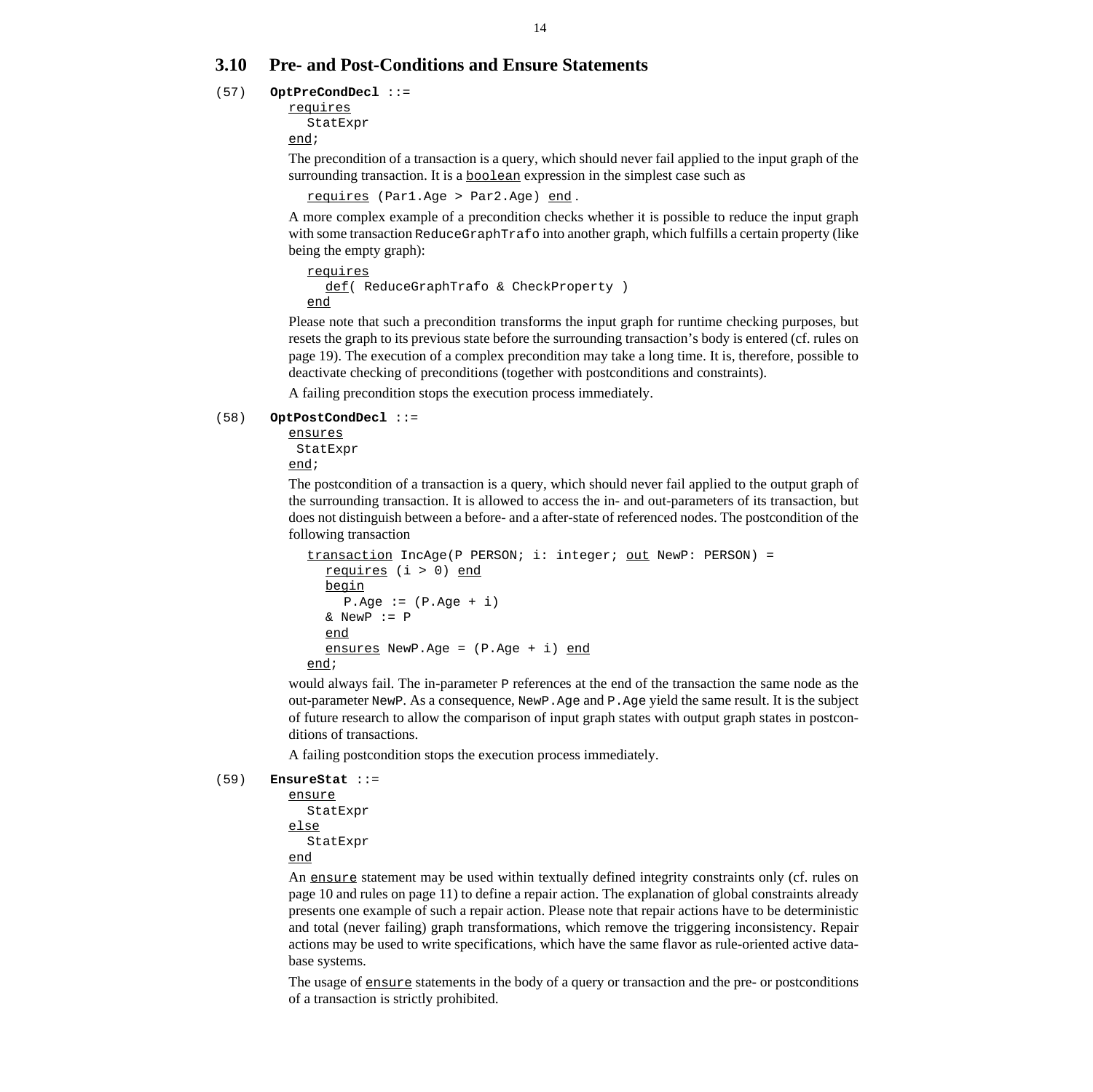# <span id="page-18-0"></span>**3.11 Statement Lists**

# (60) **AndStatList** [::=](#page-16-0)

[{ StatTerm](#page-16-0) and [} StatTerm](#page-16-0)

The and statement requires that all its substatements are executed, but makes no requirements concerning the order of execution. It is, therefore equivalent to a combination of the nondeterministic or statement and the deterministic concatenation & :

Stat<sub>1</sub> and Stat<sub>2</sub> = (Stat<sub>1</sub> & Stat<sub>2</sub>) or (Stat<sub>2</sub> & Stat<sub>1</sub>).

The semideterministic execution mode executes first the listed substatements in their given order (from left to right). If this execution order fails or causes failure of a subsequent graph transformation step then another permutation is selected and executed. The random execution mode starts with the execution of a randomly selected permutation of the substatements. The default execution mode is semideterministic, which simplifies debugging of specifications.

Finally note that the and statement may be read as a **boolean** operator if all its substatements are not graph transformations but graph queries.

### (61) **ConcStatList** [::=](#page-16-0)

[{ StatTerm & } StatTerm](#page-16-0)

The concatenation statement executes its substatements in the given order. It succeeds if all its substatements succeed, it fails without any graph or variable modifications (and triggers backtracking) if any of its substatements fails. This is even true if the last substatement fails and the preceding substatements were arbitrarily complex graph transformations.

The  $\&$  operator behaves like a <u>boolean</u> and with short-circuit (left to right) evaluation if all its substatements are not graph transformations but graph queries.

# (62) **OrStatList** [::=](#page-16-0)

[{ StatTerm](#page-16-0) or [} StatTerm](#page-16-0)

The <sub>OT</sub> statement selects and executes one of its substatements. If the selected substatement fails or causes failure of a subsequent graph transformation then backtracking reenters the  $\alpha r$  statement, cancels the effects of the executed substatement, and proceeds with another still remaining substatement. The  $\sigma$  statements fails as a whole if all its substatements fail. The semideterministic execution mode selects substatements in the given order (from left to right), the random mode starts with the execution of a randomly selected substatement. The default execution mode is semideterministic, which simplifies debugging of specifications.

The subprogram

```
use i, j := 2 <u>do</u>
   begin
      j := j * 2\& (i = j)end
or
   begin
     j := j * 3end
end
```
computes, therefore, always the value 6 for j and the value 2 for i, although its execution usually starts with the first substatement and the assignment of the value  $\dot{\tau}$   $*$  2 = 4 to  $\dot{\tau}$  (backtracking restores the old value 2 of j before entering the second substatement).

Finally note that the  $o$  statement may be read as a  $\underline{boolean}$  operator if all its substatements are not graph transformations but graph queries.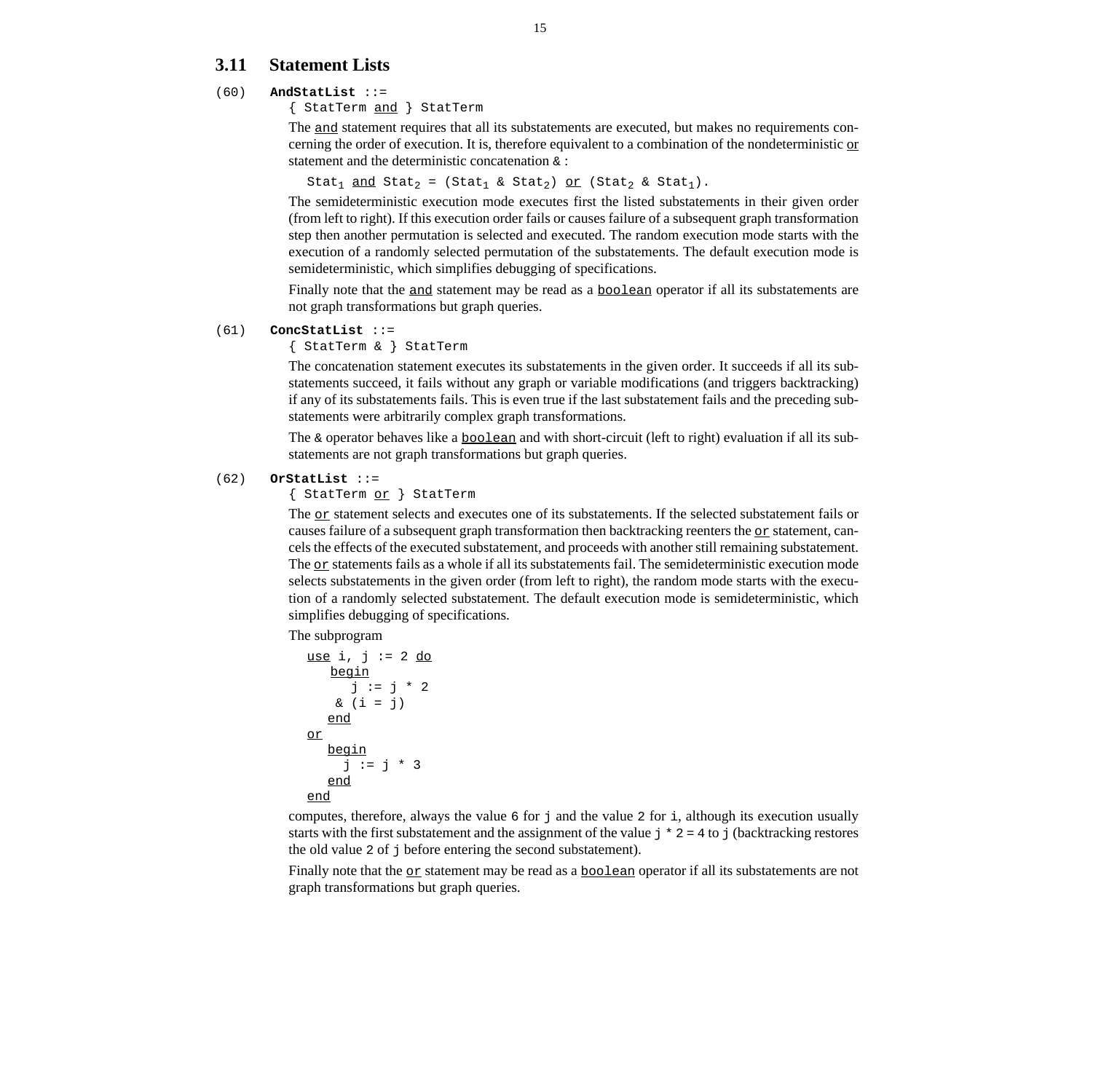# <span id="page-19-0"></span>**3.12 Conditional and Iterating Statements**

# (63) **ChooseStatList** ::=

choose { CondStat else } CondStat end

The choose statement generalizes the if-then-else statement of other programming languages and Dijkstra's guarded commands. It inspects its substatements from left to right and executes the first branch, which is unguarded and does not fail or which has a valid guard. The main difference between a simple choose statement (with two unguarded branches) such as

choose i := elem(3 or 4) else i := 5 end  $\&$  (i = 5)

and a similar  $o$  statement

begin i :=  $\text{elem}(3 \text{ or } 4)$  or i := 5 end  $\&$  (i = 5)

is as follows: The choose statement executes its first branch and assigns the value 3 or 4 to i. The following boolean condition fails and triggers backtracking. Backtracking reenters the first branch and assigns the remaining value 4 or 3 to i. The **boolean** condition fails again and causes failure of the whole subprogram, i.e. backtracking does not enter a branch of the choose statement with a preceding (initially) successfully executed branch. The  $or$  statement, on the contrary, allows backtrack-</u> ing to enter its second branch after all possible execution paths of its first branch failed.

The execution of a choose statement fails if all its guarded branches have invalid guards and if all its unguarded branches fail or if the execution of a branch with a valid guard fails. The subprogram

```
choose
  when true then fail
else
  skip
end
```
is, therefore, an example of an always failing choose statement.

### (64) **LoopStatList** ::=

loop { CondStat else } CondStat end

The loop statement is an iterated choose statement. It executes its first branch (form left to right), which is unguarded and does not fail or which has a valid guard. It terminates successfully if all its unguarded branches fail and all its guarded branches have an invalid guard. It fails as a whole (without any graph modifications) if the execution of one of its guarded branches fails although the guard of this branch is valid. The loop

```
loop
  when i < 0 then fail
  when i < n then DoSomething(i) & i := (i+1)end
```
is an example of a  $\log$  statement, which fails and triggers backtracking for an initial i value smaller than 0 and which executes DoSomething until  $i = n$ . The loop terminates successfully if DoSomething is always executable, it fails otherwise.

### (65) **CondStat** ::=

GuardStat | [StatExpr](#page-16-0)

The branches of a choose statement or a loop statement is a guarded or an unguarded substatement. An unguarded substatement such as

... else DoSomething else ...

should be partial (except for the last branch of a choose statement), i.e. static analysis should not be able to guarantee its successful execution (a never failing branch blocks the execution of all remaining branches and prohibits termination of its loop). Furthermore, it may be regarded as an abbreviation for (cf. r[ules on page 19\)](#page-22-0)

... else when def(DoSomething) then DoSomething else ...

### (66) **GuardStat** ::=

when [StatExpr](#page-16-0) then StatExpr

A guarded branch of a choose or loop statement has a a graph query (or boolean expression) as its first component (guard). Static analysis guarantees that the execution of such a query has no sideeffects. The guarded branch is skipped if the query fails, its second component is executed otherwise.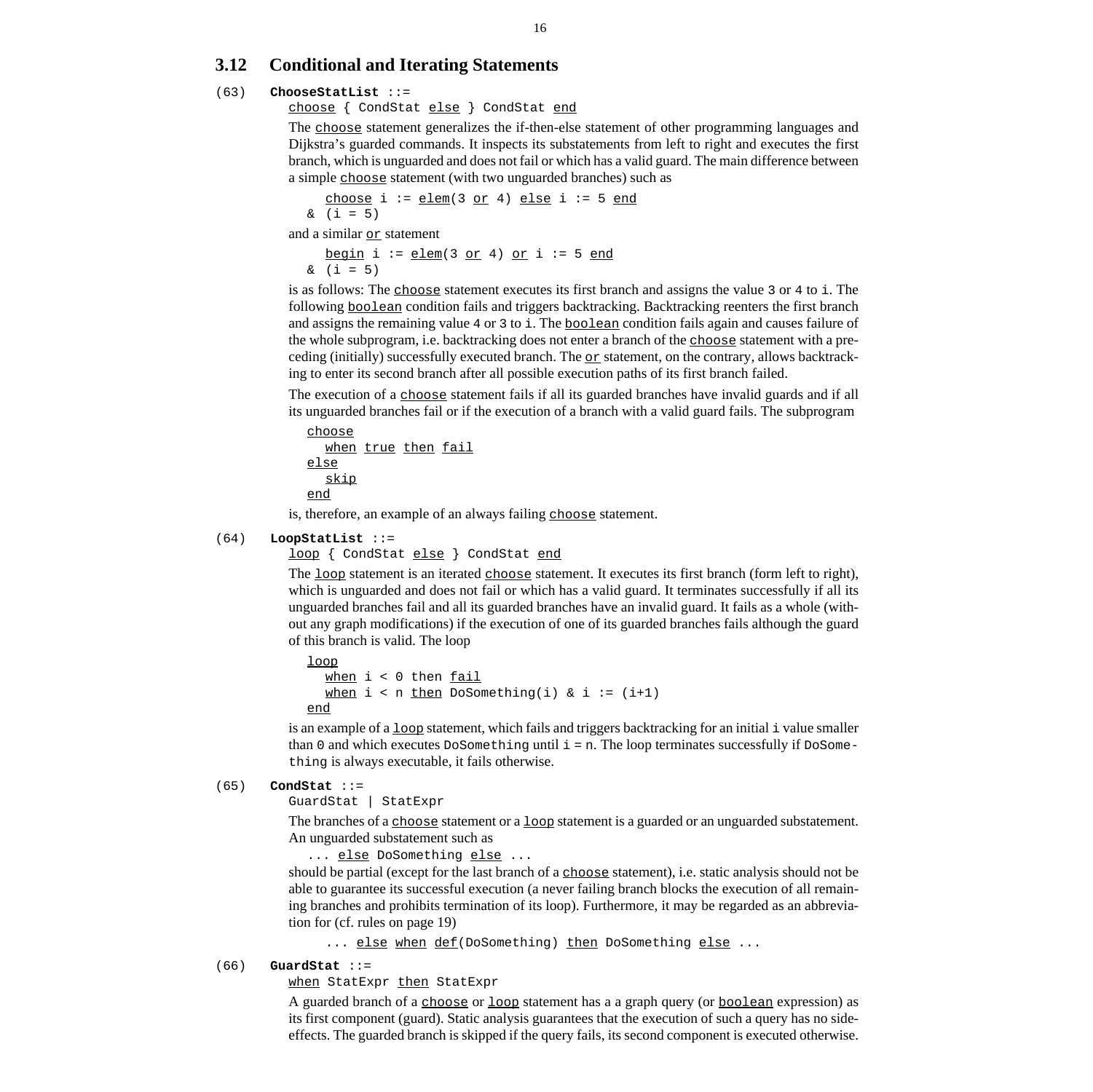# <span id="page-20-0"></span>**3.13 Bounded Iteration and Variable Declarations**

#### (67) **ForAllStat** ::=

```
for all LocalsList do
  StatExpr
end
```
The <u>for all</u> statement is a loop which assigns one possible value after the other to its variables and executes its body for each possible combination of variable bindings. The  $\epsilon$  or all statement

for all  $i := \text{elem}(1 \text{ or } 2)$ ;  $j := \text{elem}(3 \text{ or } 4)$  do ... end

executes, therefore, its body four times for  $i = 1$  and  $j = 3$ ,  $i = 1$  and  $j = 4$  etc.

The  $for all statement should only be used (instead of the loop statement) if the order in which val-$ </u> ues are assigned to variables does not matter. The subprogram

```
for all i := elem(Set) do
    k := k + i
  end
& fail
```
fails without reinspecting the body of the loop, whereas

```
loop
     i := \underline{elem}(Set) (* terminates loop for empty Set *)
  & Set := (Set but not i)
  & k := k + iend
& fail
```
backtracks over all possible permutations of the order in which elements are extracted from the given input set Set.

(68) **UseStat** ::=

```
use LocalsList do
  StatExpr
```
end

A use statement allows to introduce local variables in the body of a transaction or a query, wherever these variables are needed. It is a good programming style to make the scope of a local variable as small as possible. The semantics of a use statement is about the same as the semantics of a use expression (cf. [rules on page 41\)](#page-44-0) with the following two exceptions: (1) a local variable inside an expression may not change its initial value, a local variable of a subprogram (statement list) may change its value an arbitrary number of times. (2) The assignment of a set of values to a single element containing variable is treated differently. A  $_{\text{use}}$  expression evaluates its body for the assignment of any possible value in the set to its variable, a  $use$  statement selects one possible assignment and goes ahead. Backtracking may be used to select another variable and to recompute all following statements. The transaction

```
transaction T(out P: integer) =
  use i: integer := elem(1 or 2 or 3); j: integer do
     j := \underline{elem}(1 \underline{or} 2 \underline{or} 3)\& (i = j)& P := i * jend
end
```
is a good example of a backtracking graph transformation. It retunrs the value 1or 6 or 9 for its outparameter P. Its execution proceeds as follows:

- (1) The initial value 1 or 2 or 3 is assigned to the variable i.
- (2) The value 1 or 2 or 3 is assigned to the variable j .
- (3) The condition  $(i = j)$  triggers backtracking and variable reassignments until it is fulfilled.

(4) The out-parameter P receives the value 1 or 4 or 9.

The following subprogram might be used to reject the nondeterministically computed result of transaction T via backtracking until it returns the possible value 9 or 4 (and not 1):

```
use v: integer do
   T(\overline{\text{out}} v)& (v > 2)end
```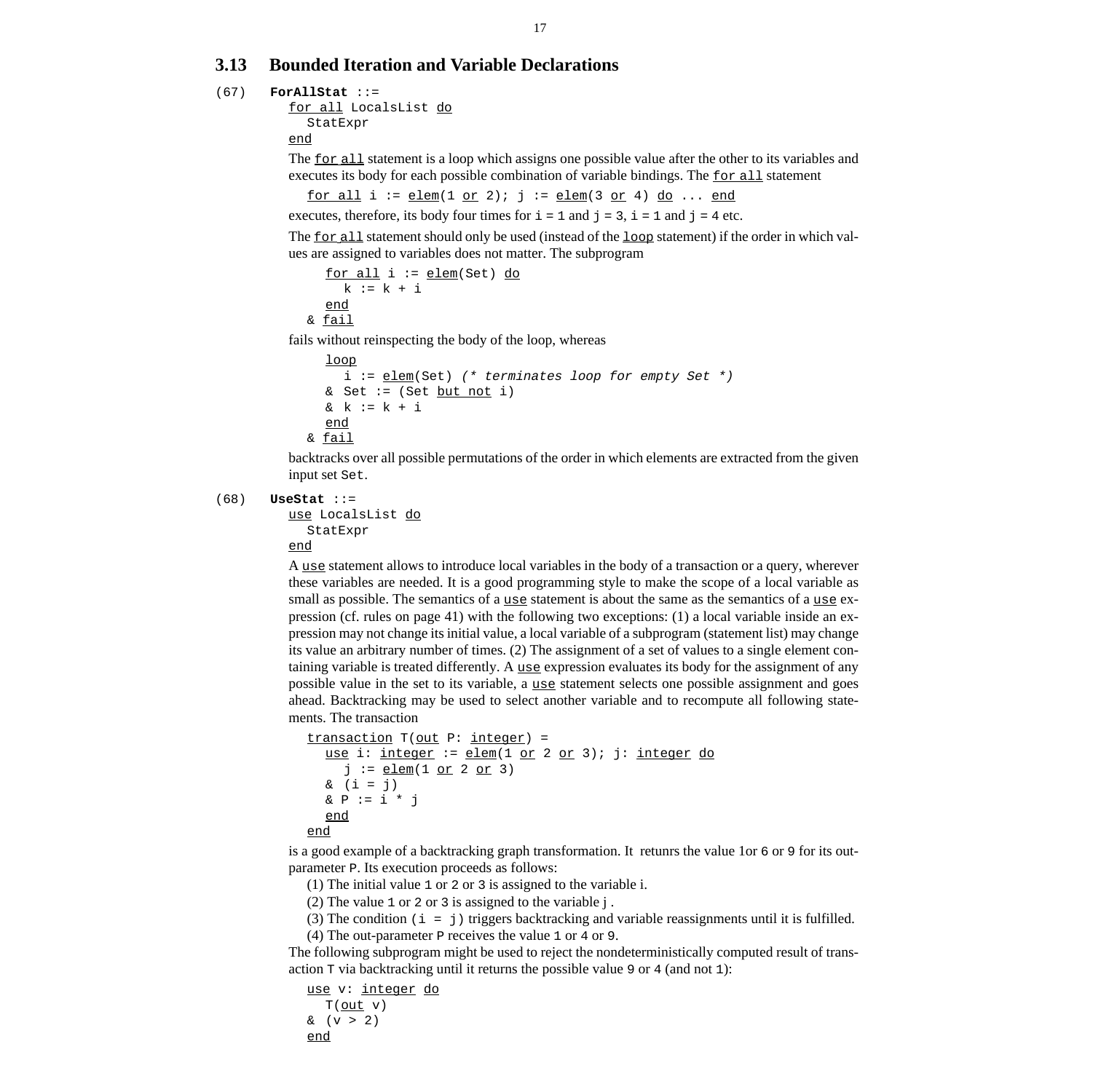# <span id="page-21-0"></span>**3.14 Graph Modifying Statements**

# (69) **BracketStat** ::=

### begin [StatExpr](#page-16-0) end

The keywords **begin** and end are the delimiters of a block of statements. They allow the definition of a complex StatExpr, where a simple StatTerm is required.

### (70) **AssignStat** ::=

Destination ":=" [Factor](#page-39-0)

An assign statement is usually used to define a (new) value of a local variable or an out-parameter. But it may be (mis-)used to change the attribute value of a given node. Otherwise, one would be forced to write a production, which matches the regarded node with its left-hand side, preserves this node, and uses its attribute transfer part to assign the new value to the node's attribute (cf. [rules](#page-29-0) [on page 26\).](#page-29-0)

### (71) **Destination** ::=

### ApplVarOutParId | SelectDestination

The destination on the left-hand side of an assign statement either is a variable or an out-parameter (but not an in-parameter) or a node attribute.

#### (72) **SelectDestination** ::=

#### ApplVarInParId "." ApplIntrinsicAttId

A node attribute is determined by a variable or in-parameter, which contains a reference to a node, followed by the name of an attribute. This attribute has to be  $intgrinsic$  and it should not be a pointer to a node, i.e. an abbreviated edge type declaration (cf. [rules on page 7\)](#page-10-0) . Node attributes, which do not contain simple values but point to other nodes, have to be manipulated like edges (on the leftand right-hand sides of productions).

#### (73) **CallStat** ::=

ApplActionId [ [OptActParList \]](#page-40-0)

This is the call of a test or a query or a production or a transaction or a **boolean** function or an applied occurrence of a local variable or in-parameter of type boolean. A boolean expression, which is evaluated to true, is simply skipped, a boolean expression, which is evaluated to false, triggers backtracking. A called test or query may succeed or fail, and it may modify the state of a number of local variables or out-parameters. A called production or transaction may succeed or fail, and it may modify the state of the processed graph as well as the values of a number of local variables or outparameters.

#### (74) **CutStat** [::=](#page-16-0)

#### [StatTerm ":"](#page-16-0) [Qualifier](#page-49-0)

The cut statement allows to cast a potentially failing graph transformation into a total operation. Furthermore, it may be used to prune the search tree of a nondeterministic graph transformation. The statements

```
PartialTrafo : [1:n] or PartialTrafo : [1:1]
```
require that the regarded graph transformation does not fail; they stop the execution process instead of starting backtracking if the graph transformation fails nevertheless. The statements

NondeterministicTrafo : [0:1] or NondeterminsticTrafo : [1:1]

are similar to the cut statement of Prolog. As soon as their execution is completed they are never reentered during backtracking. The internally maintained search tree is pruned such that backtracking skips the regard graph transformation.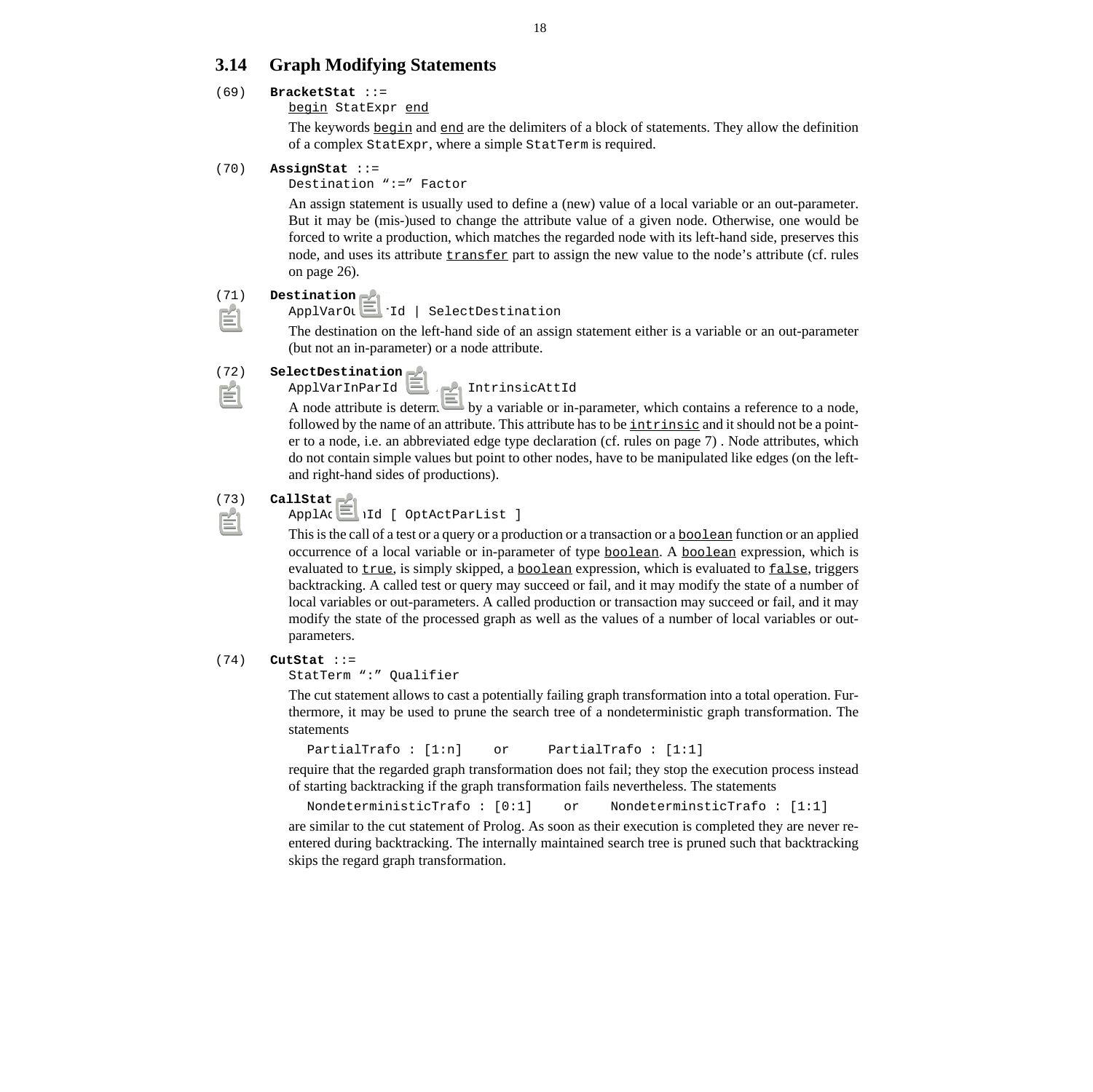# <span id="page-22-0"></span>**3.15 Graph Query Statements**

# (75) **DefStat** ::=

def ["\(" StatExpr "\)"](#page-16-0)

The def statement tests whether its argument, an arbitrarily complex graph transformation, would be executable. It executes its substatement and fails if the execution of the substatement fails. It succeeds without modifying its input graph if the execution of its substatement succeeds (even if the substatement transforms the input graph).

The argument of a  $det$  statement often is a single production, but it could also be a very complex graph transformation followed by complex graph query as in:

```
def( ReduceGraphTrafo & CheckProperty ) .
```
Such a  $det$  statement is usually used as the guard of one branch of a  $choose of a choose set.$ </u> [page 16\)](#page-19-0) or a  $\frac{1}{\log x}$  statement. It allows the execution of a certain graph transformation if the input graph could be reduced to another graph with certain properties, the execution of another graph transformation otherwise.

#### (76) **NotStat** ::=

#### not [StatTerm](#page-16-0)

The not statement has a side-effect-free graph query as its argument. It inverses the effect of the graph query, i.e. it fails if the graph query succeeds, it succeeds if the graph query fails. Subprograms of the form

```
not Transaction(...) or not Query(out v)
```
are not allowed, since they would either modify their input graph or the values of some variables. Please note that it is possible to write

not def(AnyGraphTransformation)

i.e. to go ahead if a certain graph transformation fails and to backtrack if the regarded graph transformation would succeed.

### (77) **FailStat** ::= fail

The <u>fail</u> statement is the always failing graph transformation.

### (78) **HaltStat** ::= halt

The halt statement stops the execution process immediately. It is often used as the last branch of a choose statement. The subprogram

choose DoSomething else halt end

is equivalent to

choose DoSomething end : [1:n].

# (79) **SkipStat** ::= skip

The skip statement is the always successful graph transformation. It does not modify its input graph and is equivalent to

not fail .

It is often used as the last branch of a choose statement such that a may be failing graph transformation is executed if possible and skipped otherwise:

choose DoSomething else skip end .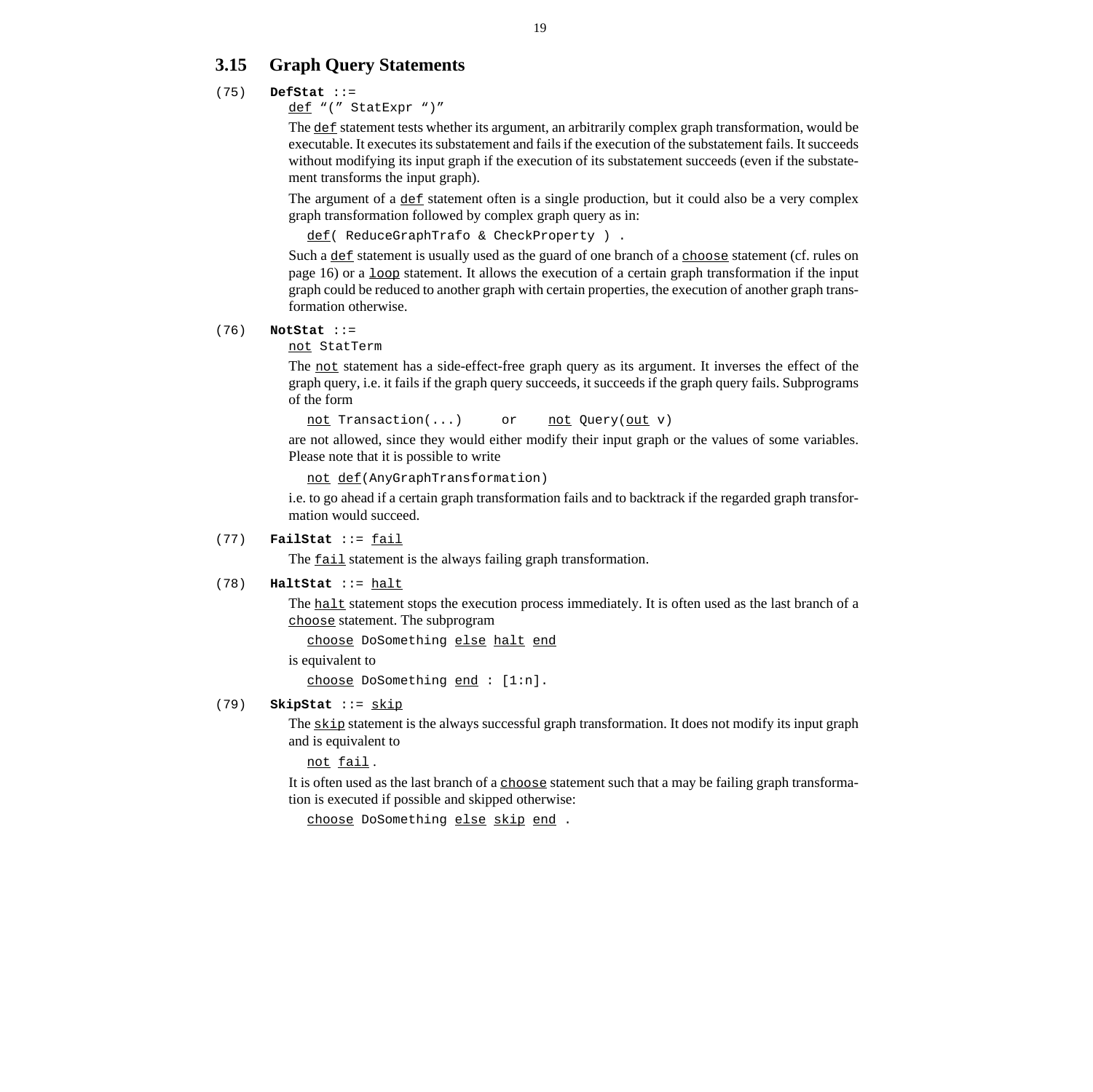# <span id="page-23-0"></span>**3.16 Declarations of Tests and Productions**

```
(80) TestDecl ::=
         test DeclTestId
                [ OptFormParList ]
                [ OptPTQualifier ] "="
            TestBody
         end ";"
```
A test is a short-hand for a production with the same left- and right-hand side. It either finds a match for its left-hand side or fails. It may or may not return the identifiers or attribute values of matched nodes via its out-parameters. Its in-parameters are used to fix certain nodes of the matched subgraph or to require additional attribute conditions. The additional qualifier determines the number of expected and processed matches of the test's left-hand side in a graph (with [0:n] as default).

### (81) **TestBody** [::=](#page-25-0)

```
[ OptLeftSideList ]
[ OptFoldList ]
[ OptAttConditionList ]
[ OptReturnList ]
```
A test searches for a subgraph, which is in the usual case isomorphic to its left-hand side. The given folding list allows some left-hand side nodes to share their matches. The attribute condition list introduces requirements for matched nodes, and the test's return list assigns appropriate values to all outparameters.

#### (82) **ProductionDecl** ::=

```
[ OptSafe ] production DeclProductionId
                         [ OptFormParList ]
                         [ OptPTQualifier ] "="
     ProductionBody
```
end ";"

Productions are the basic programming constructs. They match and modify subgraphs of a graph in one indivisible rewrite step or fail as a whole without causing any graph modifications. A production may return the identifiers or attribute values of matched nodes or new nodes via its out-parameters. Its in-parameters are used to fix certain nodes of the matched subgraph or to require additional attribute conditions. The additional qualifier determines the number of expected and processed matches of the production's left-hand side in a graph (with  $[0:n]$  as default). The optional keyword safe marks those productions, which take a consistent graph as input and produce a consistent graph as output with respect to all relevant integrity constraints (cf. [rules on page 13\)](#page-16-0). All productions without this prefix may produce intermediate graph states, which violate some integrity constraints.

### (83) **ProductionBody** ::=

```
 GraphPart
```

```
[ OptFoldList ]
```
- [\[ OptAttConditionList \]](#page-28-0)
- [\[](#page-28-0) [OptEmbeddingList \]](#page-30-0)
- [\[](#page-30-0) [OptAttTransferList \]](#page-29-0)
- [\[ OptReturnList \]](#page-29-0)

A production searches for a subgraph, which is in the usual case isomorphic to its left-hand side. The given folding list allows some left-hand side nodes to share their matches. The attribute condition list introduces requirements for matched nodes. The embedding list may be used to manipulate edge bundles of undetermined size between the rewritten subgraph and its direct context nodes. The attribute transfer list is needed to assign new values to preserved or created nodes. The production's return list finally assigns appropriate values to all out-parameters.

#### (84) **GraphPart** [::=](#page-25-0)

```
[ OptLeftSideList ]
::=
```

```
[ OptRightSideList ]
```
A production's left- and right-hand side. Any node, which is part of the left-hand side but not bound to a node of the right-hand side, deletes its match in the given graph. The same is true for any edge, which is part of the left-hand side but not repeated in the right-hand side. Any node, which is a new node in the right-hand side, creates a copy of itself in the given graph. The same is true for any edge, which is part of the right-hand side but not of the left-hand side.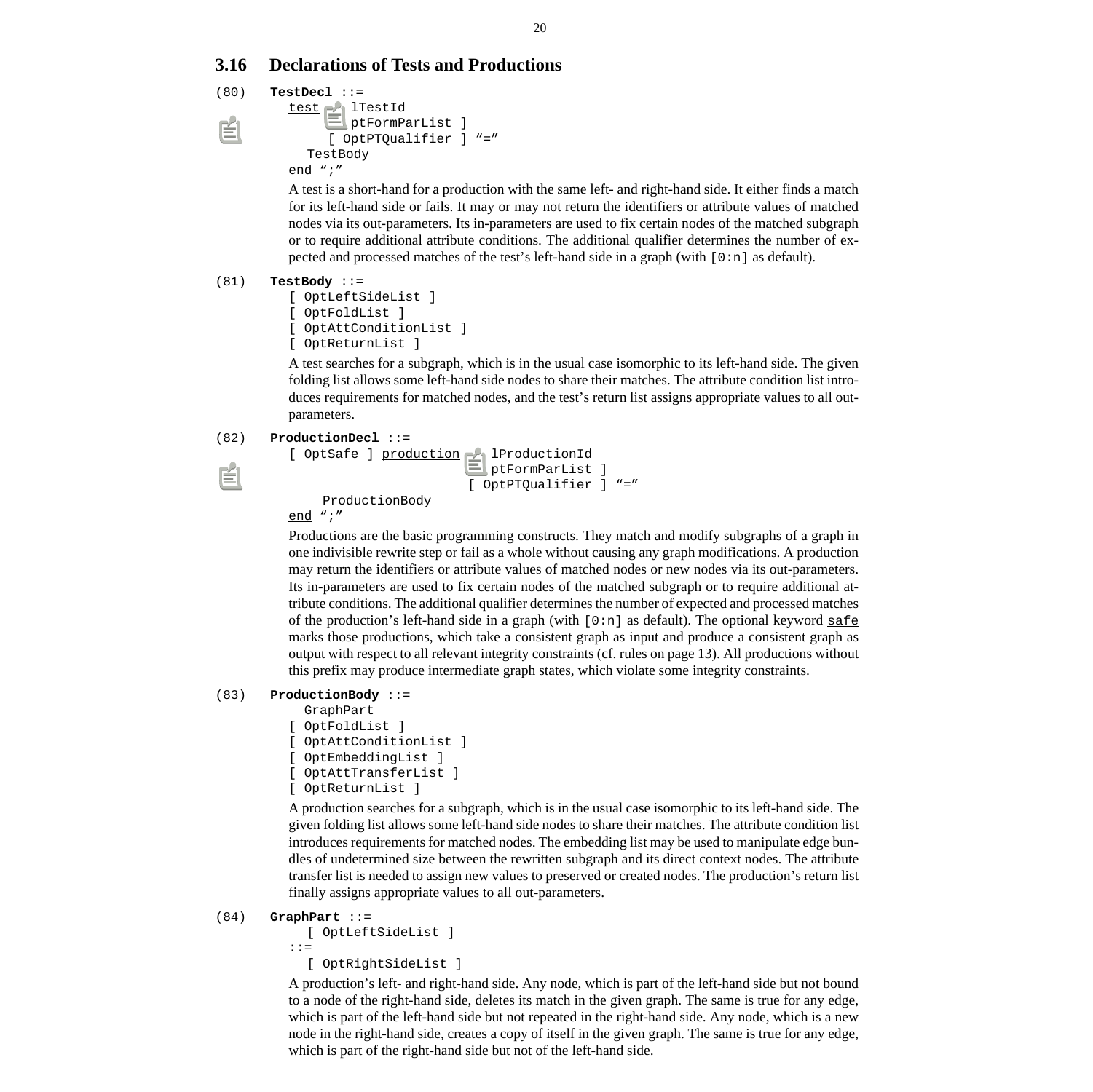# <span id="page-24-0"></span>**3.17 Test and Production Qualifiers**

# (85) **OptPTQualifier** ::= Star | Plus | [Qualifier](#page-49-0)

The qualifiers of tests and productions have two functions:  $(1)$  \* and + enforce parallel processing of all left-hand side matches, whereas (2) all remaining qualifiers are an indicator for the number of expected matches.

[0:1] indicates that there is at most one left-hand side match, we are interested in.

[1:1] indicates that there is always one left-hand side match, we are interested in.

[1:n] indicates that there is at least one left-hand side match, we are interested in.

 $[0:n]$  is the default value; it has no semantic changing effects

The term "we are interested in" above means that a left-hand side may have more than one match in a given graph, but only one of these possible matches will be processed, even if backtracking occurs. The qualifiers  $[0:1]$  and  $[1:1]$  have, therefore, about the same semantics as the cut in Prolog. They prune the regarded search space after the first successful match. The qualifiers  $[1:1]$  and  $[1:n]$ have the (additional) effect to stop the program's execution (instead of starting backtracking) if the regarded test or production fails. The test

```
test AnyPerson( out P : Person ) [1:1] =
  begin '1 : PERSON; end (* defined using the textual notation *)
  return P := '1;
```
end;

stops execution (with run-time error) if its input graph does not contain a single Person node. It returns a randomly selected Person node otherwise. Backtracking is not allowed to reenter the test's body to determine another node match if needed, but returns to a previously made nondeterministic decision of another test or production.

(86) **Star** ::= "\*"

The qualifier \* causes the application of a test or production to all its matches in parallel. This includes the empty set of matches as a special case, i.e. a \* marked test or production never fails. Outparameters of \* marked tests or productions must be sets. They collect the set of all assignments of all processed matches. The test

```
test AnyPerson( out P : Person [0:n] ) * =
  begin '1 : Person; end (* defined using the textual notation *)
  return P := '1;end;
```
returns e.g. the set of all Person nodes in a given graph.

The result of the parallel application of a production to all its matches is undetermined if these matches overlap and if the inspected nodes, edges, and attribute values of overlapping matches are not preserved (or modified in contradicting ways). This condition is neither checked at compile-time nor at run-time due to the difficulty to determine the effects of a production onto derived attributes and relationships. The parallel execution of a production is not equivalent to the repeated sequential execution of a production. The iterated sequential application of

```
production CreateChild =
  begin (* defined using the textual notation *)
     '1 : Person;
  end
::=
  begin
     1' = '1; 1' \rightarrow 2': child; 2' : Person;
  end
  transfer 1'.NoOfChildren := '1.NoOfChildren + 1;
end;
```
is a nonterminating graph rewriting process, which creates an unbounded number of Person nodes with an unbounded number of child nodes. The parallel application of the same production adds to each Person node in the graph exactly one child Person node.

```
(87) Plus ::= "+"
```
The qualifier + causes the parallel application of a test or production with at least one match. The marked test or production fails if it finds no match in the graph.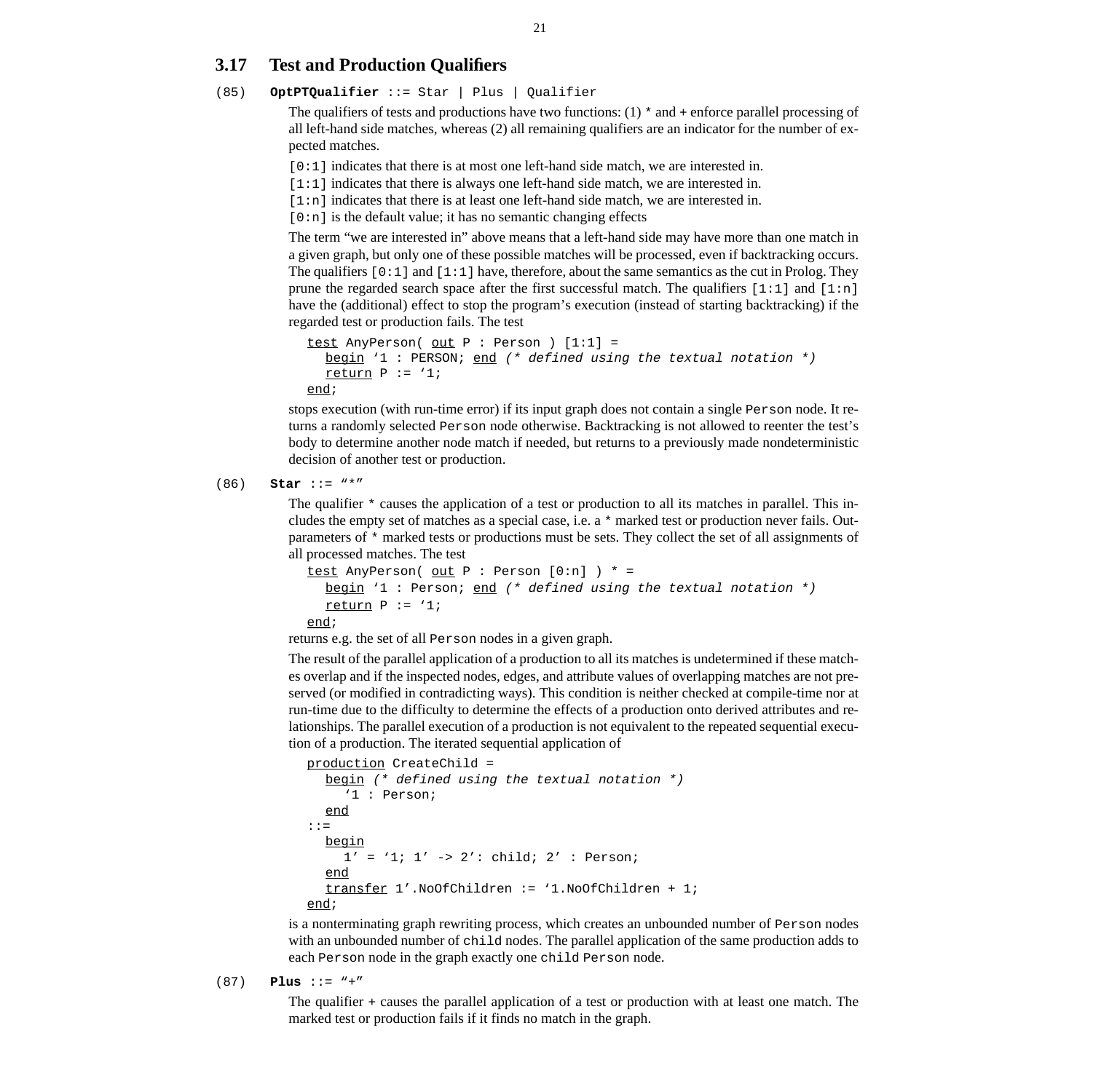# <span id="page-25-0"></span>**3.18 Left-hand Sides of Productions and Graph Patterns of Tests, etc.**

# (88) **OptLeftSideList** ::=

begin { LeftSideClause }

LeftSideClause

end

A left-hand side list defines the graph pattern of a production, test, path, or restriction we are looking for. It usually is a nonempty list of pattern defining clauses. The order of list elements is of no importance.

# (89) **LeftSideClause** ::=

 OblNodeDecl | OptNodeDecl | OptSetDecl | OblSetDecl| NotNodeDecl | [EdgeDecl | NotEdgeDecl | PathCond | NotPathCond | RestrictCond](#page-26-0)

All constructs which may be used to define graph patterns, i.e. left-hand sides of productions etc.

# (90) **OblNodeDecl** ::=

obl node [DeclNodeId N](#page-26-0)odeDescription ";"

An obligate node declaration has a solid rectangle as its graphical representation. It matches a single node of the regarded graph, which fulfills all required conditions.The matched node is randomly selected from the set of all possible candidates. Backtracking may be used later on to withdraw the made selection and to match another node from the reduced candidate set. An empty candidate set causes failure of the overall pattern matching process.

# (91) **OptNodeDecl** ::=

opt node [DeclNodeId N](#page-26-0)odeDescription ";"

An optional node declaration has a dashed rectangle as its graphical representation. It matches a single node of the regarded graph if possible, the undefined node nil otherwise. The matched node is randomly selected from the set of all possible candidates. An empty candidate set does not cause the overall pattern matching process to fail. Backtracking may be used later on to withdraw the made selection and to match another node from the reduced candidate set.

# (92) **OblSetDecl** ::=

obl set [DeclNodeId N](#page-26-0)odeDescription ";"

An obligate set node declaration has a solid double rectangle (rectangle with shadow) as its graphical representation. It matches the maximum set of possible candidates, which fulfill all required conditions. An empty set of candidates triggers failure of the overall pattern matching process.

# (93) **OptSetDecl** ::=

opt set [DeclNodeId N](#page-26-0)odeDescription ";"

An optional set node declaration has a dashed double rectangle (rectangle with shadow) as its graphical representation. It matches the maximum set of possible candidates, which fulfill all required conditions. This set may be empty without causing failure of the overall pattern matching process.

# (94) **NotNodeDecl** ::=

not node [DeclNodeId N](#page-26-0)odeDescription ";"

A negative node declaration has a crossed-out solid rectangle as its representation. It is first treated in the same manner as an obligate node by the pattern matching process. But its effects onto the pattern matching process are then complemented. A negative node which matches a node of the regarded graph leads to a failure of the pattern matching process, a negative node without a match is simply ignored afterwards.

# (95) **NodeDescription** [::=](#page-39-0)

[\[ ":" Factor \] \[ "=" Expression \]](#page-39-0)

This construct determines the required type(s) and/or identity of matched nodes. The optional factor following ":" computes the set of types, whose instances are possible candidates for the matching process. The optional expression following "=" determines a set of nodes or a single node as the regarded candidate set. Important special cases are:

- 'n : Type : node instances of type Type are regarded.
- 'n : Class : node instances of any type which belongs to class Class are regarded.
- 'n : 'm.type : 'n matches a node of the same type as 'm.
- 'n = InPar : the parameter InPar determines the regarded match of 'n.
- 'n =  $\text{element}$  (InSet) : the parameter InSet determines the regarded candidate set.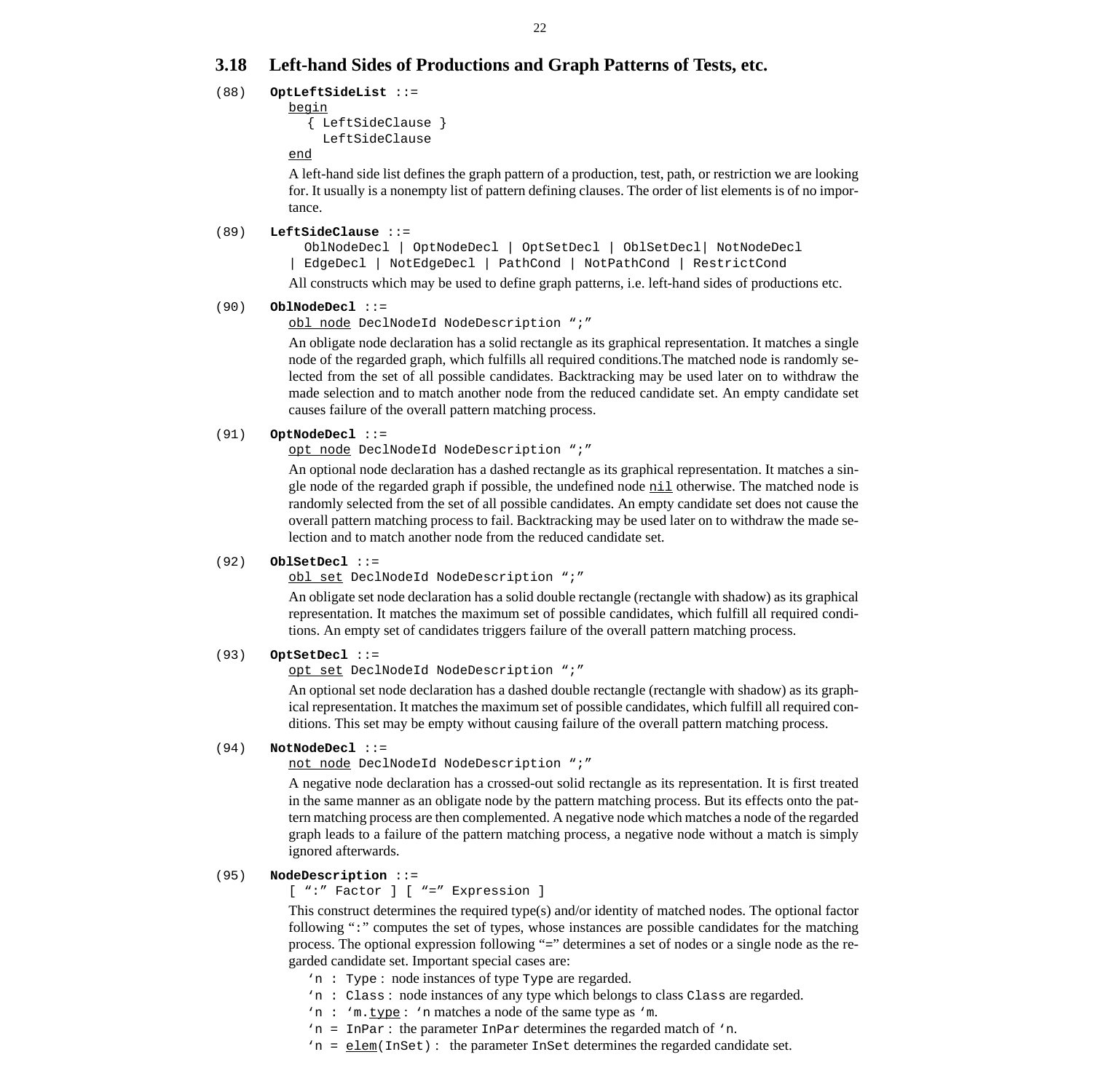```
(96) EdgeDecl ::=
```
[ApplNodeId "->" ApplNodeId ":" A](#page-48-0)pplEdgeTypeId ";"

An edge declaration has a solid arrow as its graphical representation, which starts at a given source node and ends at a given target node. It requires the existence of an edge of the given type between the determined source and target nodes.

#### (97) **NotEdgeDecl** [::=](#page-48-0)

[ApplNodeId "+>" ApplNodeId ":" A](#page-48-0)pplEdgeTypeId ";"

A negative edge declaration has a crossed-out solid arrow as its graphical representation, which starts at a given source node and ends at a given target node. It requires the nonexistence of an edge of the given type between the determined source and target nodes.

#### (98) **PathCond** [::=](#page-48-0)

[ApplNodeId "=>" ApplNodeId ":"](#page-48-0) [OpExpr ";"](#page-33-0)

A path condition has a double arrow as its graphical representation, wich starts at a given source node and ends at a given target node. It requires the existence of a certain path of edges between the determined source and target node or, more general, the existence of a given derived relationship between them. The condition

'1 => '2 :  $(-contains-> or <-contains-)$ +

requires, for instance, the existence of a path of contains edges from the match of '1 to the match of '2. The direction of regarded contains edges does not matter.

Please do not use (very) complex path expressions (OpExpr) directly as path conditions. It is better to introduce these path expressions separately in the form of path declarations (cf. [rules on page 28](#page-31-0)) and to replace the complex text expression of the path condition by the path declaration's identifier.

#### (99) **NotPathCond** [::=](#page-48-0)

[ApplNodeId "#>" ApplNodeId ":"](#page-48-0) [OpExpr ";"](#page-33-0)

A negative path condition has a crossed-out double arrow as its graphical representation, wich starts at a given source node and ends at a given target node. It requires the nonexistence of a certain path of edges between the determined source and target node or, more general, the nonexistence of a given derived relationship between them.

#### (100) **RestrictCond** [::=](#page-48-0)

["=>" ApplNodeId ":"](#page-48-0) [OpExpr ";"](#page-33-0)

A restrict condition is a double arrow, which points to a target node but has no source node. It imposes an additional restriction onto the candidate set (matches) of its target node. It allows one to move simple attribute conditions from the textual condition part of productions, tests, etc. into the graphical representation of the defined pattern. Furthemore, restrict conditions may be used (in contrast to textual attribute conditions) to require certain properties of optional nodes, set nodes, and negative nodes. Typical examples of this kind are

=> 'n : not with (<-contains- or -contains->) ;

for node 'n must not have an incoming or outgoing contains edge or

 $=$  'n :  $valid$  (  $self.Att = 'm.Att$  ) ;</u></u>

for node 'n (which is  $\text{self}$  in the restriction's select expression) has the same Att attribute value as node 'm.

Please do not use (very) complex restrict expressions ( $OpExpr$ ) directly in graph pattern definitions. It is better to introduce these expressions separately in the form of restriction declarations (cf. [rules](#page-32-0) [on page 29\)](#page-32-0) and to replace the complex text expression of the restrict condition by the restriction declaration's identifier.

# (101) **DeclNodeId** ::= ...

This is the identifier of a node on a production's left-hand side (or in the graph pattern of a test, path declaration etc.). It has "'" as the leading character. Usually, node identifiers have the form 'n with n being a cardinal number.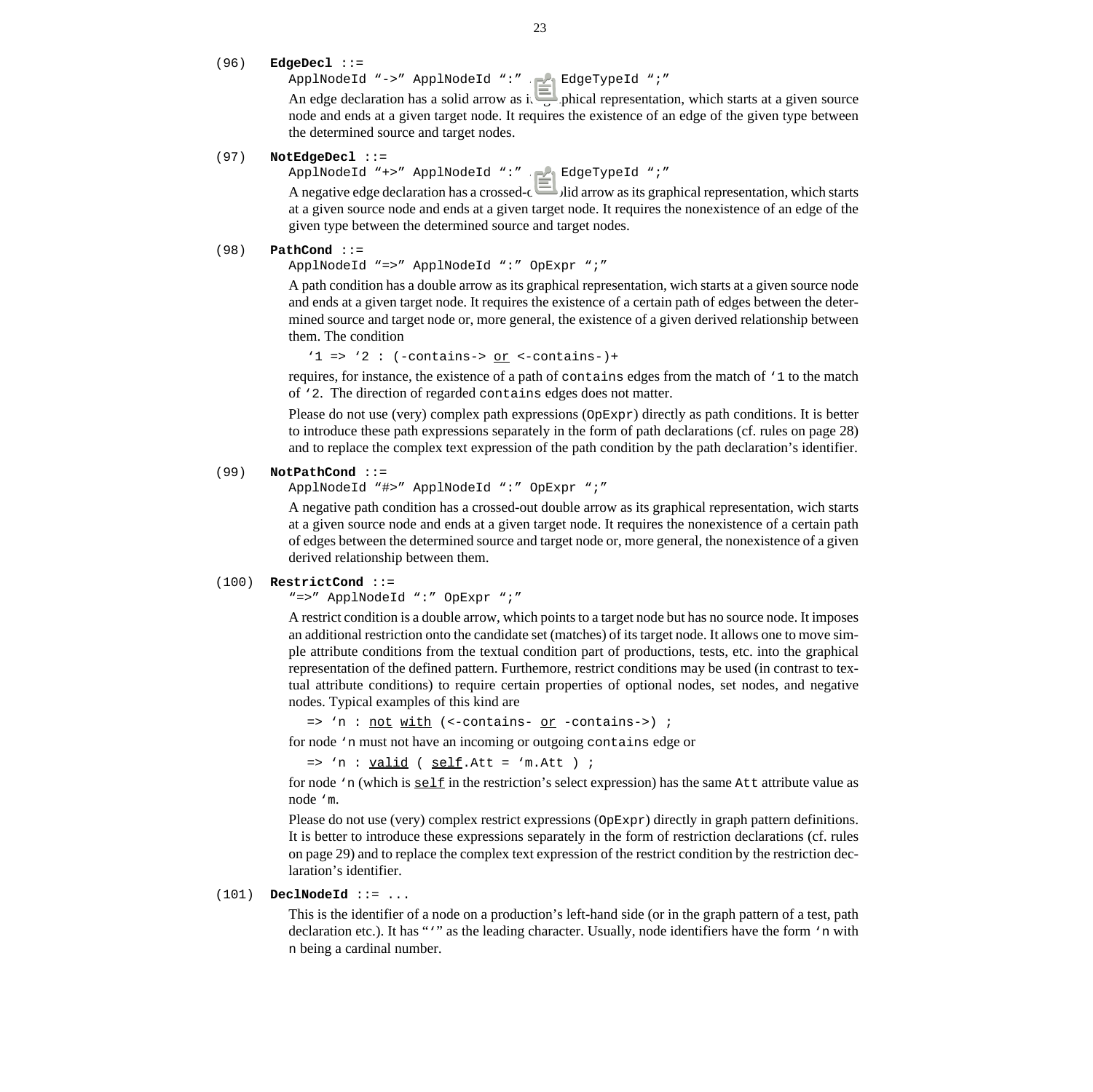# <span id="page-27-0"></span>**3.19 Right-hand sides of Productions**

```
(102) OptRightSideList ::=
```

```
begin
```
 { RightSideClause } RightSideClause

end

A production's right-hand side defines the graph pattern which replaces the match of its left-hand side. It usually is a nonempty list, where the order of list elements is of no importance.

# (103) **RightSideClause** ::=

```
 OldOblNodeDecl | OldOptNodeDecl | OldOblSetDecl | OldOptSetDecl
| NewNodeDecl | NewEdgeDecl
```
A production's right-hand side consists of old node declarations and new node as well as edge declarations. Old node declarations are shared with the production's left-hand side, whereas new node and edge declarations belong to its right-hand side only. Any node declaration on a production's lefthand side is bound to at most one old node declaration on its right-hand side of the same kind. Matches of left-hand side node declarations with corresponding right-hand side declarations are preserved, all remaining matches of left-hand side nodes are deleted. Any new node and edge declaration leads to the creation of a new node or edge of the given type in the regarded graph.

(104) **OldOblNodeDecl** ::= obl node DeclNewNodeId "=" ApplOldNodeId ";"

An old obligate node declaration is bound to an obligate node declaration of the production's lefthand side. It requires the existence of a node with certain properties and preserves this node.

(105) **OldOptNodeDecl** ::= opt node DeclNewNodeId "=" ApplOldNodeId ";"

An old optional node declaration is bound to an optional node declaration of the production's lefthand side. It requires that the matched node has to be preserved.

# (106) **OldOblSetDecl** ::=

obl set DeclNewNodeId "=" ApplOldNodeId ";"

An old obligate set declaration is bound to an obligate set declaration of the production's left-hand side. It requires the existence of a nonempty set of nodes with certain properties and preserves all nodes in this set.

# (107) **OldOblNodeDecl** ::=

opt set DeclNewNodeId "=" ApplOldNodeId ";"

An old optional set declaration is bound to an optional set declaration of the production's left-hand side. It requires that the matched possibly empty set of nodes is preserved.

# (108) **NewNodeDecl** ::= DeclNewNodeId ":" [Factor ";"](#page-39-0)

A new node declaration requires the creation of a node of a given type T. This type T is determined by evaluating the expression following ":". The result of this expression has to be a single well-defined node type.

(109) **NewEdgeDecl** [::= ApplNewNodeId "->" ApplNewNodeId ":"](#page-48-0) ApplEdgeTypeId ";"

A new edge declaration requires the creation of a new edge between the given two new or preserved nodes. Parallel edges of the same type are identified. Please note that matches of left-hand side edge declarations are always deleted from a theoretical point of view. Corresponding new edge declarations on the right-hand side are necessary to recreate (preserve) them.

# (110) **DeclNewNodeId** ::= ...

This is the identifier of a node on a production's right-hand side. It has "'" as the trailing character. Usually, new node identifiers have the form n' with n being a cardinal number.

# (111) **ApplOldNodeId** ::= ...

This is the applied occurrence of a node identifier declared in a production's left-hand side. It has a "" as the leading character. Usually, old node identifiers have the form 'n with n being a cardinal number. It is common sense to use the same number n in related node declarations of left- and righthand sides. This leads to old node (set) declarations like

...  $n' = 'n$  ;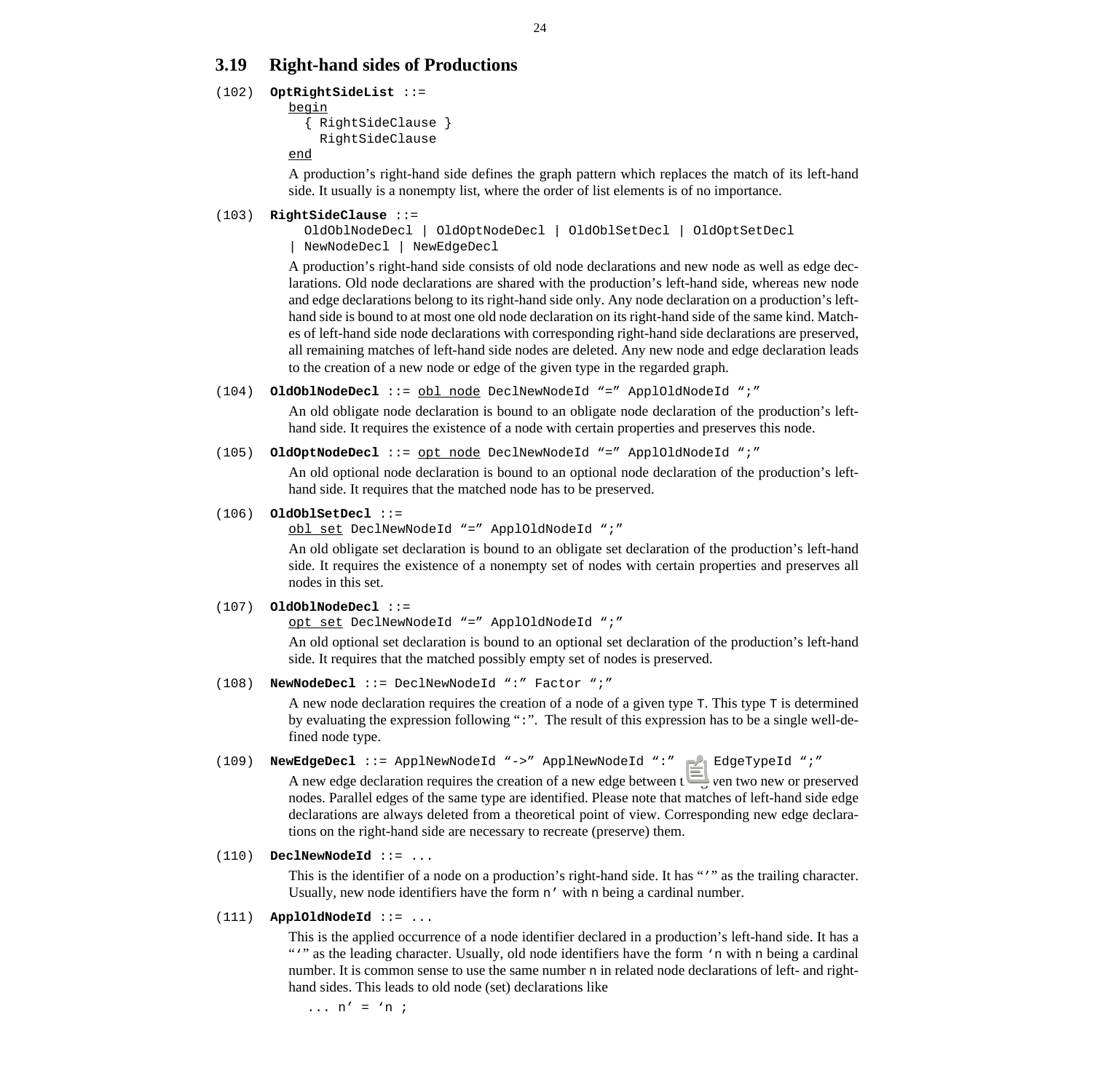# <span id="page-28-0"></span>**3.20 Node Foldings and Attribute Conditions**

# (112) **OptFoldList** ::=

folding { NodeIdList } NodeIdList

Folding clauses may be used to deactivate the default requirement that two different nodes of a test's or production's left-hand side match two different graph nodes. A folding clause of the form

```
folding {'1,'2}; {'3,'4};
```
allows for instance that '1 and '2 or '3 and '4 are mapped onto the same node. It still disallows that '1 and '3 or '2 and '3 etc. are mapped onto the same node.

Please note that the current language version disallows the occurrence of one left-hand side node in two folding sets, i.e. folding instructions like

```
folding {'1,'2}; {'1,'3};
```
are not (yet) supported.

### (113) **NodeIdList** [::=](#page-48-0)

["{" { ApplNodeId "," } ApplNodeId "}" ";"](#page-48-0)

A folding set defines a list of left-hand side nodes which are allowed to match the same graph node. The order of list elements has no significance. All left-hand side nodes of one folding set have to possess a common superclass; otherwise, sharing of nodes would be impossible. Furthermore, all referenced left-hand side nodes have to be preserved nodes if the folding clause is part of a production and not of a test. Otherwise, it would be possible to "fold" a perserved node '1 (which has a counterpart  $1' = 1$  on the production's right-hand side) with a to be deleted node  $\cdot$  2 (without such a counterpart on the right-hand side), thereby creating a conflict between node preservation and node deletion.

### (114) **OptAttConditionList** ::=

condition { AttCondition } AttCondition

A list of attribute conditions restricts the possible set of matches of referenced nodes. The order of list elements has no significance. Furthermore, it makes no difference for the semantics of a specification whether we write

```
condition AttCond_1 and AttCond_2 ;
```
or

```
condition AttCond_1 ; AttCond_2 ;
```
But the second variant listed above may lead to a more efficient search plan. The first variant forces the pattern matcher to test both attribute conditions together, whereas the second variant gives the pattern matcher the freedom to insert other pattern matching steps between the two listed attribute conditions. Furthermore, the pattern matcher is able to recognize

condition '1.IndexAtt =  $expr_1$  ; '2.IndexAtt =  $expr_2$  ;

but not

```
condition ('1.IndexAtt = expr_1) and ('2.IndexAtt = expr_2);
```
as two index attribute conditions, which may be used to determine appropriate matches for '1 and '2 rather efficiently by accessing the internally maintained attribute indexes.

### (115) **AttCondition** [::=](#page-39-0)

[Expression ";"](#page-39-0)

An attribute condition restricts the possible set of matches of its referenced nodes. A referenced node has to be an obligate node in the graph pattern of the surrounding test, production, etc. Attribute conditions for optional nodes or node sets have to be defined as restrictions, which are attached to a single node declaration of this kind (cf. [rules on page 23\)](#page-26-0). Please note that the name "attribute condition" is a little bit misleading. The expression syntax (cf. [rules on page 36](#page-39-0)) allows one to define conditions concerning the types of referenced nodes or their context. It is e.g. possible to require that a node '1 belongs to a class PERSON or that a father edge starting at node '1 leads to another node x and that this node  $x$  is the source of a mother edge, which has another node '2 as target:

'1.type is instance of PERSON;

use  $x := '1$ .-father->  $:: '2$ .<-mother- =  $x$  end;

These attribute conditions are good examples for the misuse of expressions. A graphical definition of the needed constraints as part of a production's left-hand side would be much more readable.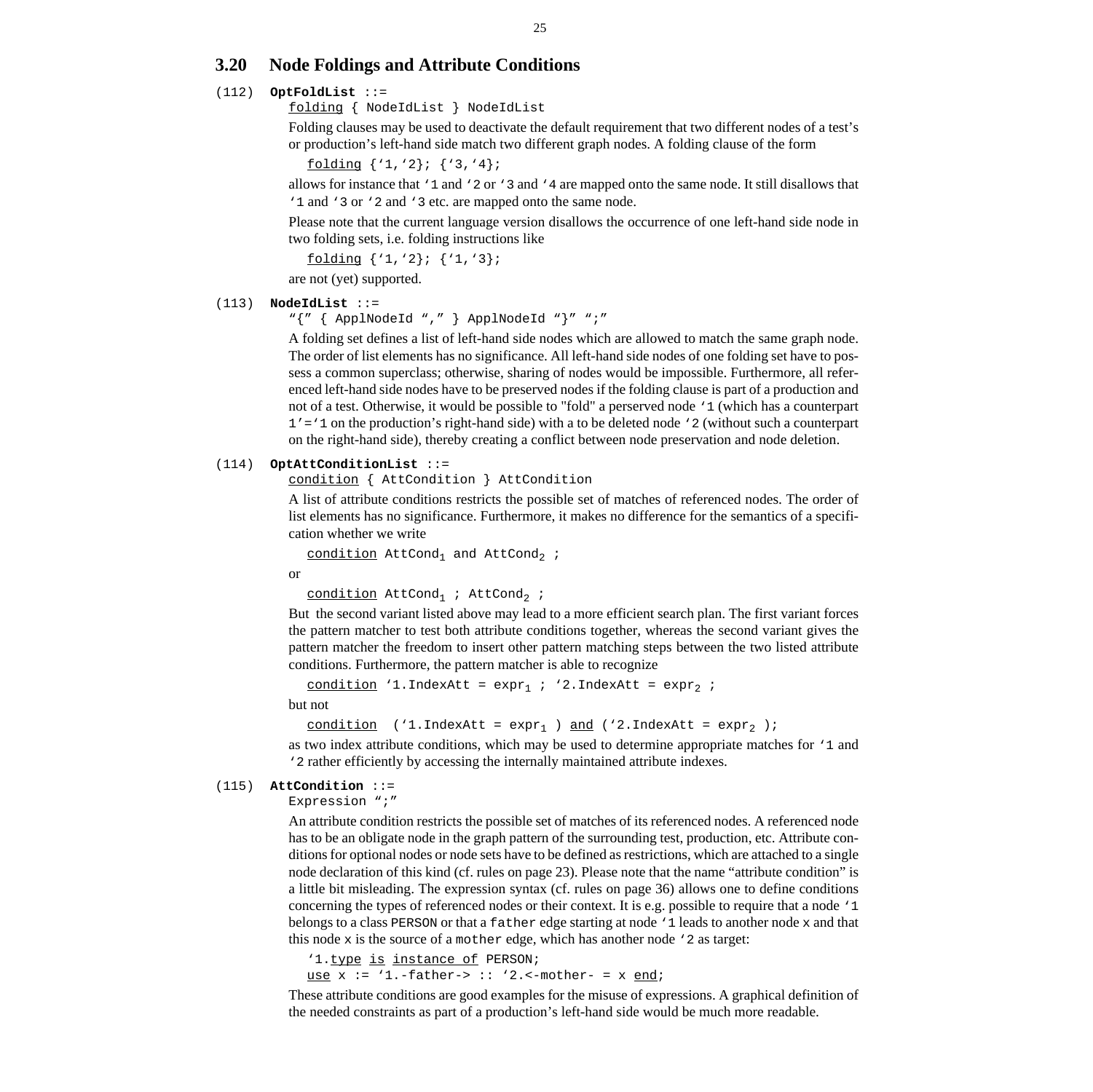# <span id="page-29-0"></span>**3.21 Attribute and Return Assignments**

### (116) **OptAttTransferList** ::=

transfer { AttTransfer } AttTransfer

The attribute tramsfer list allows one to assign (new) attribute values to intrinsic attributes of new nodes or preserved nodes of a production. An attribute's new value may not depend on the new values of other node attributes. This is the reason why the order of attribute transfers is of no importance.

### (117) **AttTransfer** [::=](#page-48-0)

[ApplNewNodeId "." A](#page-48-0)pplIntrinsicAttId ":=" [Expression ";"](#page-39-0)

An attribute transfer assigns a new value to an intrinsic attribute of a node, which was created or preserved by the surrounding production. The expression on the right-hand side of the assignment may only contain references to nodes,which are preserved or deleted by the production. The expression is evaluated after a match of the production's left-hand side has been determined and before any graph modifications are carried out. Assuming e.g. that two left-hand sides nodes '1 and '2 are preserved as right-hand side nodes 1' and 2', respectively, the following attribute transfers

 $transfer$  1'.Att := '2.Att; 2'.Att := '1.Att;

simply exchange the attribute values of the two referenced nodes.

Please note that the current language version treats references to set nodes or optional nodes on the left- and the right-hand side of attribute transfers differently. An attribute transfer of the form

```
transfer SetNode'.Att := 'SetNode.Att;
```
computes first the union of all Att attribute values of all matches of 'SetNode. This set of attribute values is then assigned to the Att attributes of all SetNode' matches. Assume e.g. that Set-Node'='SetNode matches two nodes n1 and n2 and that

 $n1.Att = {1,2}$  and  $n2.Att = {3,4}$ 

before the application of the surrounding production. The execution of the previously defined attribute transfer delivers the new attribute values

n1.Att =  $\{1, 2, 3, 4\}$  and n2.Att =  $\{1, 2, 3, 4\}$ .

#### (118) **OptReturnList** ::=

return { ReturnTransfer } ReturnTransfer

A test or production has to possess exactly one return transfer for each of its out-parameters. These return transfers (out-parameter assignments) are evaluated as the last step of the execution of their surrounding test or production. The expression on the right-hand side of a return transfer may not contain occurrences of out-parameters. As a consequence, the list of return transfers may be evaluated in any order.

#### (119) **ReturnTransfer** ::=

ApplOutParId ":=" [Expression ";"](#page-39-0)

The expression, which determines an out-parameters value, may either depend on the state of the graph before the execution of any graph modifications or on the state of the graph after the execution of any graph modifications. The following assignments are legal examples of return transfers:

```
OutType := '1.type; OutValue := '1.Att + InPar;
OutValue := 1'.Att + InPar; OutNodes := 1' or 2';
```
The expressions of the first two assignments above are evaluated before the execution of any graph modifications, the remaining two assignments after the execution of any graph modifications. The value-defining expression of a return transfer may not reference old and new graph states simul-

taneously, as e.g. in:

OutValue  $:= '1.Att - 1'.Att;$ 

Return transfers of tests or productions, which process all their matches in parallel, require a special treatment. They are evaluated for each match and assign the union of all computed values to their outparameters. The test

```
test T(out ValueSet: integer [0:n]) * =
  begin obl node '1 : ITEM; end (* defined using the textual notation *)
  return ValueSet := '1.Att;
end;
```
assigns, for instance, the set of all Att attribute values of all ITEM nodes in the graph to its out-parameter ValueSet.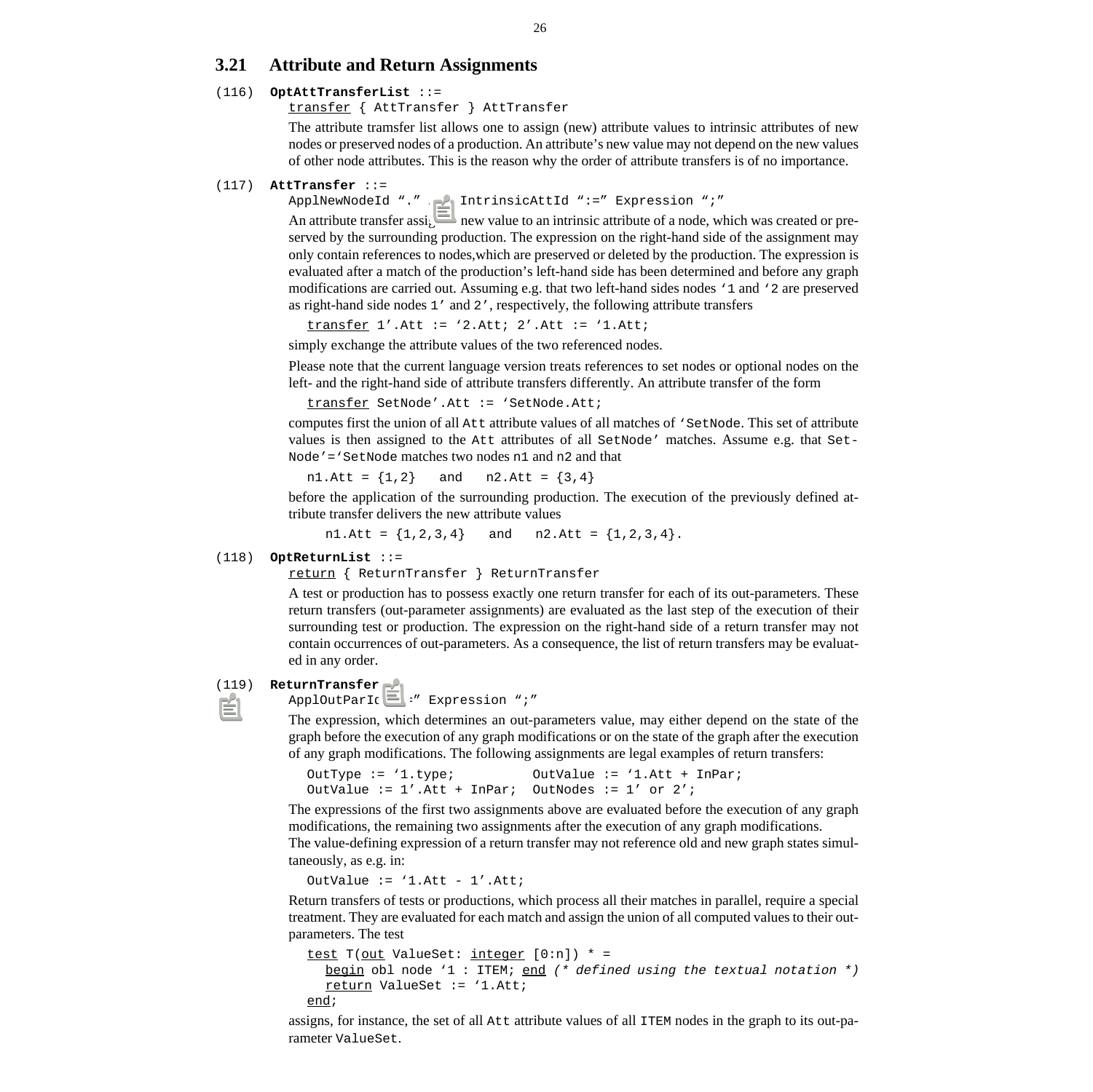# <span id="page-30-0"></span>**3.22 Embedding Transformation Clauses**

#### (120) **OptEmbeddingList** ::=

embedding { Embedding } Embedding

Textually defined embedding clauses are the appropriate means for manipulating sets of edges between matched nodes and their direct context nodes of unrestricted size if and only if the usage of set nodes for this purpose leads to left- and right-hand sides of unreasonable size (cf. [rules on page 22\)](#page-25-0).

#### (121) **Embedding** ::= Copy | Remove | Redirect

There are three different kinds of embedding clauses (rules) for copying, redirecting, and removing context edge bundles, which have matches of left-hand side nodes as source (target) and context nodes (nodes which are not matched by the production's left-hand side) as target (source).

### (122) **Copy** ::=

copy ModifiedEdgeTypeOpList from [ApplNodeId](#page-48-0) to [ApplNewNodeId ";"](#page-48-0)

This embedding clause allows to create context edges between a preserved node and another preserved node or a new node. The clause

copy -child-> as <-stepfather- from '1 to 2';

creates e.g. stepfather edges from a set of nodes S as sources to the match of node 2' as target. S is the set of all those nodes, which are the targets of child edges emanating from the match of node '1 (before the execution of any graph modifications).

#### (123) **Remove** ::=

remove EdgeTypeOpList from [ApplNodeId ";"](#page-48-0)

This embedding clause allows to delete old context node edges. The clause

remove -child->, <-stepfather- from '1;

deletes for instance all child edges, which have node '1 as source, and all stepfather edges, which have node '1 as target. Please note that a remove embedding clause affects only old context edges, which were already existent before the execution of any graph modifications. The combination of the two embedding clauses

copy -child-> from '1 to 1'; remove -child-> from '1;

with  $1' = '1$  deletes first all child edges emanating from node '1 and recreates them afterwards.

#### (124) **Redirect** ::=

redirect ModifiedEdgeTypeOpList from [ApplNodeId](#page-48-0) to [ApplNewNodeId ";"](#page-48-0)

The redirect embedding clause is just a short-hand for a  $\frac{\text{remove}}{\text{3}}$  and a  $\frac{\text{copy}}{\text{3}}$  clause with the same arguments. The following instruction

redirect -child-> as <-stepfather- from '1 to 2';

is e.g. an abbreviation for

remove -child-> from '1; copy -child-> as <-stepfather- from '1 to 2';

#### (125) **ModifiedEdgeTypeOpList** ::=

{ ModifiedEdgeTypeOp "," } ModifiedEdgeTypeOp

Defines a list of context edges (types and directions), which are affected by the enclosing copy or redirect clause. The list may contain instructions, which change the type or direction of context edges.

### (126) **ModifiedEdgeTypeOp** [::= EdgeTypeOp \[](#page-37-0) OptModifier ]

The EdgeTypeOp part defines the type and direction of the old context edge, the OptModifier part the direction and type of the new context edge. The default for a missing OptModifier is to preserve the direction and the type of the regarded context edges.

# (127) **OptModifier** ::= as [EdgeTypeOp](#page-37-0)

The modifier defines the direction and the type of a to be created context edge. It has the form  $-e\rightarrow$  for an edge of type  $e$ , which has a given right-hand side node as source

<-e- for an edge of type e, which has a given right-hand side node as target.

# (128) **EdgeTypeOpList** [::=](#page-37-0)

[{ EdgeTypeOp "," } EdgeTypeOp](#page-37-0)

Defines a list of context edges, which are affected by the enclosing  $remove$  clause. Terms such as</u> -e-> match all context edges of type e, which have a given left-hand side node as source <-e- match all context edges of type e, which have a given right-hand side node as target.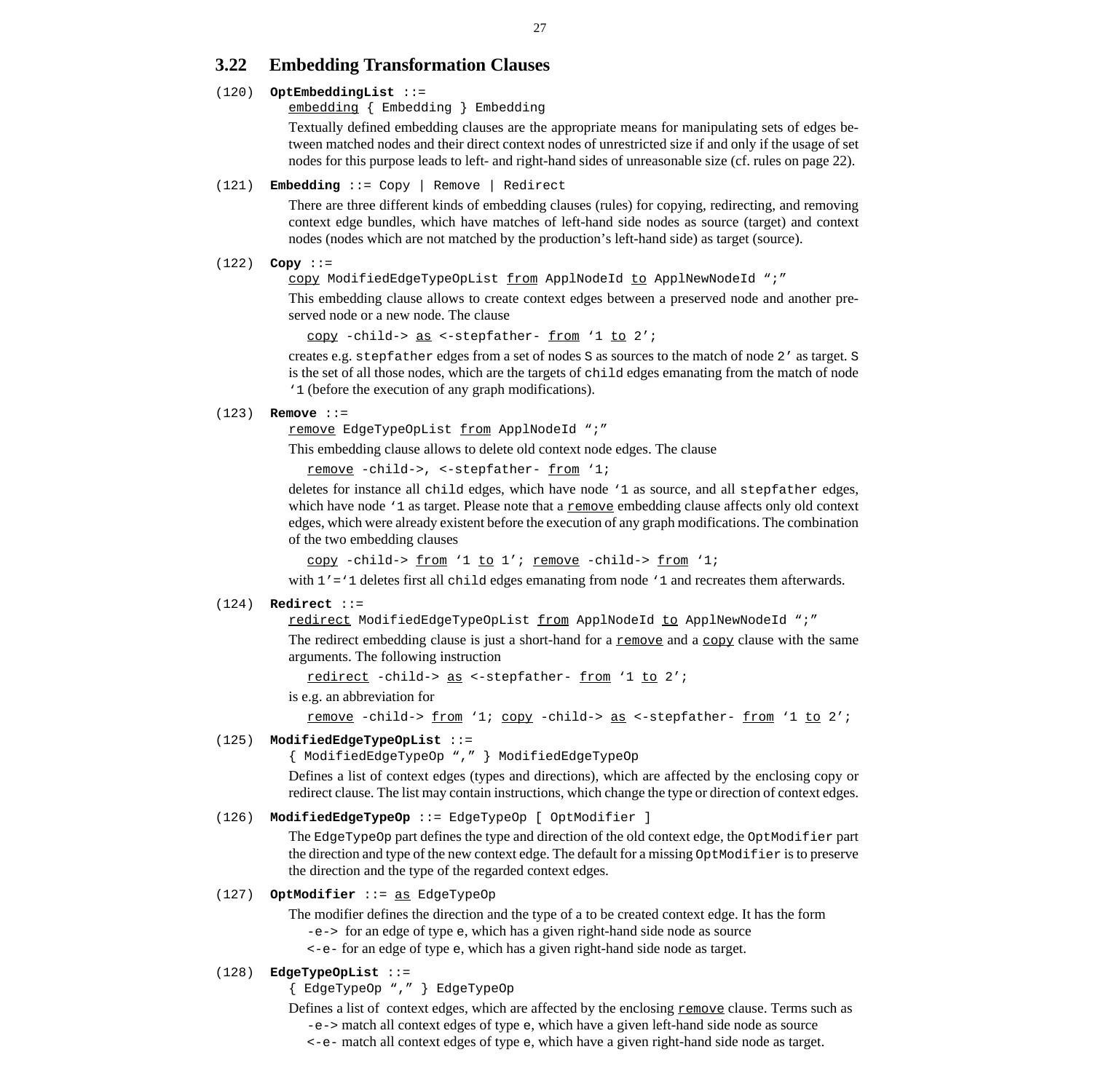# <span id="page-31-0"></span>**3.23 Path Declarations**

#### (129) **PathDecl** [::=](#page-32-0)

```
[ OptStaticOrVirtual ] path DeclPathId
                              [ OptFormParList ] ":" RelType "="
    PathBody
  end ";"
```
A path declaration is the functional abstraction of a path expression. It defines a derived binary relationship between nodes. Its declaration has the same elements as an edge type declaration plus a number of additional elements. A path declaration may, for instance, be used to introduce a (role) name for the reverse traversal of the edges of a certain type:

path Husband: Woman  $[0:1]$  => Man  $[0:1]$  = <-Wife- end;

A path declaration may be parametrized with a number of in-parameters. These in-parameters are often node type parameters or attribute value parameters, which are needed to restrict a defined graph traversal to nodes with certain properties. The path

```
path Descendent( Sex: type in PERSON ): PERSON [0:1] => Sex [0:n] =
  -Child-> & instance of Sex
```
end;

returns e.g. all children of a given person, which have the type Sex. The path may be applied with the actual parameter T = Woman or T = Man for Sex to a node of class PERSON; it retuns in this case a set of nodes of type  $T$ . Its reverse application starts at a node of type  $T =$  Sex and returns at most one PERSON node as its result.

The reverse application of a path is implemented very inefficiently and should be avoided whenever possible by creating an explicit reverse path declaration, as e.g.

path Parent : PERSON  $[0:n] \Rightarrow$  PERSON  $[0:1] = \langle$ -Child- end;

There is one exception from the rule that paths may but not should be traversed in reverse direction. It concerns so-called static (materialized) paths. These parameterless paths are evaluated once before the first attempt to traverse them; the computed result is stored in the form of additional graph edges. Any forward or backward graph traversal across materialized paths is then performed by traversing these additional edges in the appropriate direction. A variant of the incremental attribute evaluation algorithm is responsible for recomputing maybe affected materialized paths after any possibly relevant graph modification.

The graphical representation of a path declaration is a double arrow from its source to its target node type or class with its name as a label.

# (130) **PathBody** ::=

GraphPath | [OpExpr](#page-33-0)

A path may be defined using a textual expression-like notation (cf. [rules on page 30\)](#page-33-0) or a graphical notation, which offers a subset of the left-hand side elements of productions.

### (131) **GraphPath** [::=](#page-48-0)

```
ApplNodeId "=>" ApplNodeId in
  [ OptLeftSideList ]
  [ OptFoldList ]
  [ OptAttConditionList ]
```
The graphical notation for the definition of a path combines the left-hand side elements of productions for the definition of graph patterns with their folding clauses and attribute conditions. It selects a source and a target node in the defined pattern as e.g. in

```
path ElderBrother: PERSON [0:n] => Man [0:n] =
  'Source => 'Target in
  begin (* defined using the textual notation *)
    obl node 'Source: PERSON; 'Parent -> 'Source: Child;
    obl node 'Parent: PERSON; 'Parent -> 'Target: Child;
    obl node 'Target: Man;
  end
  condition 'Source.Age < 'Target.Age;
end;
```
Such a path computes all matches of its graph pattern, which have a given input node as 'Source and returns all possible 'Target node matches as the output set.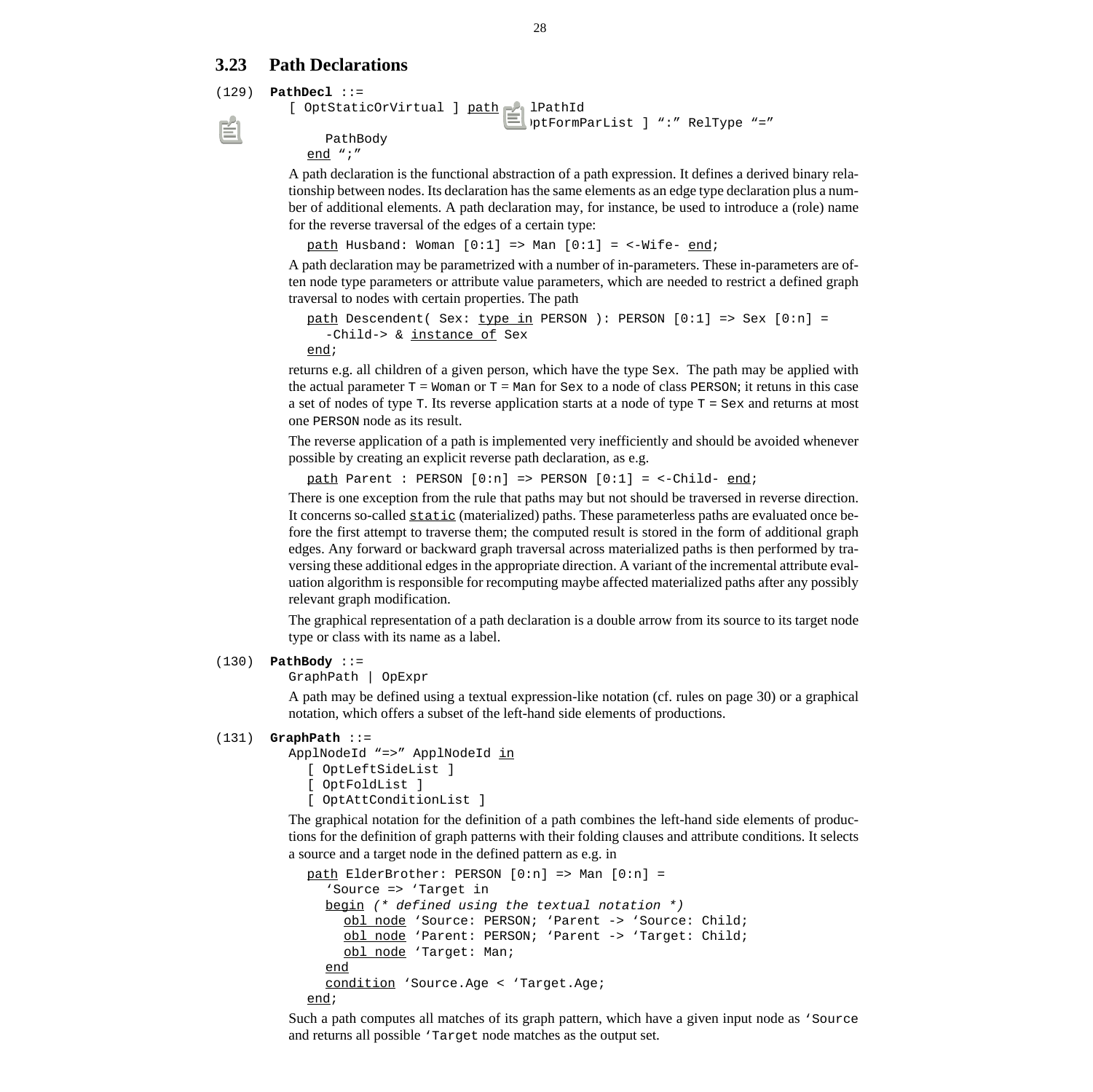# <span id="page-32-0"></span>**3.24 Restriction Declarations**

```
(132) RestrictionDecl ::=
```

```
[ OptStaticOrVirtual ] restriction DeclRestrictionId
                                    [ OptFormParList ] ":" ApplClassId "="
    RestrictionBody
  end ";
```
A restriction declaration is the functional abstraction of a path expression, which selects a subset of its input node set. A restriction defines, therefore, a derived node set. All nodes in this set are instances of a given class or type and share a common set of properties. The syntax for the definition of restrictions is a short-hand of the syntax for the definition of path expressions. It drops the distinction between source and target nodes and their classes.

The following example of a restriction computes the set of all married PERSON nodes, i.e. the union of the set of all Woman nodes with an incoming Wife edge and the set of all Man nodes with an outgoing Wife edge:

```
restriction Married: PERSON =
       ( instance of Woman is with <-Wife- )
  or ( instance of Man is with -Wife-> )
end;
```
It is equivalent to a path declaration with the same body, but a syntactically different signature:

```
path Married: PERSON -> PERSON = ... end;
```
The restriction syntax should be used for all those path expressions which define a subrelation of the identity relation,. i.e. select a subset of their input nodes.

A static restriction is a (parameterless) restriction, which is internally handled like a derived index attribute. The runtime system maintains an index of all nodes, which fulfill the given restriction. This index may be used to determine the set of all nodes which fulfill the corresponding restrict condition on a production's left-hand side rather efficiently. Please note that the overhead for maintaining the corresponding node index may be considerably although a variant of the incremental attribute evaluation algorithm is used for this purpose.

The graphical representation of a restriction declaration is a double arrow which points to the corresponding node class or type and has the restriction name as a label.

# (133) **RestrictionBody** ::=

GraphRestriction | [OpExpr](#page-33-0)

A restriction may be defined using a textual expression-like syntax or a graphical notation, which offers a subset of the left-hand side elements of productions.

# (134) **GraphRestriction** [::=](#page-48-0)

```
ApplNodeId in
  [ OptLeftSideList ]
  [ OptFoldList ]
```
[\[ OptAttConditionList \]](#page-28-0)

The graphical definition of restrictions is very similar to the graphical definition of paths. The only difference concerns the identification of source and target nodes. Due to the fact that a restriction always returns a subset of its input nodes it is not necessary to distinguish between source and target in the graph pattern. Please note that a restriction of the form

```
restriction R( ... ): Class = 'node in ... end;
is a short-hand for a path declaration of the form
```

```
path R(\ldots): Class => Class = 'node => 'node in \ldots end;
```
# (135) **OptStaticOrVirtual** ::=

static | virtual

These two key words are used to distinguish "normal" or  $virtual$  path and restriction declarations</u> from materialized or static declarations. Often needed paths should be materialized if the underlying subgraph is only changed from time to time and if the (re-)evaluation is considerably more expensive than traversing a single edge. Restrictions should not be materialized unless they are used as restrict conditions for graph pattern nodes and if possible matches for these nodes cannot be determined efficiently.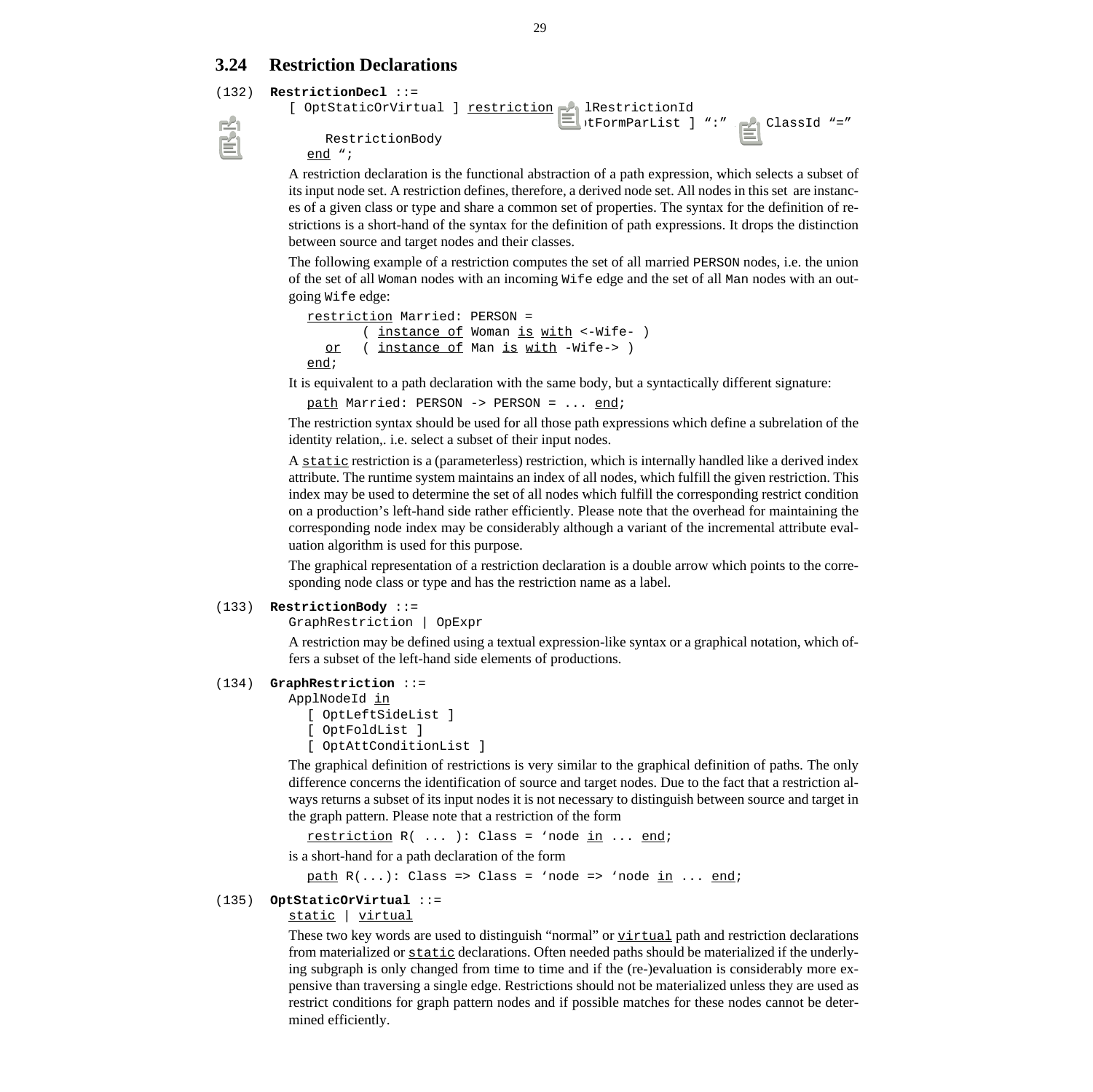# <span id="page-33-0"></span>**3.25 Path and Restriction Defining Expressions**

#### (136) **OpExpr** ::=

```
 AndOpList | ButNotOpList | ConcOpList | OrOpList
| EqualRestriction | ImpliesRestriction | IsRestriction
| OpClosureTerm
```
A normal path expression traverses a graph from a given set of start nodes and returns the reached set of target nodes. Each node of the input set is processed separately:

pathEpxr({ $n_1$ , ...,  $n_k$ }) =  $\cup_{i=1,...,k}$  pathExpr( $n_i$ ).

Restrictions or restrict expressions are a syntactically well-defined subset of all path expressions, which always return a subset of their input set. They do not traverse edges of the regarded graph, except for checking certain context conditions of input nodes. A restrict expression is, therefore, a path expression, which does not traverse edges or call path declarations, except inside the following four categories of restrict expressions: EquivalentRestriction, ImpliesRestriction, IsRestriction, and ContextRestriction.

#### (137) **OpClosureTerm** ::=

```
OpTerm | ClosurePlusOp | ClosureStarOp
```
Simple path expressions, including the transitive (reflexive) closure of simple path expressions.

#### (138) **OpTerm** ::=

```
 BracketOp | ChooseOpList | LoopOpList
 | ContextRestriction | TypeRestriction | ValueRestriction
 | NotOp | TypeCheckOp | CardCheckOp
| HaltOp | NilOp | SelfOp
| EdgeTypeOp | RelCall | PlusRelCall | MinusRelCall
```
Simple path expressions, which either have a fixed number of tokens or a well-defined begin and end symbol, such as "(" and ")".

#### (139) **AndOpList** ::=

{ OpClosureTerm and } OpClosureTerm

#### The path expression

OpTerm<sub>1</sub> and ... and OpTerm<sub>n</sub>

computes the intersection of the results of  $OpTerm_1$  through  $OpTerm_n$  for each element of a given input set separately and builds the union of the intersection results:

(OpTerm<sub>1</sub> and ... and OpTerm<sub>n</sub>)( ${n_1, \ldots, n_k}$ )  $\cup_{i=1,\ldots,k}$  (OpTerm<sub>1</sub>(n<sub>i</sub>) ∩ ... ∩ OpTerm<sub>n</sub>(n<sub>i</sub>)).

#### (140) **ButNotOpList** ::=

{ OpClosureTerm but not } OpClosureTerm

A path expression of this kind has the following semantics:

(OpTerm<sub>1</sub> but not ... but not OpTerm<sub>n</sub>)( $\{n_1, \ldots, n_k\}$ ) =  $\cup_{i=1,\ldots,k}$  (OpTerm<sub>1</sub>(n<sub>i</sub>) \ ... \ OpTerm<sub>n</sub>(n<sub>i</sub>)).

#### (141) **ConcOpList** ::=

{ OpClosureTerm & } OpClosureTerm

The "&" symbol is the standard concatenation operator for binary relations. An expression of the form

```
OpTerm<sub>1</sub> & ... & OpTerm<sub>n</sub>
```
applies first  $\text{opTerm}_1$  to a given set of input nodes, then  $\text{opTerm}_2$  to the computed intermediate result, and so on:

```
(\text{OpTerm}_1 \& \dots & \text{OpTerm}_2)(\text{Set}) = \text{OpTerm}_n (\dots (\text{OpTerm}_1(\text{Set}) \dots).
```
#### (142) **OrOpList** ::=

{ OpClosureTerm or } OpClosureTerm

The path expression

```
OpTerm<sub>1</sub> or ... or OpTerm<sub>n</sub>
```
computes the union of the results of  $\text{OpTerm}_1$  through  $\text{OpTerm}_n$ :

```
(\text{OpTerm}_1 \text{ or } \dots \text{ or } \text{OpTerm}_n)(\text{Set}) = \text{OpTerm}_1(\text{Set}) \cup \dots \cup \text{OpTerm}_n(\text{Set}).
```
# (143) **BracketOp** ::=

"(" OpExpr ")"

The syntactical construct for nesting complex path expressions inside simple path expressions.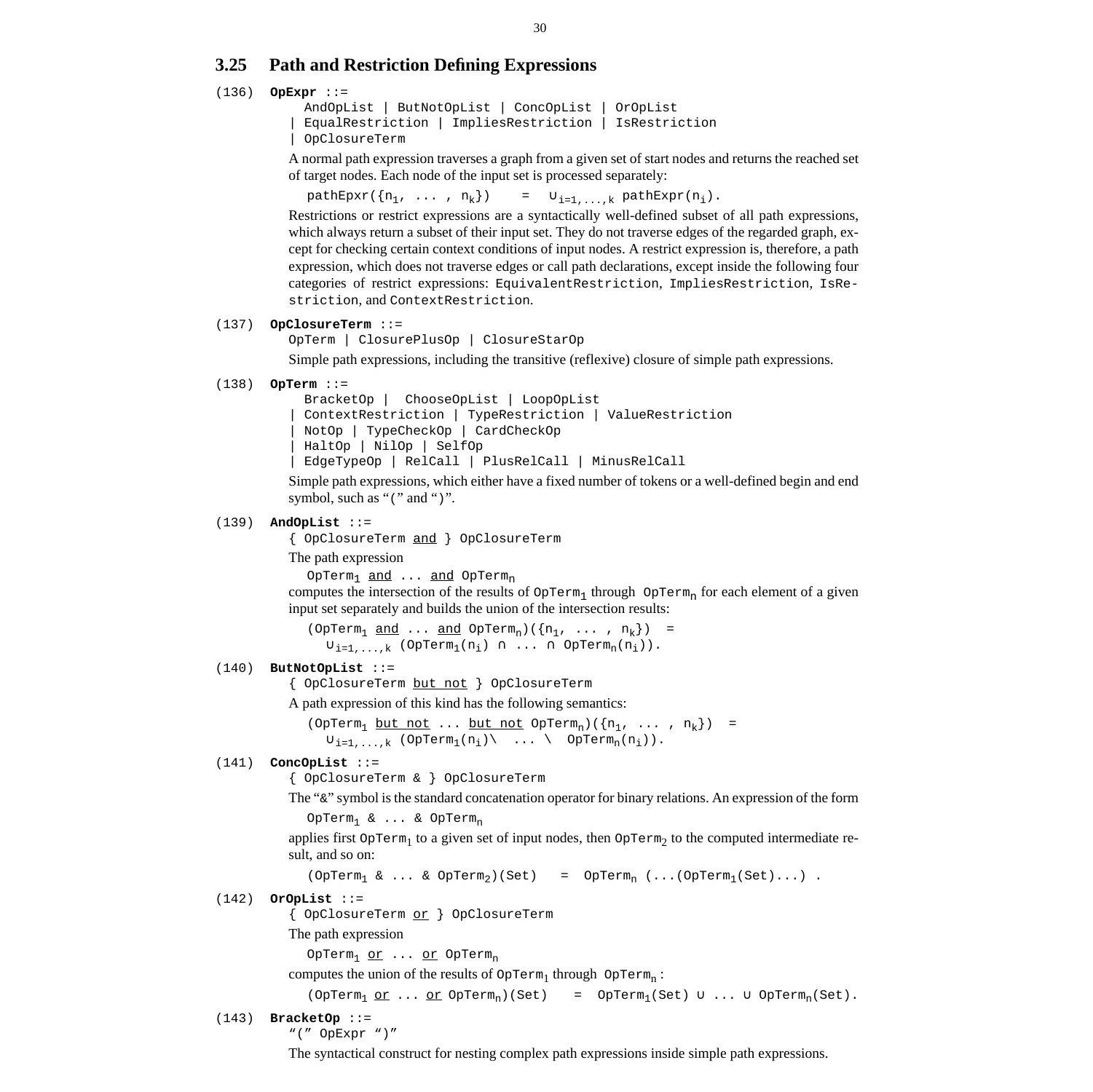# <span id="page-34-0"></span>**3.26 Iterating and Conditional Path Expressions**

#### (144) **ClosurePlusOp** [::=](#page-33-0)

[OpTerm "+"](#page-33-0)

The + operator computes the transitive closure of a simple path expression. It recognizes cycles in the graph and avoids processing of nodes, which are already part of the result set:

(OpTerm+)(Set) = (OpTerm & OpTerm\*)(Set) .

#### (145) **ClosureStarOp** [::=](#page-33-0)

[OpTerm "\\*"](#page-33-0)

The \* operator computes the reflexive transitive closure of a simple path expression. It recognizes cycles in the graph and avoids processing of nodes which are already part of the result set:

(OpTerm\*)(Set) = (OpTerm & OpTerm\*)(Set) ∪ Set .

#### (146) **ChooseOpList** ::=

```
"[" { CondOp "|" } CondOp "]"
```
This rather unusual construct generalizes the if-then-else-construct of other programming languages and Dijkstra's guarded commands. Its return value is the value of the first succcessfully evaluated subexpression (from left to right). A path expression evaluation is successful if it returns at least one node applied to a regarded input node, i.e.:

```
[ OPExp_1 | OPExp_2 | ... ](n) = OPExp_1(n), if OPExp(n) # n1[ OpExp<sub>1</sub> | OpExp<sub>2</sub> | ... ](n) = [ OpExp<sub>2</sub> | ... ](n), if OpExp(n) = <u>nil</u>
(147) LoopOpList ::=
```
# "{" { CondOp "|" } CondOp "}"

A loop path expression is an iterated choose path expression. Its application to a set of nodes is defined as the union of the results for each node in the input set. The loop operator executes its body as a choose path expression until all its subexpressions return the empty set. Its result set is not the set of all visited nodes (as in the case of the transitive closure), but just the set of finally reached nodes. The evaluation of the loop mantains a visited-node-set, thereby recognizing cycles in the graph and avoiding processing of already visited nodes.

```
\{ Body \}(n) = n, if [Body \](n) = nil([ Body ] & \{ Body \})(n), if [ Body ](n) # nil
```
The path expression

 $\{ -child \rightarrow \}$  instance of Woman & -Husband-> | instance of Man & -Wife-> } visits, for instance, all descendents of a given set of input nodes and all descendents of the wifes or husbands of these descendents, and ... . It returns all visited nodes (including the input set) without children and without a husband or a wife.

# (148) **CondOp** ::=

GuardOp | [OpExpr](#page-33-0)

A subexpression of a choose or a loop path expression either is a guarded path expression or a normal path expression. Its evaluation fails if it returns an empty set of nodes.

# (149) **GuardOp** [::=](#page-33-0)

[OpExpr "::" OpExpr](#page-33-0)

A guarded subexpression of a choose or loop path expression has a restriction as its guard and any path expression as its body. Its evaluation returns the empty node set if the guard fails applied to a selected input node, its evaluation returns the result of the guarded body expression otherwise. Please note that a guarded body expression, which returns the empty result set, does not trigger the selection of the following guarded subexpression (from left to right), but returns its empty set of nodes as the result of the surrounding construct.

The path expression

 $\{$  isMarried  $::$  -child->  $|$  self  $\}(n)$ 

returns, applied to an unmarried PERSON node n, the PERSON node itself. Applied to a married PER-SON node n it computes first the set S of all its child nodes and continues the iteration process with

 $∪<sub>m ∈ S</sub>$  { isMarried :: -child-> | <u>self</u> }(m) .

This path expression returns the empty set applied to a married node without children, it returns the input node itself if applied to an unmarried node.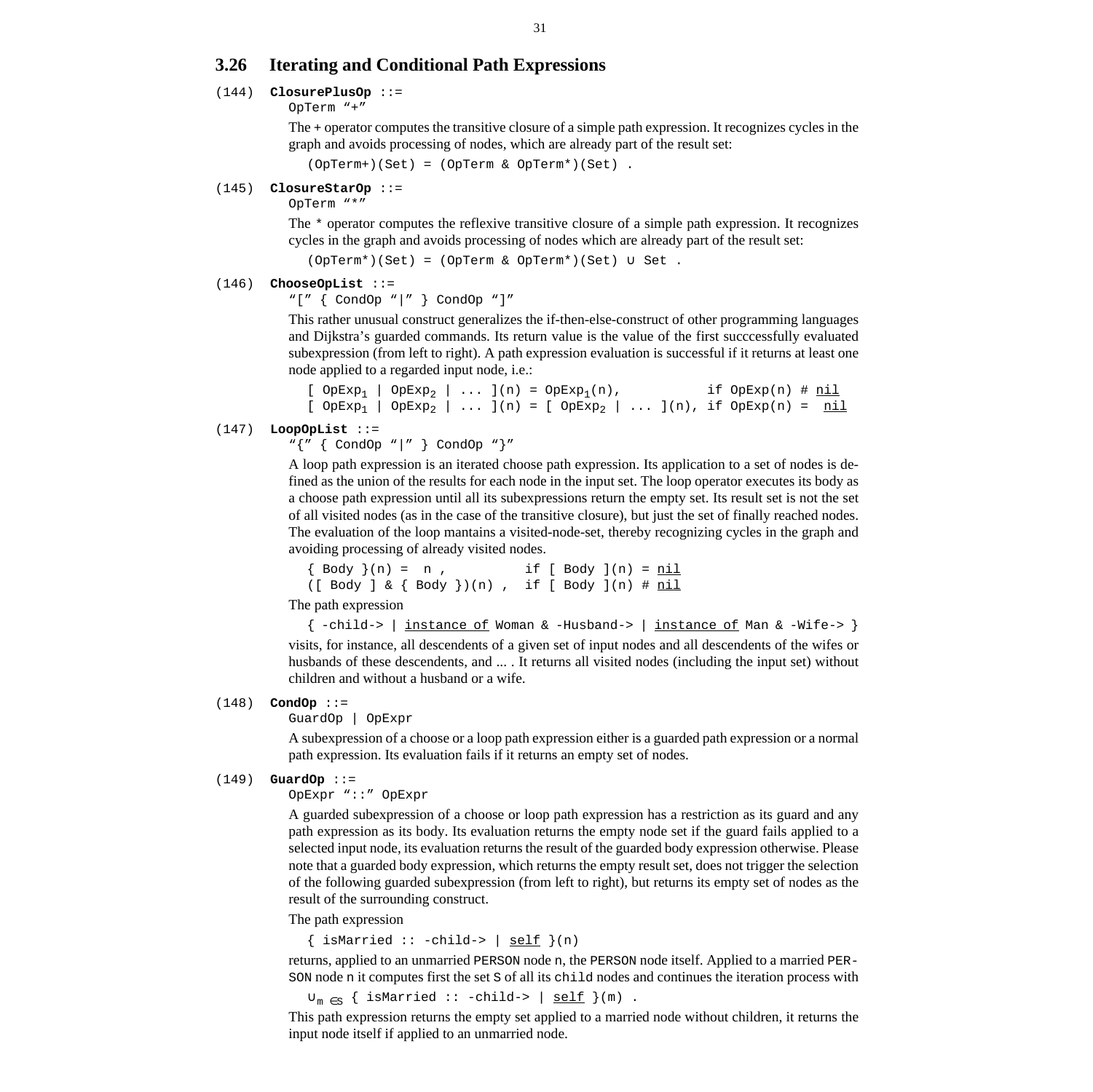# <span id="page-35-0"></span>**3.27 Node Set Restriction Expressions**

#### (150) **EqualRestriction** [::=](#page-33-0)

[OpClosureTerm "<=>" OpClosureTerm](#page-33-0)

An equ(iv)al(ent) restriction returns all those nodes of its input set for which the evaluation of the first subexpression returns the same result as the evaluation of the second subexpression:

 $(\text{OpExp}_1 \iff \text{OpExp}_2)(\text{Set}) = {\{ n \in \text{Set} \mid \text{OpExp}_1(n) =_{\text{set}} \text{OpExp}_2(n) \}}$ 

The two subexpressions are both either real path expressions or restrictions. The forbidden combination of a restriction, which returns a subset of its input node set, and a path expression, which navigates to a different set of nodes in the graph, would almost always return the empty set of nodes.

#### (151) **ImpliesRestriction** [::=](#page-33-0)

[OpClosureTerm](#page-33-0) implies [OpClosureTerm](#page-33-0)

An implies restriction returns all those nodes of its input set for which the evaluation of the first subexpression returns a subset of the evaluation result of the second subexpression:

 $(\text{OpExp}_1 \text{ implies } \text{OpExp}_2)(\text{Set}) = \{ n \in \text{Set} \mid \text{OpExp}_1(n) \subseteq \text{OpExp}_2(n) \}$ The two subexpressions are both either real path expressions or restrictions. The forbidden combina-

tion of a restriction, which returns a subset of its input node set, and a path expression, which navigates to a different set of nodes in the graph, would almost always return the empty set of nodes.

#### (152) **IsRestriction** [::=](#page-33-0)

[OpClosureTerm](#page-33-0) is [OpClosureTerm](#page-33-0)

An is restriction returns all those nodes of its input set, which fulfill the follwing restriction: All result nodes of the application of the first subexpression to the regarded node fulfill the second subexpression, which has to be a restriction. More precisely, this condition is defined as follows:

 $(\text{OPExp}_1 \text{ is } \text{OPExp}_2)(\text{Set}) = {\n \text{ s set } (\text{OPExp}_1 \& \text{OPExp}_2)(n) = \text{OPExp}_1(n) \n \}$ The is restriction may, for instance, be used to determine all PERSON nodes without brothers:

((<-child- & -child->) but not self) is instance of Woman .

The first subexpression above computes the children of the parents of a node (the parents are computed by traversing a child edge in reverse direction) without the considered node itself. The second subexpression checks that the result set of the first subexpression consists of Woman nodes only.

#### (153) **ContextRestriction** ::=

with [OpTerm](#page-33-0)

A context restriction is valid for a given node if its subexpression applied to this node returns a nonempty set of nodes. This condition may be defined as follows:

 $OpExp(Set) = \{ n \in Set \mid OpExp(n) \# \varnothing \}$ .

The following expression selects, for instance, all married nodes of a given input set:

(instance of Woman & with -Husband->) or (instance of Man & with -Wife->).

#### (154) **TypeRestriction** ::=

instance of [Factor](#page-39-0)

The type restriction selects all those input nodes, which are instances of a certain set of node types or node classes. Typical examples of type restrictions are:

instance of (ANIMAL but not MAMMAL) with MAMMAL being a subclass of ANIMAL instance of (Dog or Cat) with Dog and Cat being two node types.

### (155) **ValueRestriction** ::=

valid [Term](#page-39-0)

The value restriction is the "gateway" from path expressions to attribute expressions. It is used to inspect node attributes in path expressions. The following path expression returns, for instance, all babies of a given set of PERSON nodes:

```
-child-> & valid( self.Age < 1 ) .
```
#### (156) **NotOp** ::=

not [OpTerm](#page-33-0)

The <u>not</u> operator realizes the negation of a restriction, i.e. it returns all those nodes of the input set which do not fulfill the restriction of its subexpression. The subexpression has to be a restriction, i.e.

not with -child-> is a permitted path expression, but not -child-> is not a permitted path expression.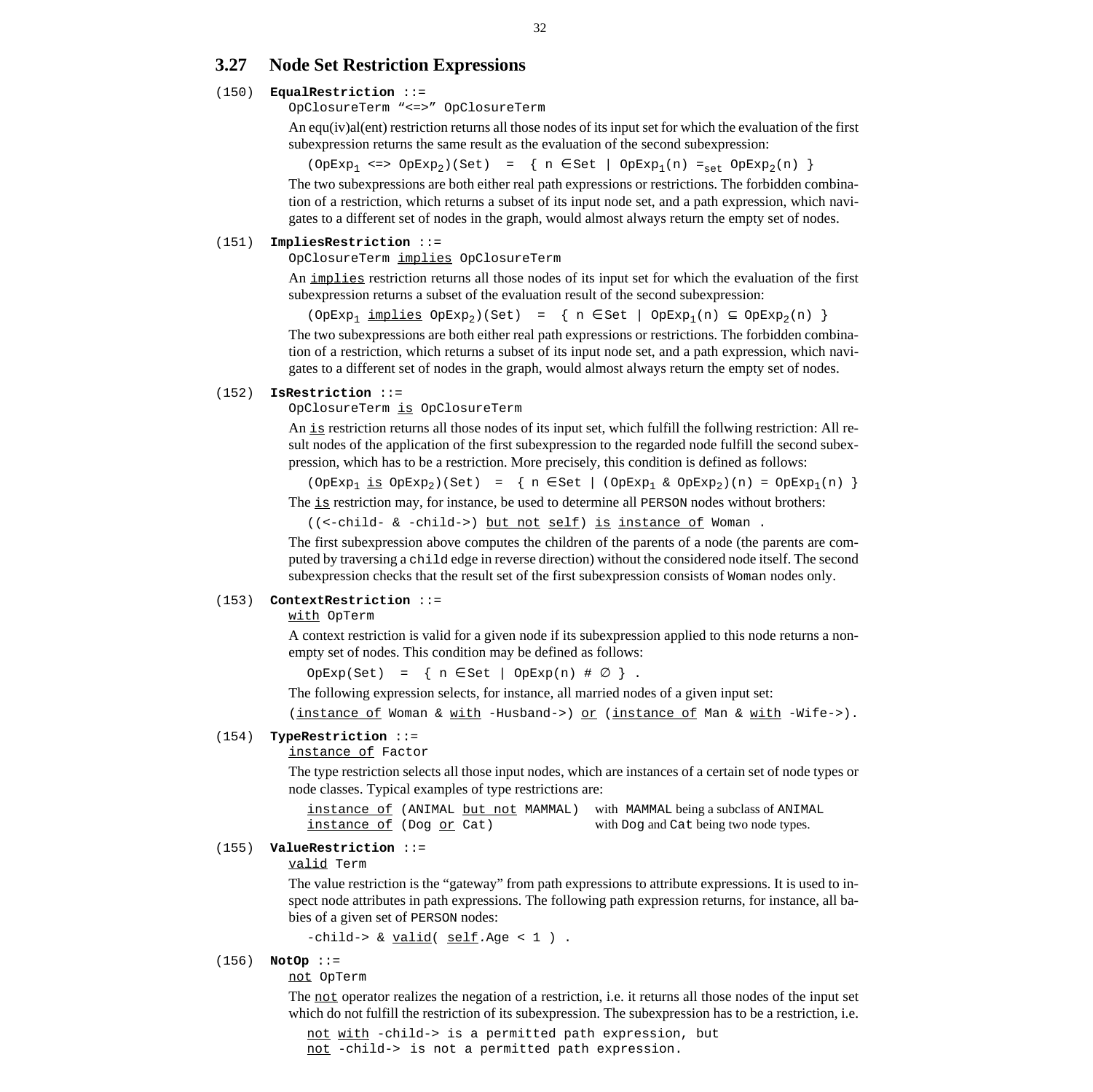# <span id="page-36-0"></span>**3.28 Simple Path Expressions**

### (157) **TypeCheckOp** [::=](#page-33-0)

[OpTerm ":"](#page-33-0) [Type](#page-46-0)

The type checking operator should be used, whenever static analysis computes a more general type (class) for some path expression than required. It may, for instance, be used to restrict (cast) the type of the path expression

```
<-child- & not instance of Man
```
from the static type PERSON  $[0:n]$  (computed by the type checker) to the actual type Woman  $[1:1]$ in

```
path Mother: PERSON [0:n] => Woman [1:1] =
  ( <-child- & not instance of Man) : Woman [1:1]
end;
```
Please note that the type check operator is not a downcast in the sense of C or Modula-2, but checks the (node) types of its input set as follows:

```
 (OpTerm : T [x:y])(Set)
= ((OpTerm & instance of T) : [x:y])(Set)
```
It is, therefore, realized as a combination of the restriction of Set to all nodes of type (class) T followed by the application of a cardinality checking operator (see below).

### (158) **CardCheckOp** [::=](#page-33-0)

[OpTerm ":"](#page-33-0) [Qualifier](#page-49-0)

The cardinality checking operator is useful for situations, where static type checking is not able to guarantee that the result of a certain path expression is always a well-defined or uniquely defined result. Based on the edge type definition

edge type child: PERSON [0:n] -> PERSON [0:n];

static analysis is not able to guarantee that the path expression

```
<-child- & instance of Man
```
returns at least one node or at most one node, i.e. that any PERSON node has at least or at most one father. The path expression

```
(<-child- & instance of Man) : [1:1]
```
has the static type Man [1:1]. Its application to a PERSON node without a father node or with more than one father node aborts and terminates the whole execution process.

### (159) **HaltOp** ::= halt

The halt operator is often used as the last branch of a conditional (choose) path expression. It terminates execution immediately and converts the static type of a conditional path expression from  $[0:x]$  to  $[1:x]$ . A path expression of the form

 $[-\text{child-> } | \underline{\text{halt}} ] = -\text{child-> : } [1:n]$ 

either returns a nonempty set of nodes or terminates the execution process.

#### (160) **NilOp** ::= nil

The nil operator always returns the empty set of nodes.

#### (161) **SelfOp** ::= self

The self operator returns its input node (set) without any modifications. The path expression

(<-child-> & -child-) but not self

returns, for instance, all children of the parents of a PERSON node, except the node itself.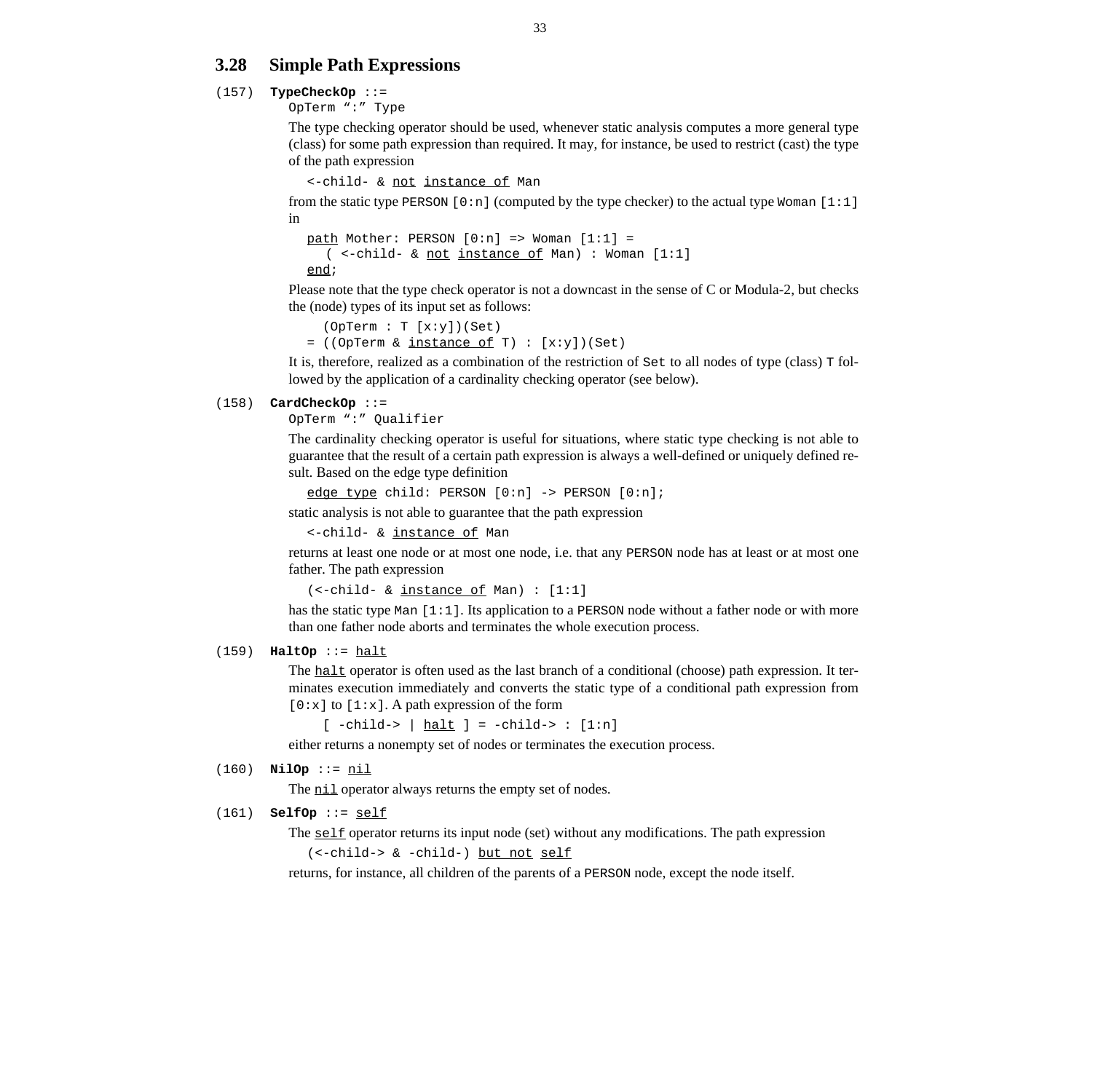# <span id="page-37-0"></span>**3.29 Edge Traversals, Attribute Accesses, and Path Calls**

# (162) **EdgeTypeOp** ::=

PlusOp | MinusOp

The operators for forward and backward traversal of edges. They are used for the definition of edge traversing path expressions and for the definition of textual embedding clauses (cf. [rules on page 27\)](#page-30-0). Referenced edges are either declared as (cf. ru[les on page 5\)](#page-8-0)

edge type e: SourceClass -> TargetClass;

or inside a node class SourceClass as an intrinsic attribute (cf. ru[les on page 7\)](#page-10-0)

intrinsic e: TargetClass;

#### (163) **PlusOp** ::=

"-" ApplEdgeTypeId "->"

The plus operator traverses an edge of a given type e from source to target. It returns all target nodes of e edges which have input set nodes as sources.

#### (164) **MinusOp** ::=

"<-" ApplEdgeTypeId "-"

The minus operator traverses an edge of a given type e from target to source. It returns all source nodes of e edges which have input set nodes as targets.

## (165) **RelCall** ::=

ApplRelId [ [OptActParList \]](#page-40-0)

The identifier of the "relation call" operator is either the name of an attribute (of any kind) or the name of an edge type or the name of a path or restriction declaration. Its actual parameter list is always the empty list for attribute declarations, it corresponds to the formal parameter list of a path or restriction declaration otherwise. Typical examples of "relation calls" as the second argument of a select expression (cf. [rules on page 45\) a](#page-48-0)re:

n.AgeAttribute or n.childEdge or n.motherPath or n.marriedRestriction.

Any expression of the form

n.-edge-> may be abbreviated to the "relation call" n.edge, any expression of the form

n.=path=> may be abbreviated to the "relation call" n.path .

```
(166) PlusRelCall ::=
```
"=" ApplDAttPathId [ [OptActParList \] "=>"](#page-40-0)

A path expression of this kind is the standard notation for triggering the forward evaluation of a declared path such as (cf. r[ules on page 28\)](#page-31-0)

path Parent: PERSON [0:n] => PERSON [0:n] = <-child- end;

or a derived attribute (cf. r[ules on page 8\) su](#page-11-0)ch as

```
node class PERSON;
  derived Parent: PERSON [0:n] = self.<-child-;
end;
```
#### (167) **MinusRelCall** ::=

"<=" ApplDAttPathId [ [OptActParList \] "="](#page-40-0)

A path expression of this kind offers the standard notation for the backward evaluation (reverse application) of a declared static path such as

```
static path Ancestor: PERSON [0:n] => PERSON [0:n] = <-child- + end;
```
or for the backward evaluation of a derived attribute (cf. rul[es on page 8\) suc](#page-11-0)h as

node class PERSON;

```
derived Ancestor: PERSON [0:n] = self. <- child- +;
end;
```
The path expression

n.<=Ancestor= is, therefore, equivalent to n.-child-> + .

Please note that non-static or virtual paths such as

[virtual] path Parent: PERSON [0:n] => PERSON [0:n] = <-child- end; may not be traversed in reverse direction.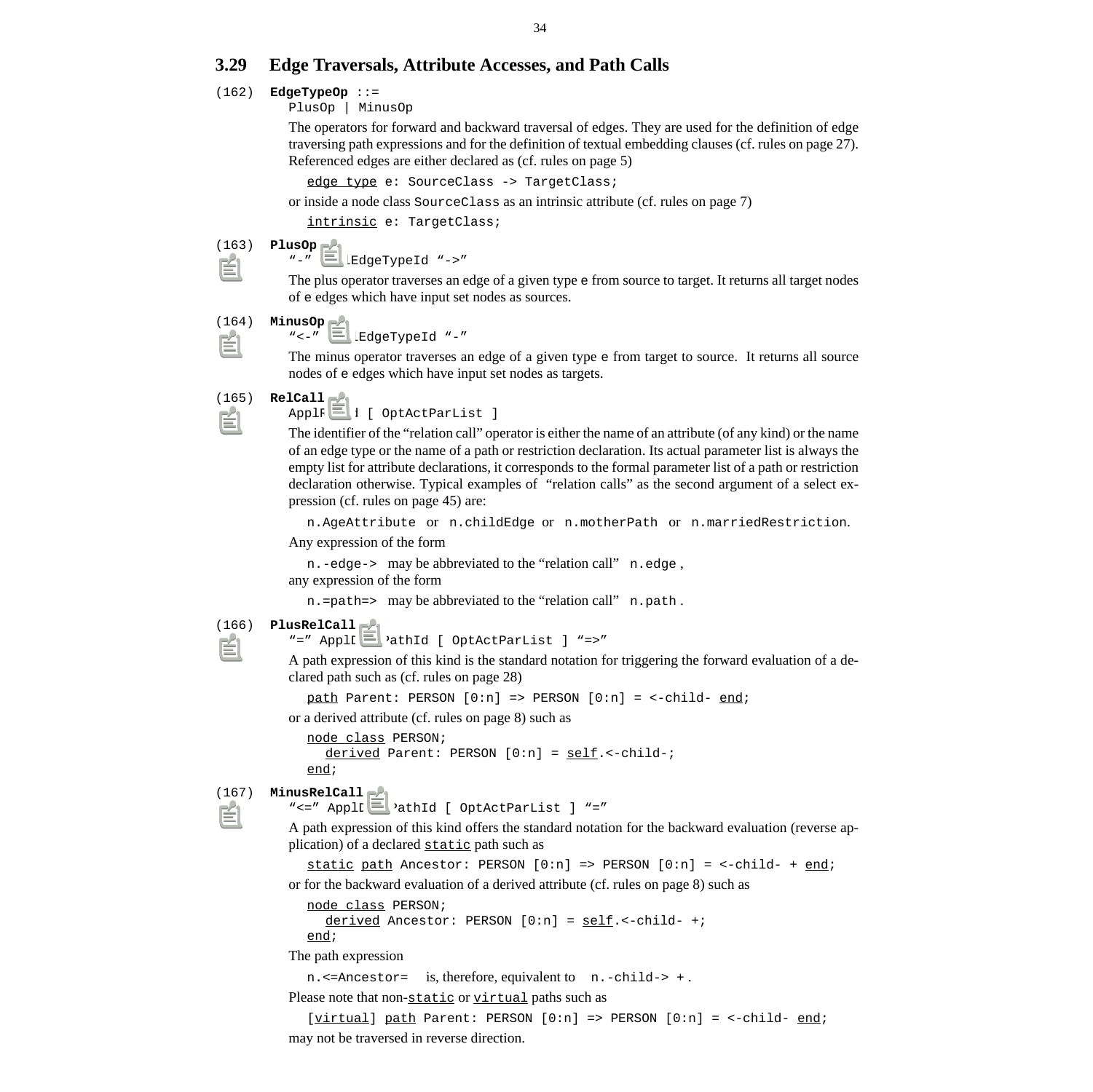# <span id="page-38-0"></span>**3.30 User Defined Functions and Formal Parameter Lists**

### (168) **FunctionDecl** ::=

```
function FuncOpName ":" [ OptFormParList ] "->" Type "="
  Expression
end ";"
```
A function declaration is either a normal function declaration with an arbitrary number of in-parameters or a operator declaration. Operators have either two in-parameters and are called in infix notation, or they have one parameter and are then called in prefix notation. Please note that functions do not have out-parameters although the context-free syntax allows their definition.

#### (169) **FuncOpName** ::=

DeclFunctionId | DeclOpId

The name of a normal function (DeclFunctionId) is a sequence of alphanumeric characters. The name of an operator (DeclOpId) is either a sequence of nonalphanumeric characters or any sequence of characters which has "'" as the leading delimiter and "'" as the trailing delimiter. Legal operator names are e.g.:

```
'conc' and ! and ++ and \frac{1}{5} and \frac{121'}{5}
```
but not

conc and 'c and 121 .

### (170) **OptFormParList** ::=

"(" { ParDecl ";" } ParDecl ")"

A formal parameter list of functions, productions, etc. is a list of in- and out-parameter declarations. The order of parameter declarations in the list determines the required order of actual parameter values of function calls, production calls, etc.

#### (171) **ParDecl** ::=

InParDecl | OutParDecl

A formal parameter is either an in-parameter or an out-parameter. In-parameters are read-only, outparameters are write-only for the body of the declaration, which has the formal parameter list. There are no in-out-parameters or call-by-reference-parameters as in many other languages.

#### (172) **InParDecl** ::=

```
InParIdList ":" Type
```
An in-parameter declaration is a list of parameter identifiers followed by their common type definition. A declaration of the form

a, b : T

is just an abbreviation for

 $a : T; b : T$ .

### (173) **InParIdList** ::=

```
{ DeclInParId "," } DeclInParId
```
This is a comma-separated list of formal in-parameters.

#### (174) **OutParDecl** ::=

out OutParIdList ":" [Type](#page-46-0)

An out-parameter declaration is a list of parameter identifiers followed by their common type definition. Out-parameter declarations with more than one identifier are expanded in the same way as inparameter declarations with more than one identifier. An out-parameter declaration of the form

out P1, P2 : Type

is, therefore, an abbreviation for

out P1 : Type; P2 : Type .

#### (175) **OutParIdList** ::=

{ DeclOutParId "," } DeclOutParId

This is a comma-separated list of formal out-parameters.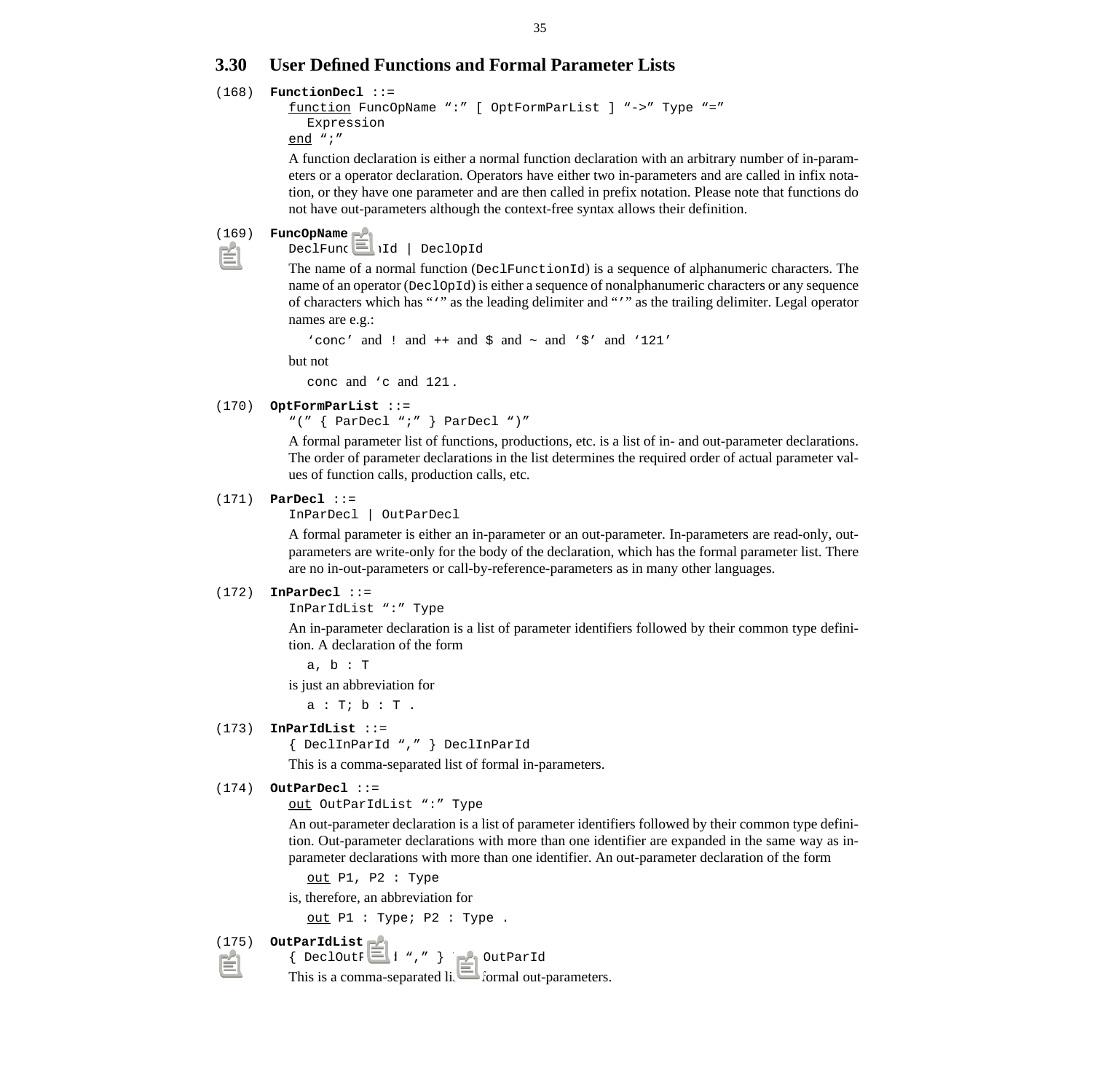# <span id="page-39-0"></span>**3.31 Attribute Value and Node Set Computing Expressions**

### (176) **Expression** ::=

Term | InfixOpExpr | [IsExpr](#page-47-0)

An expression is either a simple term or the call of a binary operator in infix notation or it is an is expression, which serves as a kind of gateway from attribute expressions to path expressions.

#### (177) **InfixOpExpr** ::=

Term { InfixOpId Term } InfixOpId Term

This is an expression of the form

 $Term_0op_1 \dots op_n Term_n$ .

Terms and operators are evaluated from left to right without taking any operator precedences into account.

# (178) **InfixOpId** ::=

```
BinaryStandardOp | ApplOpId
```
A binary operator called in infix notation is either one of the standard operators or a user-defined operator.

#### (179) **BinaryStandardOp** [::=](#page-41-0)

 [Or | And | ButNot | Implies | Equivalent | In](#page-41-0) [|](#page-41-0) [Equal | Unequal | Greater | Less | GrEqual | LeEqual](#page-42-0) [|](#page-42-0) [Plus |](#page-24-0) [Minus | Mult | Div | Mod |](#page-42-0) [Concat](#page-43-0)

These are all built-in operators with two arguments for standard data types.

### (180) **Term** ::=

Factor | PrefixOpExpr

A term is either a simple factor or the call of a unary operator in prefix notation.

#### (181) **PrefixOpExpr** ::= PrefixOpId Factor

The call of a unary operator in prefix notation. Unary operators have higher precedence than binary operators, i.e.  $1 + -2$  is evaluated as  $1 + (-2)$ .

#### (182) **PrefixOpId** ::=

UnaryStandardOp | ApplOpId

A unary operator called in prefix notation is either a standard operator or a user-defined operator.

#### (183) **UnaryStandardOp** [::=](#page-42-0)

 [Minus |](#page-42-0) [Not |](#page-41-0) [All |](#page-44-0) [Char | Ord](#page-42-0)

The first two operators are built-in operators with one argument for standard types. The all operator is used for applying binary operators to sets of arguments of any type.

# (184) **Factor** ::=

```
 ConstExpr | FuncVarParExpr
| StringToValueExpr | ValueToStringExpr
| ExistExpr | ForAllExpr | UseExpr
| BracketExpr | ChooseExprList
| ApplNodeId | ApplNewNodeId
| TypeCheckExpr | CardCheckExpr
| SelectExpr | TypeOfExpr | InstanceOfExpr
```
All offered kinds of factors. Most of them will be explained later on.

#### (185) **ConstExpr** ::=

```
 Halt | False | True
| Nil | Number | StringConst
| Self
```
These are all built-in constants of type integer, string, boolean, and so on, except the operator self which is needed for referencing an attribute's node inside its own evaluation rule.

(186) **Halt** ::= halt

The operator  $\underline{halt}$  is mainly used as the last branch of a choose expression. Its evaluation causes immediate termination of a running execution process.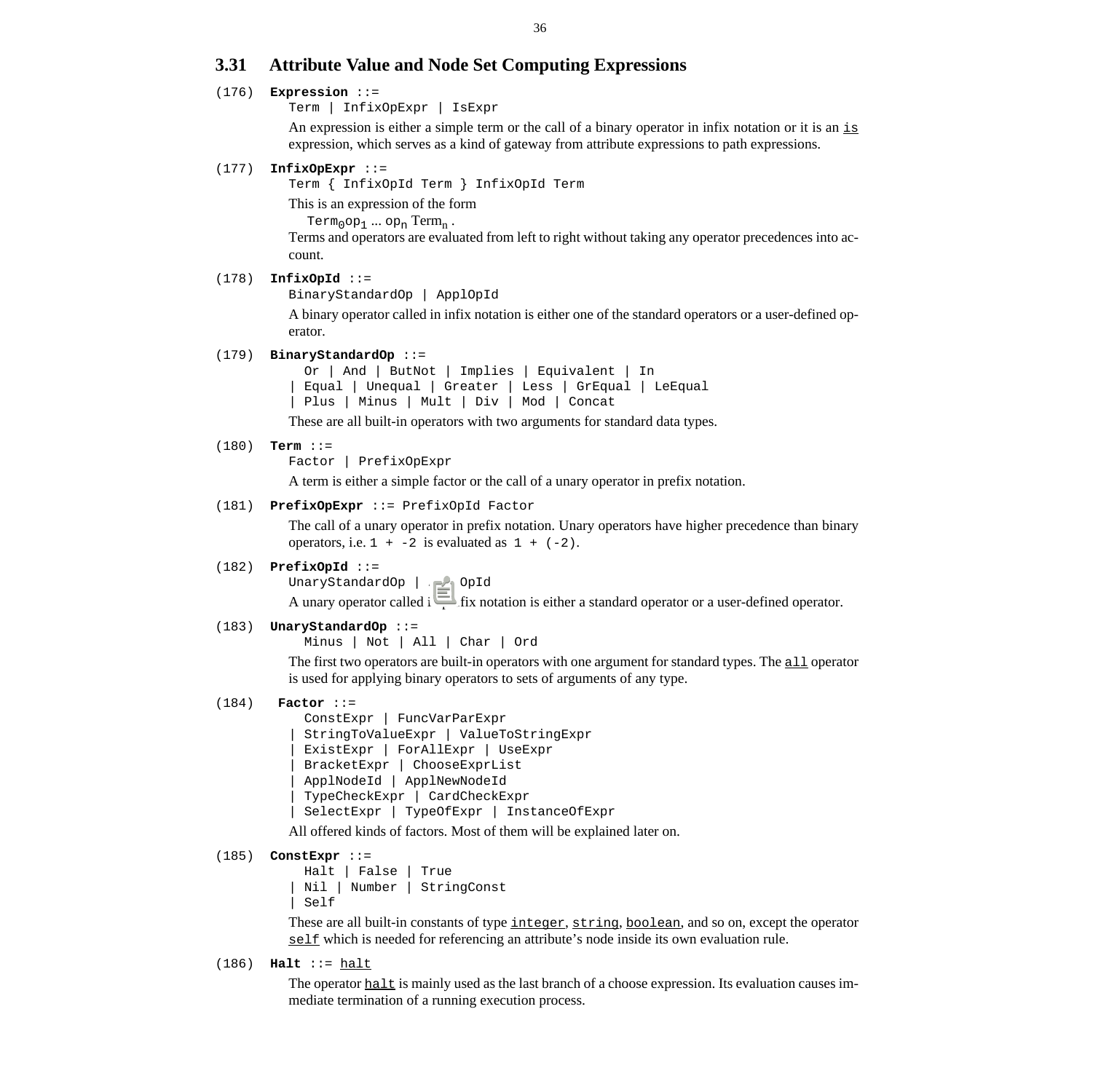# <span id="page-40-0"></span>**3.32 Function Calls and Actual Parameter Lists**

### (187) **FuncVarParExpr** ::=

FuncVarPar [ OptActParList ]

Expressions of this category are either function calls with an optional parameter list or applied occurrences of various kinds of identifiers without a parameter list.

Variable identifiers and in-parameters denote their values, node type identifiers return themselves as value, and node class identifiers are evaluated to the set of all their node types (directly or indirectly derived from the given node class). The occurrence of a node class  $C_1$  with subtype  $T_1$  and subclass C\_2, which has in turn a subtype  $T_2$ , is for instance evaluated to the set  ${T_1, T2}$ .

Standard or user-defined function calls are evaluated as usual. They have the form

 $f(exp_1, \ldots, exp_n)$ 

for functions with at least one argument and with  $\exp_{i}$  as actual parameter values or the form f

for functions without any formal parameters at all.

#### (188) **FuncVarPar** ::=

StandardFunc | ApplFuncVarParId

The identifier of a standard function or a user-defined function or the identifier of a variable, in-parameter, node type, or node class.

#### (189) **StandardFunc** [::=](#page-41-0)

 [Card | Empty | Elem | SetOf](#page-41-0) [|](#page-41-0) [Length | Substr](#page-43-0)

The standard functions for strings and sets of any element type.

### (190) **OptActParList** ::=

"(" { ActPar "," ActPar } ")"

A list of actual parameter values for functions and other kinds of functional abstractions. Formal parameter lists are explained together with function declarations (cf. rul[es on page 35\).](#page-38-0)

#### (191) **ActPar** [::=](#page-39-0)

[Expression | A](#page-39-0)ctOutPar

Formal parameters are either in- or out-parameters in the general case. Actual values for in-parameters are expressions, actual values for out-parameters are identifiers. The same identifier may not appear as actual value for two out-parameters of the same actual parameter list. Please note that functions have in-parameters and return values, but no out-parameters (out-parameters are used later on for calls of graph rewrite rules etc.).

#### (192) **ActOutPar** ::=

out ApplVarOutParId

The actual value of an out-parameter is the identifier of a variable or another out-parameter.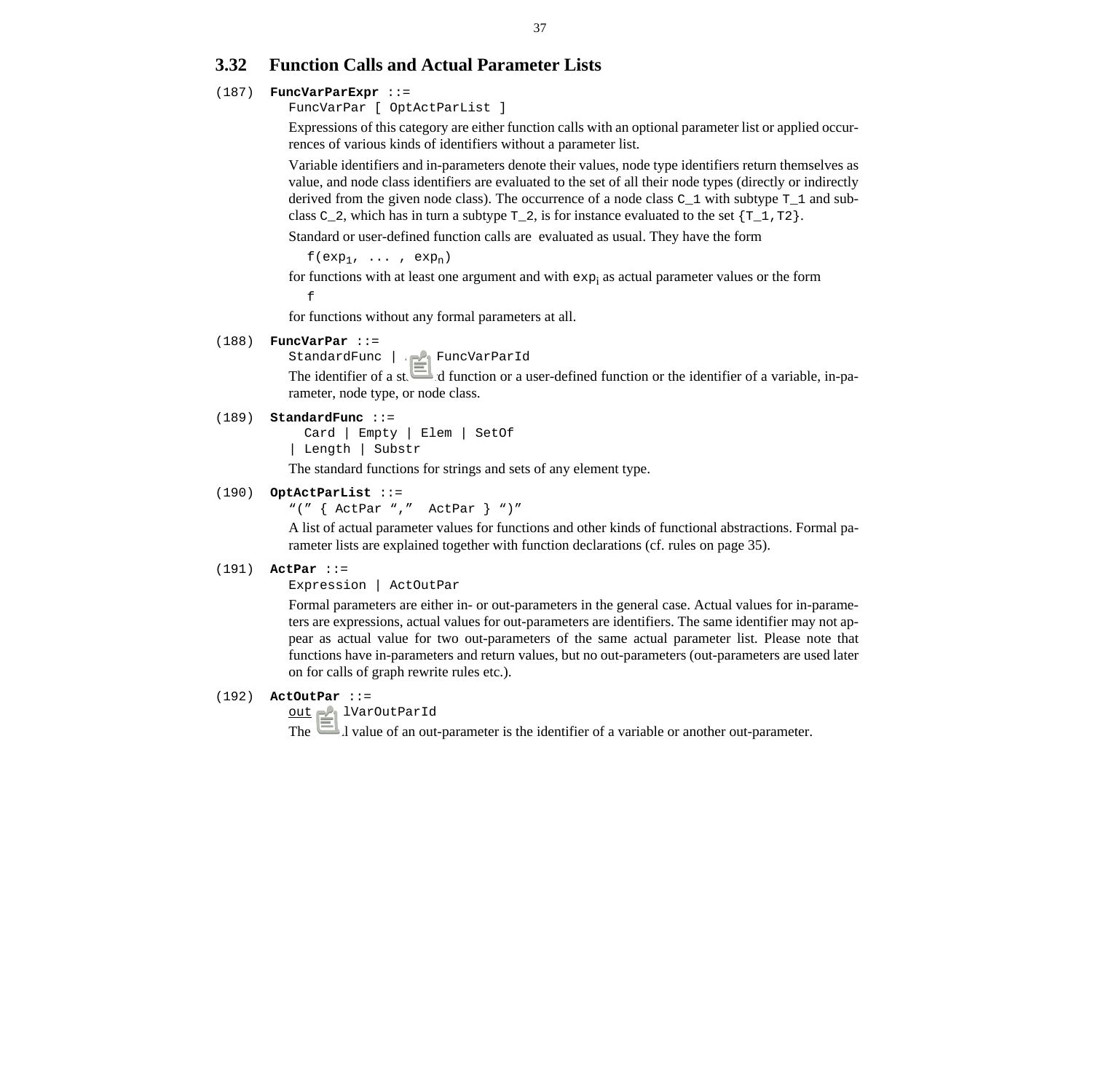# <span id="page-41-0"></span>**3.33 Standard Types Boolean and Sets of Any Type**

(193) **True** ::= **true** 

The boolean constant <u>true</u> (internally realized as integer value 1).

(194) **False** ::= false

The boolean constant false (internally realized as integer value 0).

(195) **Not** ::= not

The operator not builds the complement of <u>boolean</u> values. It is the only boolean operator which is not overloaded. All following boolean operators are also used as set operators.

#### (196) **Or** ::= or

Computes the logical "or" of two boolean values or the union of two sets of arbitrary types. Single elements are automatically converted into singleton sets. Sets may be constructed as follows:

 ${1,2,3} = 1$  or  ${2,3} = 1$  or  $2$  or  $3$ .

Please note that sets of boolean values are not supported. It is, therefore, always clear from context whether <u>or</u> denotes the logical  $\vee$  or the set union operator  $\cup$ .

# (197) **And** ::= and

Computes the logical "and" of two boolean values or the intersection of two sets of arbitrary types. The discrimination between the usage as the  $\underline{boolean} \wedge operator$  or the usage as the set intersection operator  $\cap$  is as simple as in the case of <u>or</u> above.

### (198) **ButNot** ::= but not

Computes the difference of two sets of values if applied to non-boolean arguments. Its behavior for boolean values is as follows:

a but not  $b := a$  and  $(not b)$ 

#### (199) **Implies** ::= implies

Compares two sets of values and returns  $true$  (false) if the first set is (not) a subset of the second set. Its behavior for boolean values is as follows:

a  $implies b := (not a) or b$ .

### (200) **Equivalent** ::= "<=>"

Compares two sets of values and returns  $true (false)$  if these sets are (not) equal. Its behavior for</u> boolean values is as follows:

 $a \iff b := (a \text{ and } b) \text{ or } (\text{not } a \text{ and } \text{not } b)$ .

#### (201) **Nil** ::= nil

The operator nil represents an undefined value or an empty set of values of any possible type.

### (202) **Elem** ::= elem

The operator selects one randomly chosen element from a set of elements. Its usage in assignments of the form

```
ElementVar := elem( SetExpression )
```
is recommended, but not enforced (missing set-to-element conversions are automatically inserted). Its execution fails if the argument is the empty set. It depends on the context of the built expression whether this kind of failure causes the execution to terminate or triggers backtracking.

### (203) **SetOf** ::= set of

The operator offers the inverse function to  $e \text{lem}$ . It takes a single element as input and returns a singleton set. The usage of this operator is again optional; needed element-to-set conversions are automatically inserted, whenever needed.

### (204) **Card** ::= card

The expression  $\frac{card}{set}$  returns the size of its parameter set as a nonnegative integer value.

(205) **Empty** ::= empty

The boolean test for empty sets of any possible type.

### (206) **In** ::= in

The expression e  $\text{in } S$  returns  $\text{true}$  (false) if element e is (not) in set S.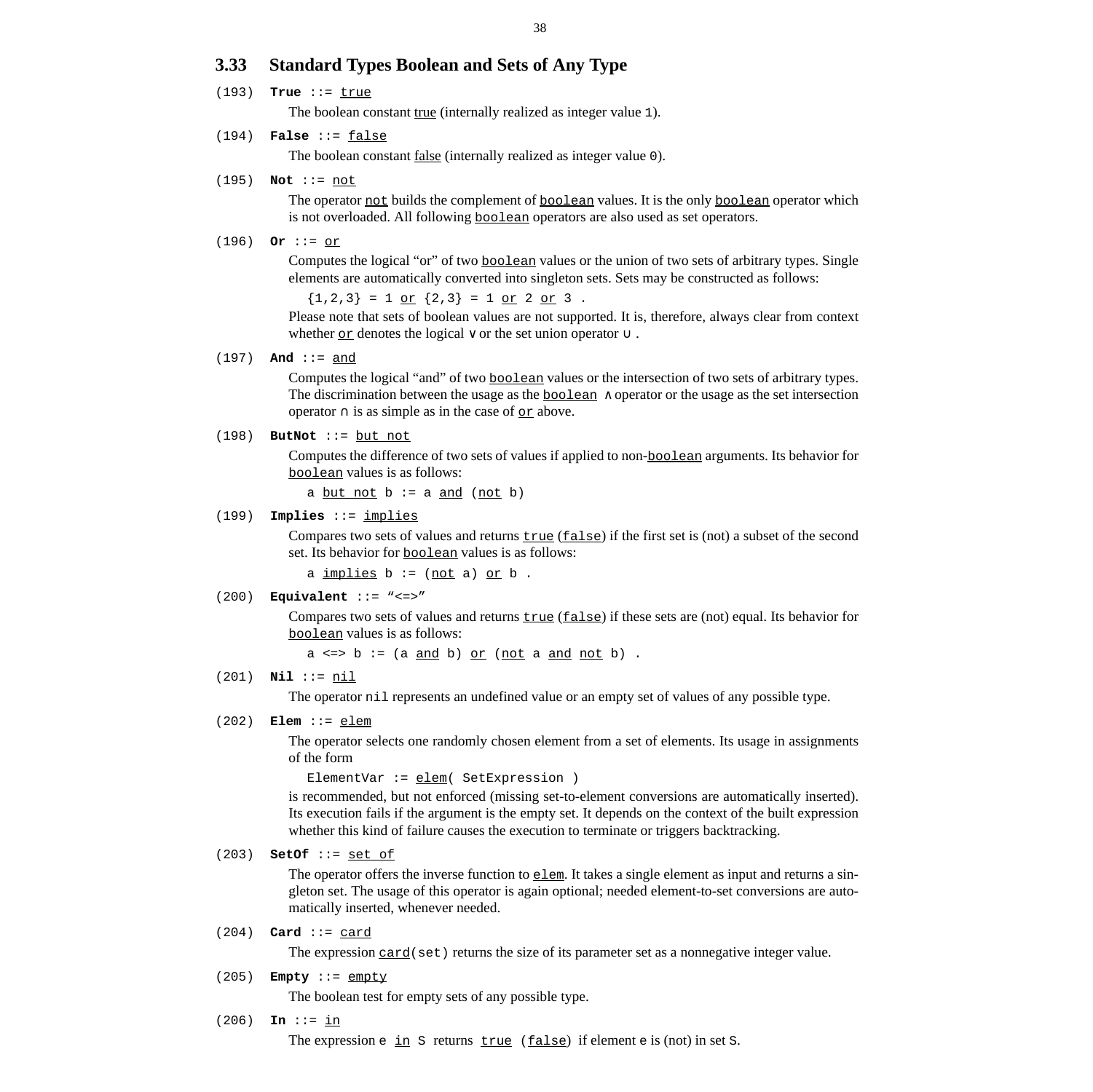# <span id="page-42-0"></span>**3.34 Relational Operators**

### (207) **Equal** ::= "="

The operator compares two elements which have a common type or superclass. It returns  $true$  if two compared attribute values are equal or if two compared node objects are identical.

(208) **Unequal** ::= "#"

This is the negation of  $"="$ , i.e.

 $a \# b := not (a = b)$ .

### (209) **Greater** ::= ">"

The operator compares two integer values (but not sets of integer values) as usual.

# (210) **Less** ::= "<"

The operator compares two integer values (but not sets of integer values) as usual.

# (211) **GrEqual** ::= ">="

The operator compares two integer values (but not sets of integer values) as usual.

#### (212) **LeEqual** ::= "<="

The operator compares two integer values (but not sets of integer values) as usual.

# **3.35 Standard Types Integer and Integer Set**

# (213) **Number** ::= ...

An integer constant, called number, is a sequence of digits  $\in$  0 | ... | 9, which may be stored in four bytes.

### (214) **Plus** ::= "+"

The expression a + b computes the sum of two integer elements or two sets of integer elements.

 ${1, 2} + {3, 4} = {4, 5, 6}$ 

returns a set of integer values, where each element of the first set is added to each element of the second set.

# (215) **Minus** ::= "-"

The expression  $a - b$  computes the difference of two integer elements or two sets of integer elements in the same manner as + computes the sum of (two sets of) integer values:

 ${4,5} - {3,8} = {1,2,-4,-3}$ .

The expression -a returns all elements of a with changed sign, i.e.

 $- \{4, 5\} = \{-4, -5\}$ .

# (216) **Mult** ::= "\*"

The expression  $a * b$  multiplies (two sets of) integer values.

#### (217) **Div** ::= "/"

The expression  $a \neq b$  divides (all elements of) a by (all elements of) b, neglecting the remainder.

```
(218) Mod ::= "%"
```
The expression  $a \triangleq b$  computes the remainder of  $a / b$ . This is again a set in the general case, e.g.:  ${1, 4, -7}$  %  ${2, 3} = {1, 0, -1}$ .

### (219) **Char** ::= char

The operator converts a character ( $\frac{\text{string}}{\text{length}}$  1) into its ordinal number. Applied to a set of characters it computes the set of their ordinal numbers, as e.g. in:  $(\text{char}("c", "e") - \text{char}("a")) = \{2, 4\}$ .

#### (220) **Ord** ::= ord

The operator  $ord$  is the inverse function of the operator  $char$ . It translates any number between 0</u></u> and 255 into the appropriate ASCII character (string of length 1).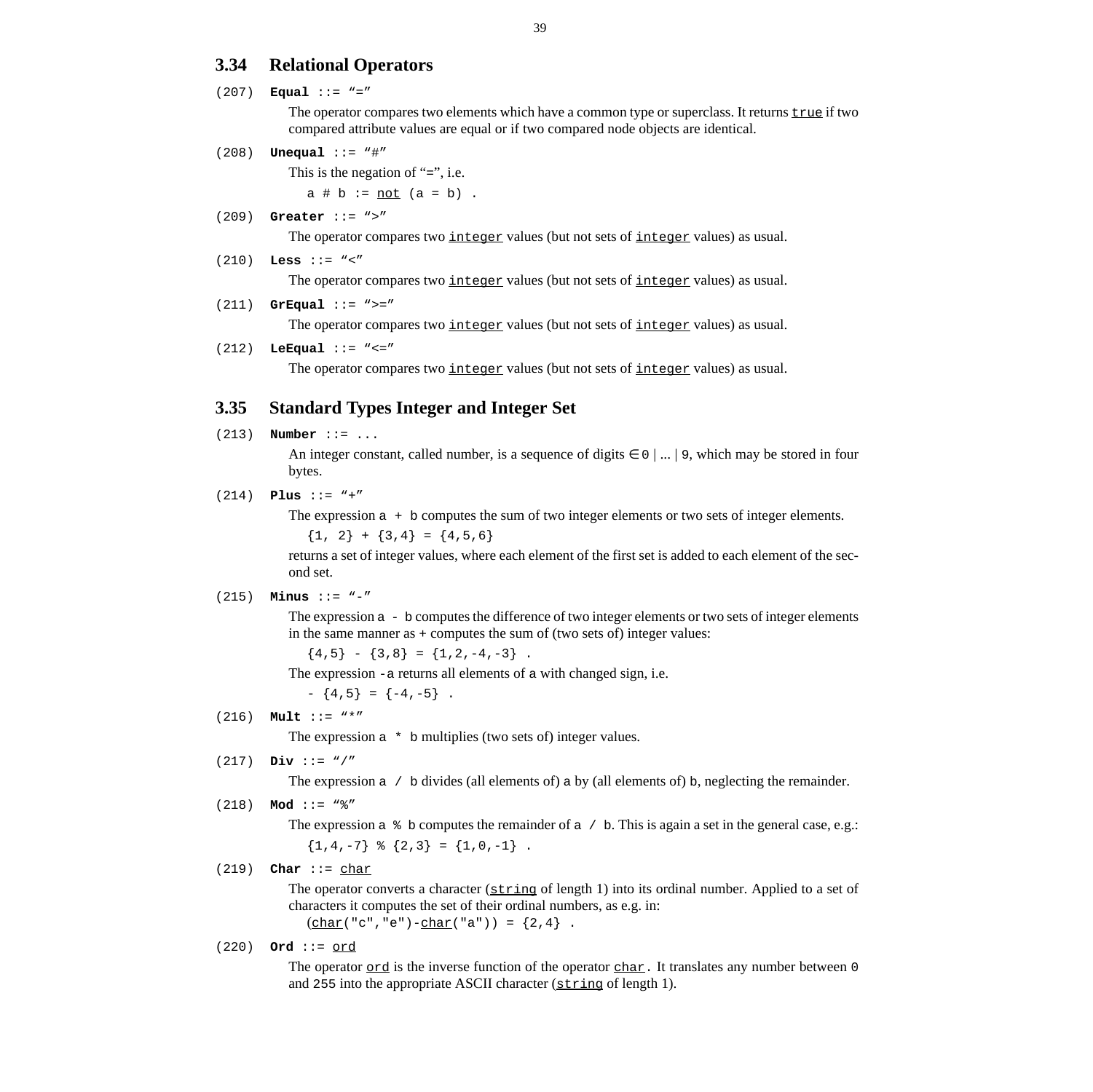# <span id="page-43-0"></span>**3.36 Standard Types String and String Set**

### (221) **StringConst** ::= ...

A string is a sequence of arbitrary characters (except double quotes) with a leading and a trailing double quote """. Masking of double quotes inside strings is not (yet) supported. The length of a string is restricted to 250 characters. Examples of legal strings are:

"abcd''" and "\$^&%#@^\*" .

(222) **Concat** ::= "&"

The operator takes two (sets of) strings as input and concatenates them pairwise, as e.g. in:

{"Andy","Hannah","Margot"} & " " & "Schürr" = {"Andy Schürr","Hannah Schürr","Margot Schürr"}.

#### (223) **StringToValueExpr** ::=

value ["\(" Expression ","](#page-39-0) [Type "\)"](#page-46-0)

The operator converts (a set of) strings into expressions of a given type. The conversion process is split in an element-wise conversion of strings to values, followed by a restriction of the computed set of values to the given Type expression, i.e.

 $value($  {"a", "-2"}, Type ) = {"a",-2} : Type .

It depends on the specific form of Type whether failing string conversions return the empty set of values or stop the overall execution process. The expression

```
value( "abc", integer) = value( "abc", integer [1:1])
```
is for instance expected to return a single well-defined integer value, but its first argument is not the string representation of an integer. As a consequence its evaluation fails and terminates the overall execution process. The expression

```
value( "abc", integer [0:1] )
```
on the other hand simply returns the permitted undefined integer value nil.

Please note that the operator works for any built-in attribute type as well as for imported types, node identifiers, and node types. Assuming that  $n_i$  is a node of type  $T_i$ ,  $T_i$  is a node type derived from class  $C$  i but not from class  $C$  j, the following expressions are evaluated as follows:

```
value( {"n_1", "n_2"}, T_1 [0:n] ) = {n_1}
value( {T_1, "T_2"}, type in C_1 [0:n] ) = {T_1}.
```
#### (224) **ValueToString** ::=

string ["\(" Expression "\)"](#page-39-0)

The operator performs the inverse computation of the value operator, i.e. translates any given set of values (of the same type) into a set of strings:

```
string( {123, 456} ) = {T123", 456" }string('abc") = "abc"
```
Please note that the operator works for any built-in attribute type as well as for imported types, node identifiers, and node types.

# (225) **Length** ::= length

The operator returns the length of (a set of) strings as a nonnegative integer value:

 $length( { " " , "abc", "d" } ) = {0, 3, 1} .$ 

# (226) **Substr** ::= substr

The operator selects substrings of a given string. It needs three arguments for this purpose:

```
substr( str, fpos, lpos ).
```
The three arguments are used as follows:

(1) str is the regarded string,

- (2) fpos is the first position of the selected substring, and
- (3) lpos is the last position of the selected substring.

The function returns the empty string "" for fpos > lpos. Its parameter fpos is set to 1 if it is less then 1, its parameter lpos is set to length( $str$ ) if it is greater than length( $str$ ).

All three arguments may be sets of values:

```
substr( {"abcd","efg"}, {1,2}, {2,4} )
  {\{\texttt{substr}(\ \texttt{"abcd", 1, 2)}, ..., \ \texttt{substr}(\ \texttt{``efg", 2, 4)}\}}= {"ab","ef","b","f","abc","efg","bcd","fg"} ) .
```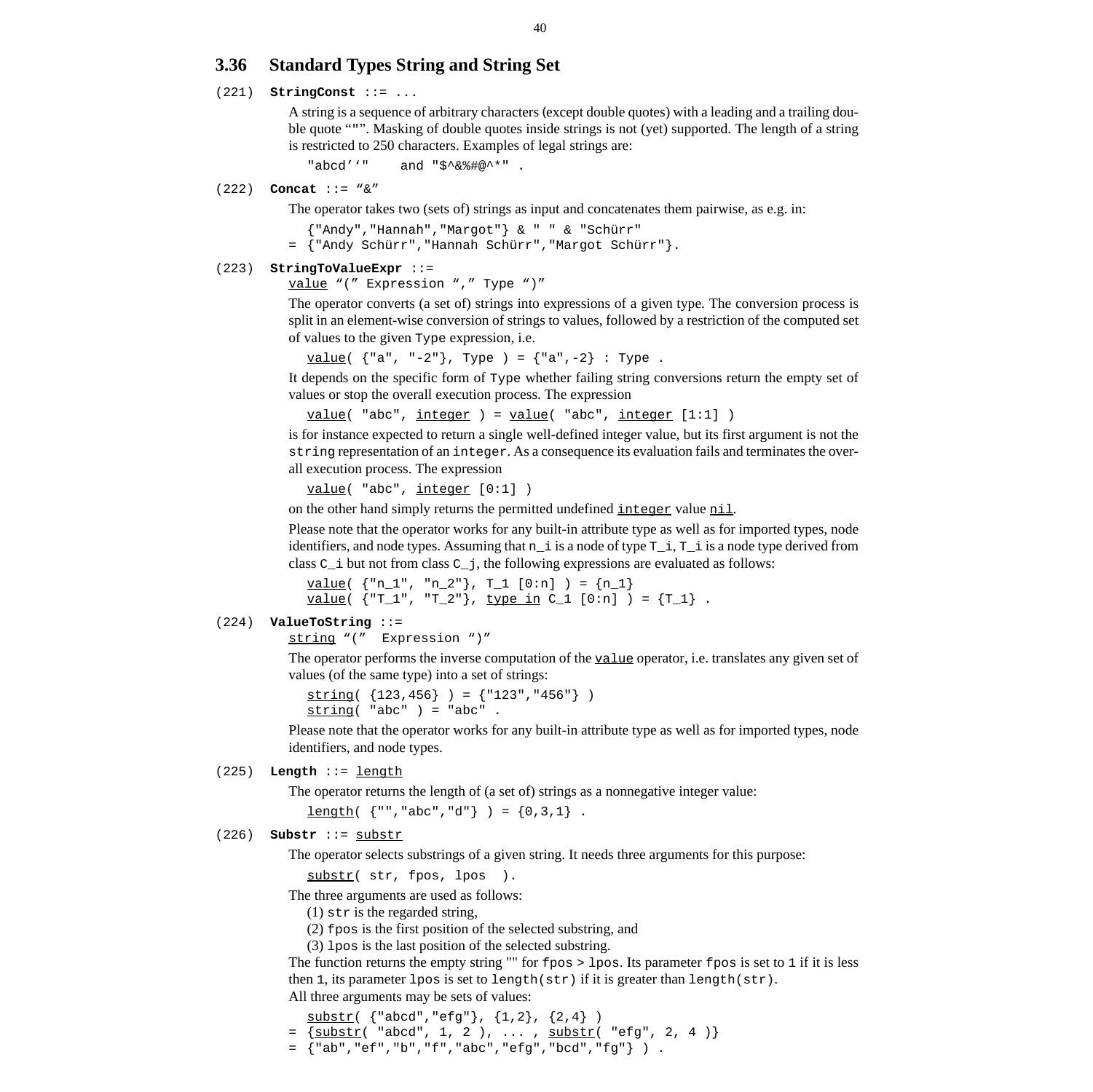# <span id="page-44-0"></span>**3.37 Expression Iterators**

#### (227) **ExistExpr** ::=

```
exist VarDeclList "::"
  Expression
end
```
This is the existential quantifier of first order predicate logic. An expression of the form

```
exist a := elem(\{1.3\});
       b := \text{elem}( \{1,3\} );
       c := \text{elem}( {2,3} ) :a < c < b
```
end

executes the <u>boolean</u> subexpression between  $\cdots$  and end for any possible combination of value assignments to variables a, b, and c, respectively. It returns true if and only if any subexpression evaluation returns  $true$ . The evaluation of the example above yields  $true$ , because of

 $(a = 1) < (c = 2) < (b = 3)$ .

(228) **ForAllExpr** ::=

for all [VarDeclList "::"](#page-45-0) [Expression](#page-39-0)

end

This is the all quantifier of first order predicate logic. It has about the same behavior as the existential quantifier, except the fact that its result is  $true$  if and only if all its subexpressions are evaluated to</u> true.

#### (229) **UseExpr** ::=

```
use VarDeclList "::"
  Expression
```
end

The use expression allows the assignment of subexpression values to local variables. These variables may be referenced in the subexpression between  $\cdots$  and end. Please note that it is possible to assign a set of elements to a local variable which may only hold a single element:

use  $v :$  integer := elem( $\{1,2,3\}$ ) ::  $v + v$ end

In this case, the subexpression between  $\cdots$  and end is evaluated for any possible assignment of a single value to the declared variable. The result of the whole expression is the set of all possible subexpression evaluations. The result of evaluating the example above is

 $\{(1 + 1), (2 + 2), (3 + 3)\} = \{2, 4, 6\}$ .

(230) **All** ::= all

The all operator transforms the application of a binary operator or function with two parameters to a single start element on one side and a set of elements on the other side into a nested sequence of operator applications. Each operator or function call takes one element of the given set as one input value and the until now computed value as the other input value:

```
0 + \underline{\text{all}} \{1,2,3, \ldots \} = (\ldots ((0 + 1) + 2) + 3) + \ldotsmax(\text{all} \{1,2\}, 0) = max(2, max(1,0))max( <u>all nil</u>, 0 ) = max( <u>all</u> \{\}, 0 \} = 0 .
```
The performed nesting of operator or function calls requires that the type (class) of the involved actual set-parameter is the same type (class) as the function's return type (class) or that it is a subtype (subclass) of the function's return type (class). Furthermore, the regarded operator or function should be associative and commutative such that the order of element selections in the given set has no influence on the computed result.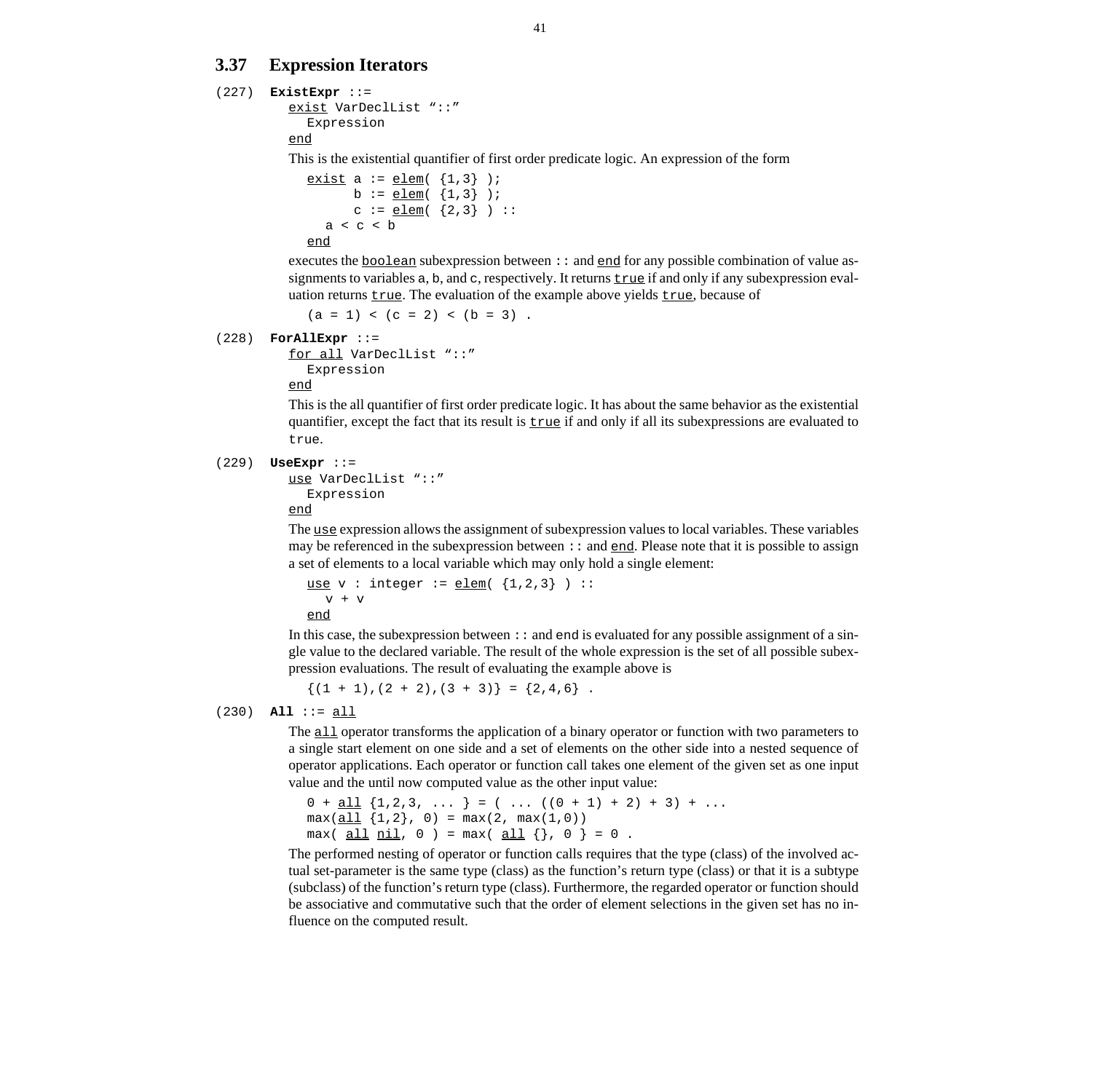# <span id="page-45-0"></span>**3.38 Variable Declarations and Type Definitions**

### (231) **VarDeclList** ::=

```
\{ VarDecl ";" \} VarDecl
```
This is the declaration of a list of local variables. The order of list elements is of no importance. The expressions which assign initial values to introduced variables may not access other variables in the same list, but they may access variables or parameters defined in the surrounding block:

```
a : int\leftarrow := x;
b : <u>integer</u> := a
```
are valid variable declarations if  $x$  and a are  $\frac{int \cdot \text{erf} y}{\text{erf} y}$  variables of the surrounding block; variable b does not receive the value of the just defined  $a := x$ , but the value of a previously declared variable a of a surrounding block as initial value.

#### (232) **VarDecl** ::=

VarIdList [ ":" [Type \] \[ ":="](#page-46-0) [Expression \]](#page-39-0)

A variable declaration is a list of variable identifiers followed by their common type definition and their common initial value definition. The initial value definition may be omitted if the variable's value is defined later on, a variable's type definition may be omitted if its type may be inferred from a given initial value. The declaration

```
a, b := {1,3}
```
is e.g. expanded to

```
a : \frac{interger}{1:n} := \{1,3\};
b : \frac{integer}{1:n} := \{1,3\}.
```
A variable declaration of the form

```
use a, b : integer [1:1] : = elem( IntSet ) ::
  exp
end
```
is prohibited. It is not clear whether it should be expanded to

```
use a : integer [1:1] : = elem( IntSet ) ::
     use b : integer [1:1] := a ::exp
     end
  end
or to
  use a : integer [1:1] : = elem(IntSet);
       b : <u>integer</u> [1:1] : = <u>elem</u>(IntSet) ::exp
  end
```
i.e. whether variables a and b always have the same value taken from IntSet or whether they receive values from this set independently from each other.

```
(233) VarIdList ::=
```
{ DeclVarId "," } DeclVarId

A list of local variable identifiers. The order of list elements is of no importance.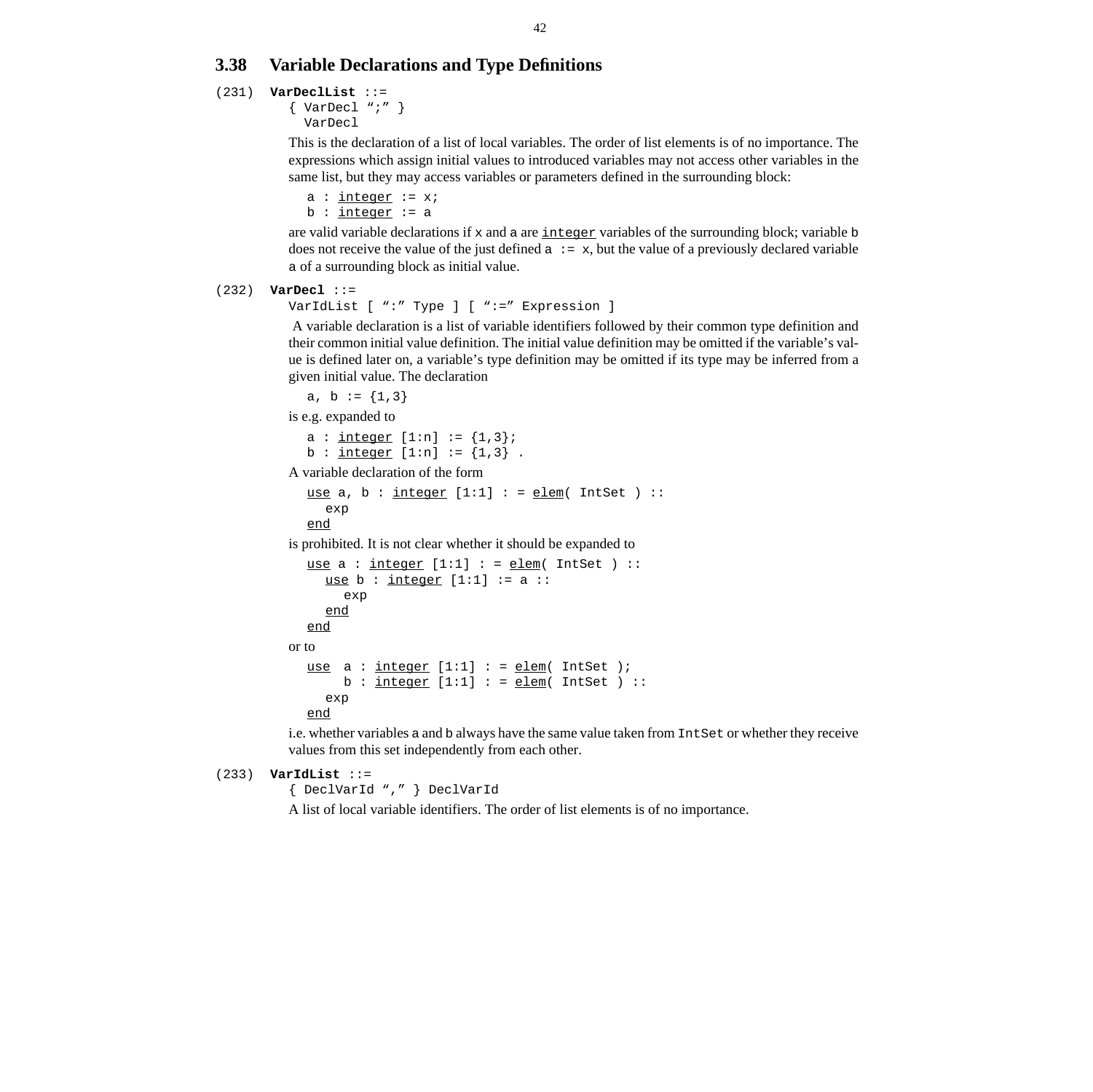# <span id="page-46-0"></span>**3.39 Type and Meta Type Definitions**

# (234) **Type** ::=

QualifiedType | BooleanType

A variable type (parameter type, attribute type, etc.) is either a qualified type or a boolean type. Qualified types are those types for which sets of values may be constructed. Sets of boolean values are not supported in order to avoid the introduction of a four-valued logic with

 $\{\}$  = "unknown" and  $\{true, false\}$  = "maybe".

### (235) **QualifiedType** ::=

SimpleType [ [Qualifier \]](#page-49-0)

A qualified type is any type identifier, except boolean, followed by an optional qualifier. The default value for the qualifier is  $[1:1]$ . The type definitions have to be read as follows:

- $T$  [0:1] defines a partially defined variable, ... of type  $T$  (value is element of type  $T$  or  $\underline{nil}$ ).
- T [1:1] defines an always defined element-valued variable, parameter etc. of type T.
- T [1:n] defines a variable, parameter etc. which has a nonempty T-set as value.
- $T$  [0:n] defines a variable, parameter etc. which has a maybe empty  $T$ -set as value.

### (236) **SimpleType** ::=

```
 ApplTypeId
| MetaType
| IntegerType
StringType
```
Identifiers of imported attribute types, node types, node classes, type-containing variables, and typecontaining in-parameters are permitted type identifiers. Attribute type identifiers are used to define attribute value containing variables etc.. Node type and node class identifiers are used to define node reference containing variables. Please note that a node class identifier is a short-hand for the union of all node types belonging to this class. The variable declaration

 $v : Class [0:n];$ 

defines for instance a container for sets of nodes of any node type directly or indirectly derived from node class Class.

Variables or in-parameters may have a so-called meta type as their type. They do not have attribute values or node references, but node types as their values. A meta type is the type of a type value. The identifiers of these variables or parameters may be used as type identifiers. They introduce parametric polymorphism:

function f : ( Type : type in C; a, b : Type  $[0:n]$  ) -> Type  $[0:n]$  = ... end;

The function f takes a node type  $T$  of class  $C$  as first actual in-parameter and two sets of node references of the actual node type T as second and third in-parameter. It returns a set of node references of the actual node type T as its result.

The really simple types are the built-in standard types integer and string.

### (237) **MetaType** ::=

type in ApplNodeClassId

A meta type is the type of a type value. Types are almost first-order objects, which have their own meta attributes, are legal values of variables, and may be used as actual parameters of functions, productions etc.

 $v : type in C := T$ 

is for instance a variable, which has a node type T derived from class C as initial value.

### (238) **IntegerType** ::= integer

One of the three predefined standard types for attribute, variable, ... values.

# (239) **StringType** ::= string

One of the three predefined standard types for attribute, variable, ... values.

### (240) **BooleanType** ::= boolean

One of the three predefined standard types for attribute, variable, ... values.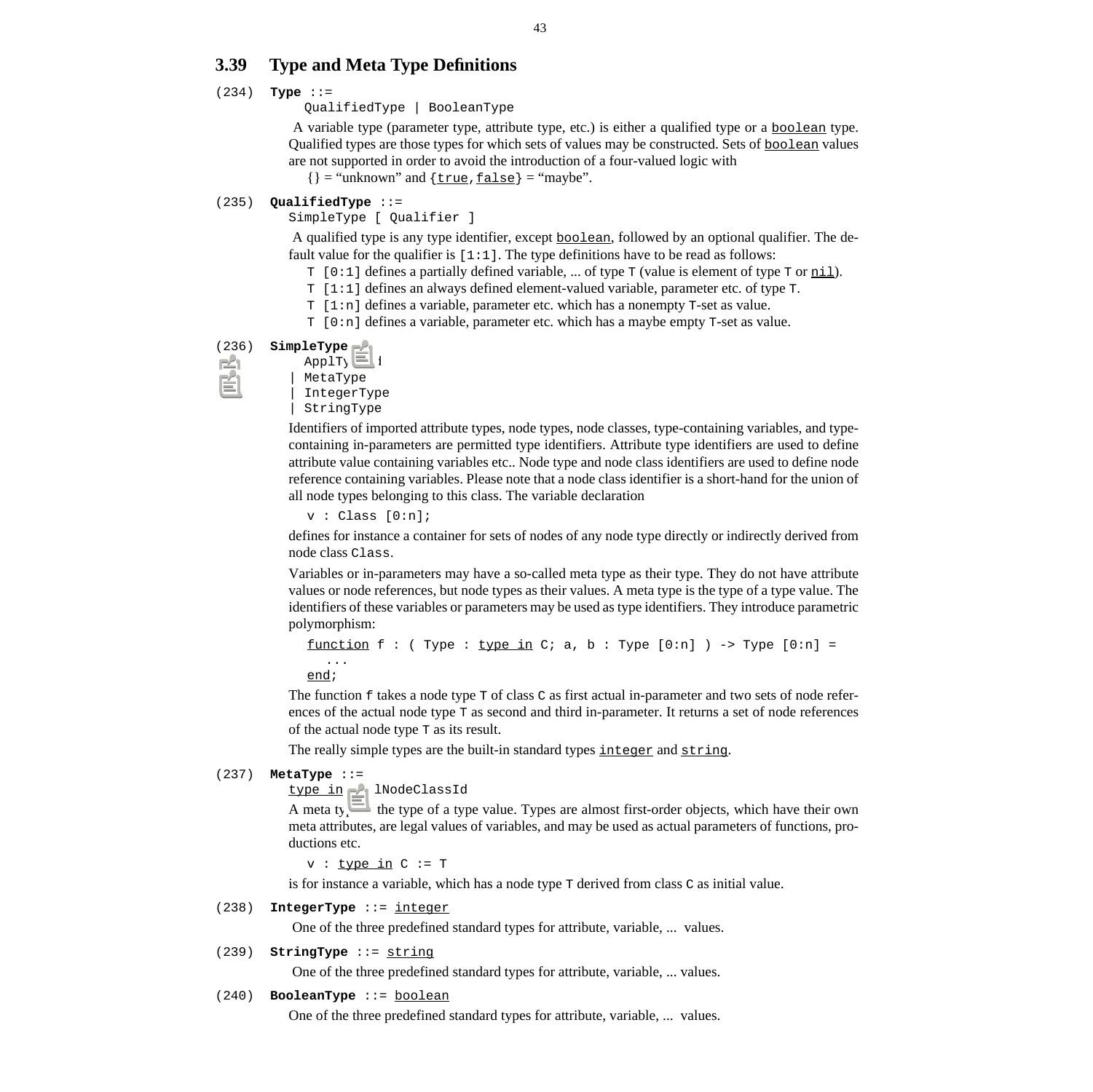# <span id="page-47-0"></span>**3.40 Brackets and Conditional Expressions**

### (241) **BracketExpr** [::=](#page-39-0)

["\(" Expression "\)"](#page-39-0)

Brackets may be used to enforce the evaluation of binary operators in a certain order (binary operators have no associated precedence laws) as e.g. in

 $a + (b * c)$ 

or to switch from Term expressions back to general Expressions.

#### (242) **ChooseExprList** ::=

"[" { CondExpr "|" } CondExpr "]"

This rather unusual construct generalizes the if-then-else-construct of other programming languages and Dijkstra's guarded commands. Its return value is the value of the first succcessfully evaluated subexpression (from left to right):

 $[a > b :: a | b]$ 

returns the maximum of a and b,

 $[Set1 | Default] = [not empty( Set1 ): Set1 | Default]$ 

returns Set1 if it is not the empty set, it returns the Default value otherwise.

### (243) **CondExpr** ::=

GuardExpr | [Expression](#page-39-0)

A conditional expression of a choose expression is a guarded expression with an explicit **boolean** condition or an unguadred expression with an implicit boolean condition. The implicit boolean condition in the latter case requires that the evaluation of the given expression yields at least one result, i.e. is unequal to the empty set (the undefined value  $n \in \mathbb{I}$ ).

#### (244) **GuardExpr** [::=](#page-39-0)

[Expression "::" Expression](#page-39-0)

A guarded expression is a <u>boolean</u> expression followed by an expression of any type. The **boolean** expression is the guard for the following expression. It determines exclusively, whether or not its choose expression branch is selected. The expression

 $[$   $\frac{true}{...}$   $\therefore$   $\frac{nil}{...}$   $]$   $...$  ]

returns e.g. always the undefined value due to the fact that the guard of its first branch is always true.

#### (245) **IsExpr** [::=](#page-39-0)

[Term](#page-39-0) <u>is</u> [OpTerm](#page-33-0) (

A boolean expression which returns true if and only if each node determined by Term fulfills the restriction OpTerm. Important examples are

Node is instance of (Class1 or Class2),

which checks whether node Node belongs to class Class1 or to class Class2, or

Node is with (-E1-> or <-E2-)

which checks whether node Node is the source of an E1 edge or the target of an E2 edge, or Node is okay,

where okay is either the name of a restriction or the name of a **boolean** attribute.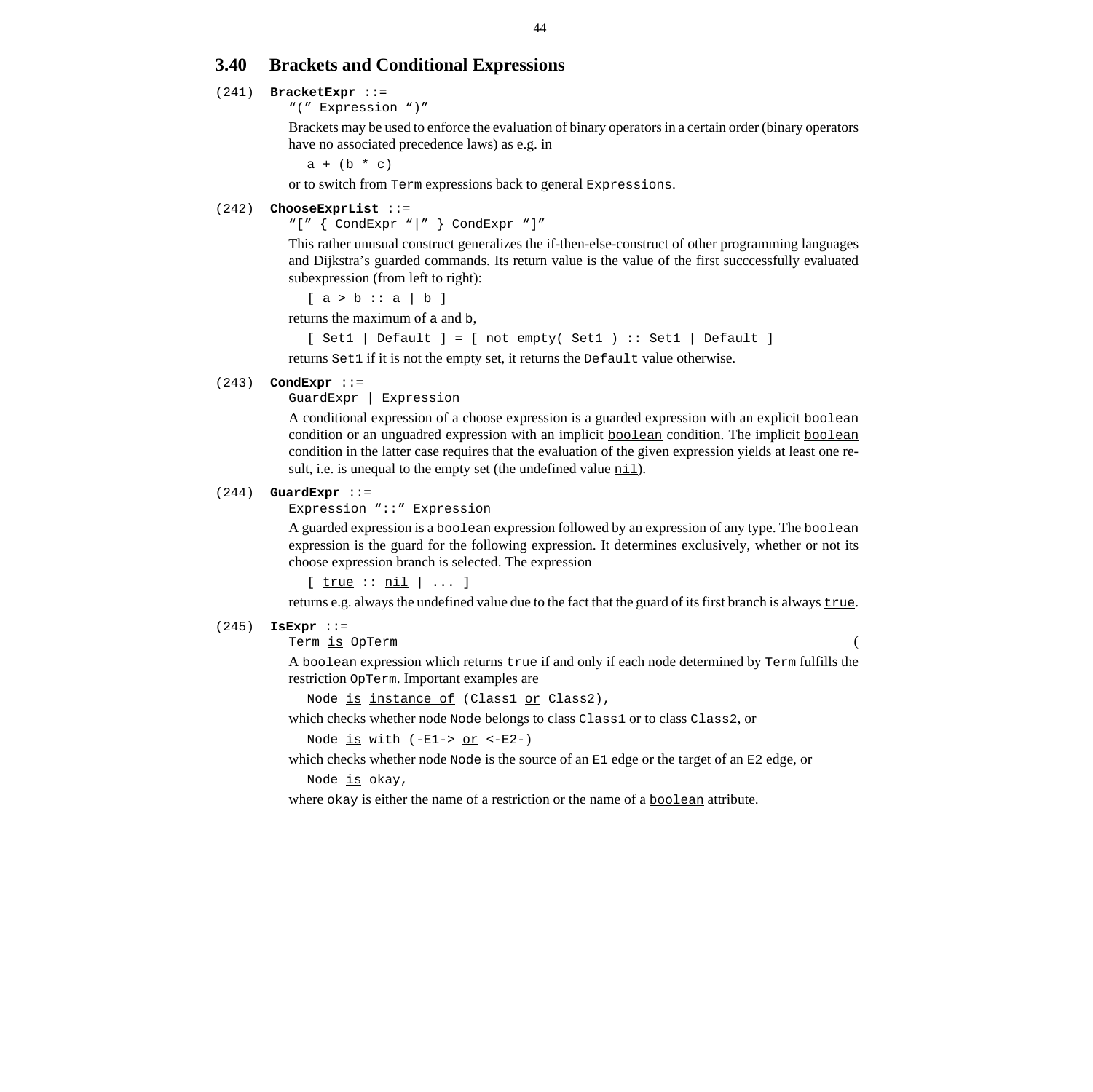# <span id="page-48-0"></span>**3.41 Attribute, Node, and Node Type Selections**

### (246) **Self** ::= self

References the regarded node inside intrinisic or derived attribute declarations, constraint declarations and redefinitions of these attributes and constraints. It may also be used as a reference to the regarded node type inside meta attribute declarations and redefinitions.

#### (247) **ApplNodeId** ::= ...

The applied occurrence of the identifier of a production's left-hand side node. It has "" as a leading character. It may be used to reference a matched node (set of nodes) or the old attribute values of this node (node set) . The return clause

return OutPar := '1.Att;

assigns e.g. the old attribute value of node '1 (the value before the execution of any required graph modifications) to the out-parameter OutPar.

### (248) **ApplNewNodeId** ::= ...

The applied occurrence of the identifier of a production's right-hand side node. It has "'" as a trailing character. It may be used to reference a matched preserved or a new node (set of nodes) or the new attribute values of this node (node set) . The return clause

```
return OutPar := 1'.Att;
```
assigns e.g. the new attribute value of node 1' (the value after the execution of all required graph modifications) to the out-parameter OutPar.

#### (249) **SelectExpr** [::=](#page-39-0)

[Factor "."](#page-39-0) [OpTerm](#page-33-0)

The select construct applies a path expression  $\Diamond p$ Term to the result of an expression Factor. Important special cases of path expressions are

Node.Attr and NodeType.MetaAttr ,

which are used to access an intrinsic or derived attribute Attr of a node Node or a meta attribute MetaAttr of a node type NodeType. The result of Factor may be a set of nodes or node types in the general case. An expression of the form

Node.MetaAttr

is automatically expanded to

Node.type.MetaAttr.

### (250) **TypeOfExpr** [::=](#page-39-0)

[Factor "."](#page-39-0) type

Applied to a single node or a set of nodes it returns the type of this node or the set of types of these nodes. The type operator may not be applied to node types (classes) or normal attribute values like integer or string.

# (251) **InstanceOfExpr** ::=

instance of [Factor](#page-39-0)

Applied to a single node type or a set of node types or a node class it returns the set of all nodes of this type or class in the regarded graph. The expression

card( instance of (Class or Type) )

returns, for instance, the number of all nodes of a node type which is either the node type Type or which is derived from node class Class.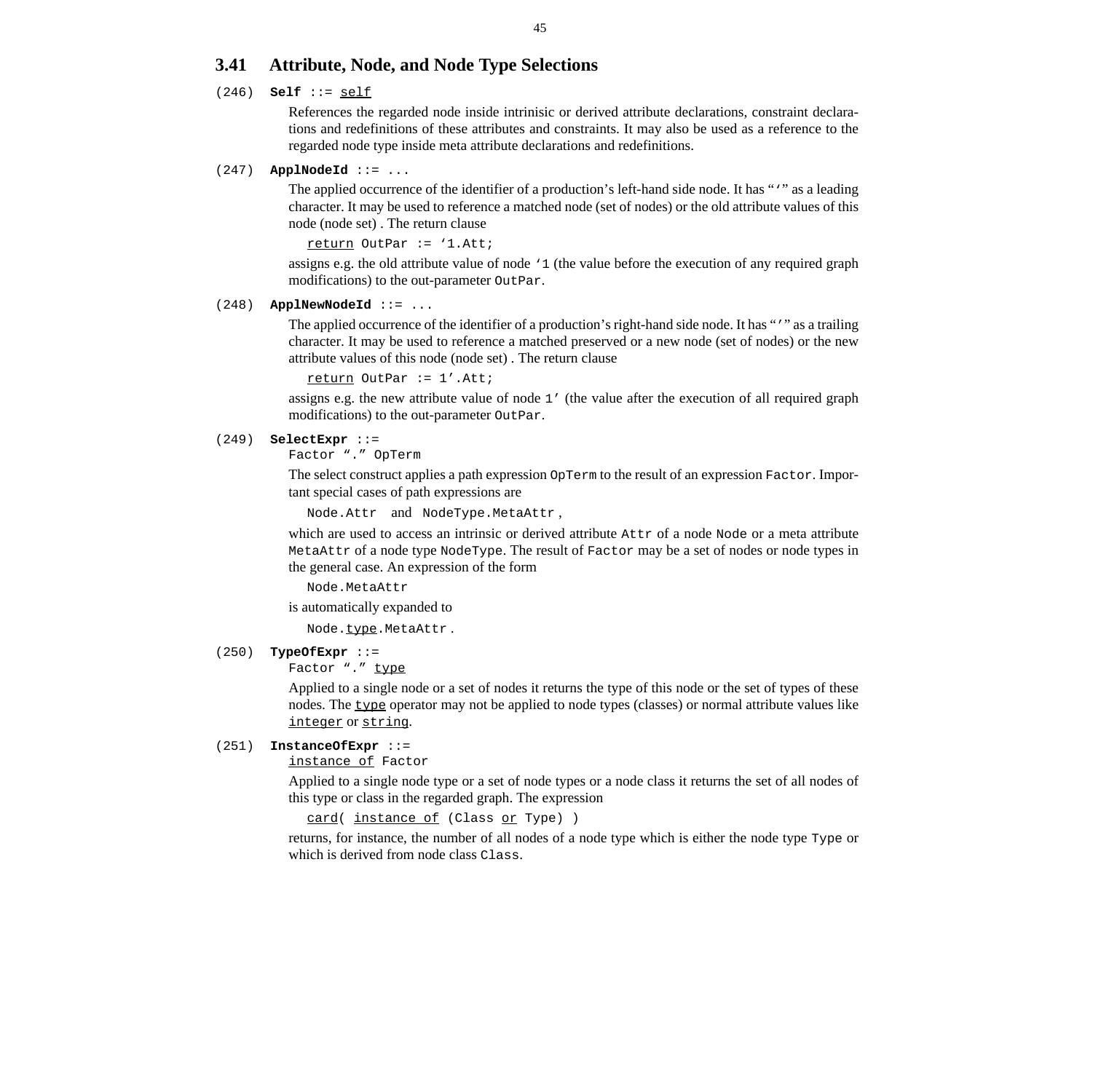# <span id="page-49-0"></span>**3.42 Type and Cardinality Constraint Checking Expressions**

# (252) **TypeCheckExpr** [::=](#page-39-0)

[Factor ":"](#page-39-0) [Type](#page-46-0)

The type checking operator should be used, whenever static analysis computes a more general type (class) for a (sub-)expression than required. It may, for instance, be used to restrict (cast) the type of the expression

```
P.<-child-.(not instance of Man)
```
from the static type PERSON  $[0:n]$  (computed by the type checker) to the actual type Woman  $[1:1]$ in

```
function Mother: (P: PERSON [1:1]) \rightarrow Woman [1:1] =(P.<-child-.(not instance of Man)) : Woman [1:1];
end;
```
Please note that the type check operator is not a downcast in the sense of C or Modula-2, but checks the (node) types of its input set as follows:

```
Factor : T [x:y]= (Factor.instance of T) : [x:y]
```
It is, therefore, realized as a combination of the restriction of Set to all nodes of type (class) T followed by the application of a cardinality checking operator (see below).

# (253) **CardCheckExpr** [::= Factor ":"](#page-39-0) Qualifier

The cardinality checking operator is useful for situations, where static type checking is not able to guarantee that the result of a certain expression always delivers a well-defined or uniquely defined result. Based on the edge type definition

```
edge type child: PERSON [0:n] -> PERSON [0:n];
```
static analysis is not able to guarantee that the expression

self.(<-child- & instance of Man)

returns at least one node or at most one node, i.e. that any PERSON node has at least or at most one father. The expression

```
self.(<-child- & instance of Man) : [1:1]
```
has the static type Man  $[1:1]$ . Its application to a PERSON node without a father node or with more than one father node aborts and terminates the whole execution process.

# **3.43 Cardinality Qualifiers for Relation Types, Attribute Types, etc.**

(254) **Qualifier** ::= NullToOne | One | OneToMany | NullToMany

All possible cardinality constraints for edge types, attributes, variables, ... .

(255) **NullToOne** ::= "[0:1]"

Indicates or requires the existence of at most one ... .

```
(256) One ::= "[1:1]"
```
Indicates or requires the existence of exactly one ... .

```
(257) OneToMany ::= "[1:n]"
           Indicates or requires the existence of at least one ... .
```

```
(258) NullToMany ::= "[0:n]"
```
Indicates or requires the existence of an arbitrary number of ... .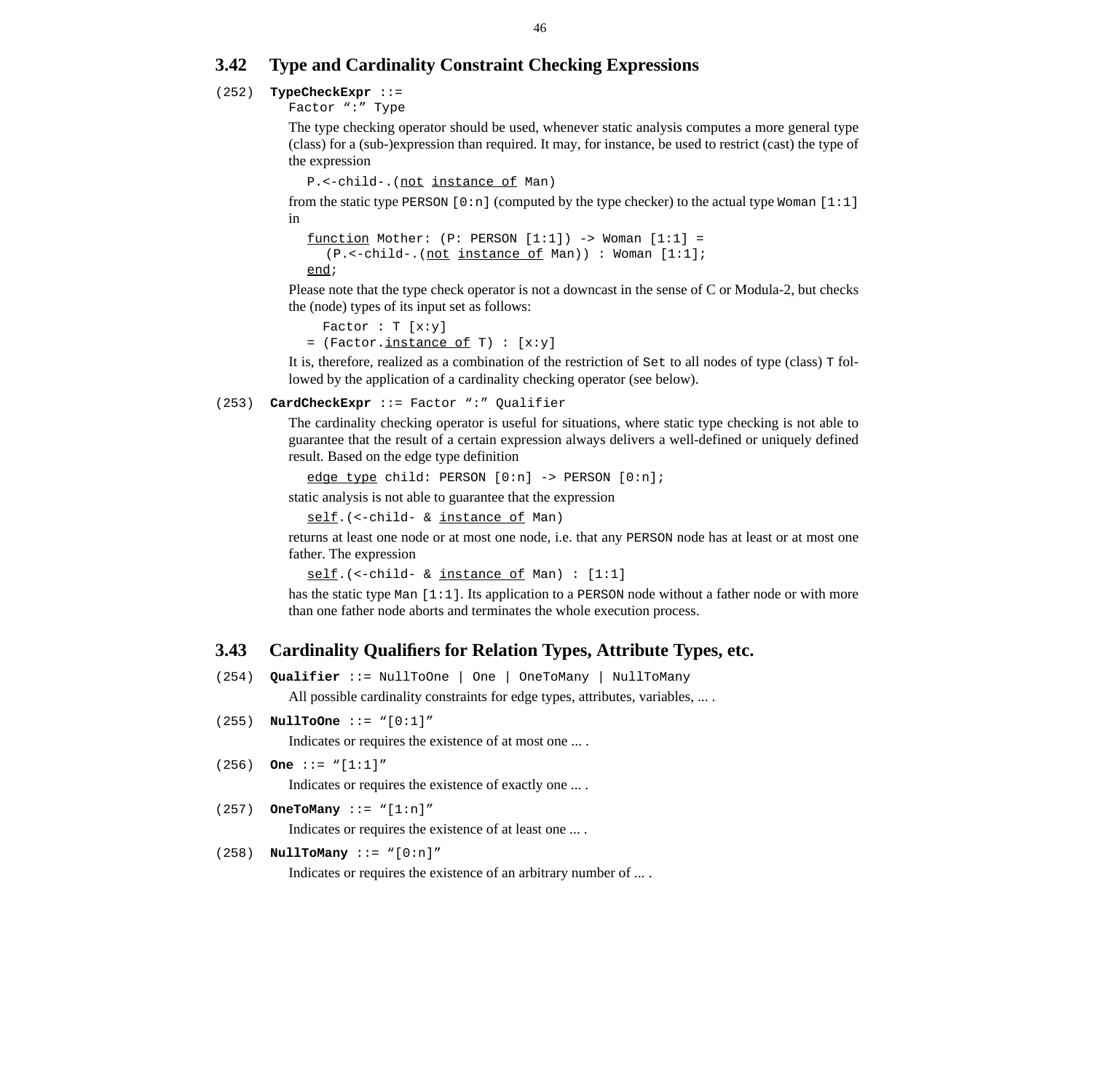# <span id="page-50-0"></span>**4 References**

- [AE94] Andries M., Engels G.: *Syntax and Semantics of Hybrid Database Languages*. In Schneider H. J., Ehrig H. (eds.): Graph Transformations in Computer Science, volume 776 of Lecture Notes in Computer Science, pp. 19–36, 1994.
- [HKW98] Heimann P., Krapp C.-A., Westfechtel B.: *Graph-Based Software Process Management*. Int. Journal of Software Engineering and Knowledge Engineering: Special Issue on Graph Grammar-based Specification, 1998. to appear.
- [KS97] Klein P., Schürr A.: *Constructing SDEs with the IPSEN Meta Environment*. In Proc. 8th Conf. on Software Engineering Environments (SEE'97), pp. 2– 10. IEEE Computer Society Press, Los Alamitos, CA, 1997.
- [Nag96] Nagl M. (ed.): *Building Thightly Integrated (Software) Development Environments: The IPSEN Approach*, volume 1170 of Lecture Notes in Computer Science. Springer Verlag, Berlin, 1996.
- [Roz97] Rozenberg G. (ed.): *Handbook on Graph Grammars: Foundations*, volume 1. World Scientific, Singapore, 1997.
- [RS97] Rekers J., Schürr A.: *Defining and Parsing Visual Languages with Layered Graph Grammars*. Journal of Visual Languages and Computing, 8(1):27–55, 1997.
- [Sch91] Schürr A.: *Operationales Spezifizieren mit programmierten Graphersetzungssystemen: formale Definitionen Anwendungsbeispiele und Werkzeugunterstützung*. Deutscher Universitäts-Verlag, Wiesbaden, 1991.
- [Sch97] Schürr A.: *Programmed Graph Replacement Systems*. In chapter 7 in [Roz97], pp. 479–546, 1997.
- [SWZ95a] Schürr A., Winter A., Zündorf A.: *Visual Programming with Graph Rewriting Systems*. In *Proc. IEEE Symposium on Visual Languages (VL'95)*, pp. 195–202. IEEE Computer Society Press, Los Alamitos, CA, 1995.
- [SWZ95b] Schürr A., Winter A. J., Zündorf A.: *Graph Grammar Engineering with PROGRES*. In Schäfer W., Botella P. (eds.): Proc. 5th European Software Engineering Conf. (ESEC'95), volume 989 of Lecture Notes in Computer Science, pp. 219–234. Springer Verlag, Berlin, 1995.
- [SWZ95c] Schürr A., Winter A. J., Zündorf A.: *Spezifikation und Prototyping graphbasierter Systeme*. In Proc. Fachtagung Software-Technik'95, pp. 86–97. GI SofTech NRW, 1995.
- [SWZ96] Schürr A., Winter A. J., Zündorf A.: *Spezifikation und Prototyping graphbasierter Systeme*. Informatik – Forschung und Entwicklung, 11(4):191–202, 1996.
- [Wes91] Westfechtel B.: *Revisions- und Konsistenzkontrolle in einer integrierten Softwareentwicklungsumgebung*, volume 280 of Informatik-Fachberichte. Springer-Verlag, Berlin, 1991.
- [Zün96] Zündorf A.: *Eine Entwicklungsumgebung für programmierte Graphersetzungssysteme*. Deutscher Universitätsverlag, Wiesbaden, 1996. Dissertation, RWTH Aachen.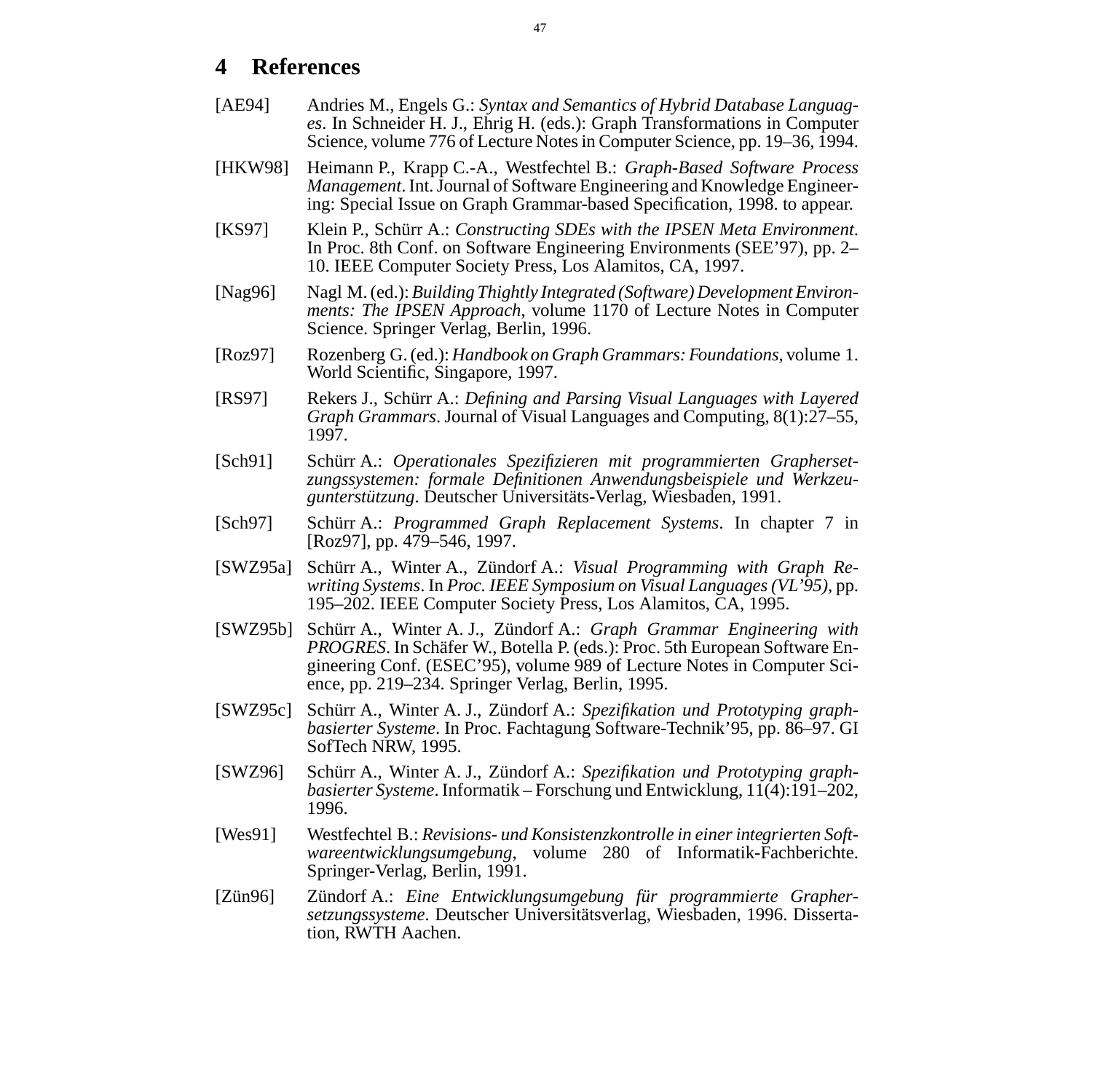# <span id="page-51-0"></span>**5 Index**

# **A**

[ActOutPar 37](#page-40-0) [ActPar 37](#page-40-0) [All 41](#page-44-0) [And 38](#page-41-0) [AndOpList 30](#page-33-0) [AndStatList 15](#page-18-0) [ApplNewNodeId 45](#page-48-0) [ApplNodeId 45](#page-48-0) [ApplNonterminalId 2](#page-5-0) [ApplOldNodeId 24](#page-27-0) [AssignStat 18](#page-21-0) [AttCondition 25](#page-28-0) [AttDecl 6](#page-9-0) [AttTransfer 26](#page-29-0)

# **B**

[BinaryStandardOp 36](#page-39-0) [BooleanType 43](#page-46-0) [BracketExpr 44](#page-47-0) [BracketOp 30](#page-33-0) [BracketStat 18](#page-21-0) [ButNot 38](#page-41-0) [ButNotOpList 30](#page-33-0)

# **C**

[CallStat 18](#page-21-0) [Card 38](#page-41-0) [CardCheckExpr 46](#page-49-0) [CardCheckOp 33](#page-36-0) [Char 36](#page-39-0) Choice 2 [ChooseExprList 44](#page-47-0) [ChooseOpList 31](#page-34-0) [ChooseStatList 16](#page-19-0) [ClosurePlusOp 31](#page-34-0) [ClosureStarOp 31](#page-34-0) [Concat 40](#page-43-0) [ConcOpList 30](#page-33-0) [ConcStatList 15](#page-18-0) [CondExpr 44](#page-47-0) [CondOp 31](#page-34-0) [CondStat 16](#page-19-0) [ConstExpr 36](#page-39-0) [ConstraintBody 11](#page-14-0) [ConstraintDecl 11](#page-14-0) [ConstrAttDecl 10](#page-13-0) [ConstrAttRule 10](#page-13-0) [ConstrDeclList 6](#page-9-0) [ConstrLeftSideList 12](#page-15-0) [ConstrOldNodeDecl 12](#page-15-0) [ConstrRightSide 12](#page-15-0) [ConstrRightSideClause 12](#page-15-0) [ConstrRightSideList 12](#page-15-0) [ConstrRuleList 6](#page-9-0) [ContextRestriction 32](#page-35-0) [Copy 27](#page-30-0) [CutStat 18](#page-21-0)

# **D**

[DAttDecl 8](#page-11-0) [DAttDeclList 6](#page-9-0) [DAttRule 8](#page-11-0) [DAttRuleList 6](#page-9-0) Declaration 3 [DeclNewNodeId 24](#page-27-0) [DeclNodeId 23](#page-26-0) [DeclNonterminalId 2](#page-5-0) [DefStat 19](#page-22-0) [Destination 18](#page-21-0) Div<sub>39</sub>

# **E**

[EBNF 2](#page-5-0) [EBNF\\_Expression 2](#page-5-0) [EBNF\\_Rule 2](#page-5-0) [EdgeDecl 23](#page-26-0) [EdgeTypeDecl 5](#page-8-0) [EdgeTypeOp 34](#page-37-0) [EdgeTypeOpList 27](#page-30-0) [Elem 38](#page-41-0) [Embedding 27](#page-30-0) [Empty 38](#page-41-0) [EnsureStat 14](#page-17-0) [Equal 39](#page-42-0) [EqualRestriction 32](#page-35-0) [Equivalent 38](#page-41-0) [ExistExpr 41](#page-44-0) [Expression 36](#page-39-0)

# **F**

[Factor 36](#page-39-0) [FailStat 19](#page-22-0) [False 36](#page-39-0) [ForAllExpr 41](#page-44-0) [ForAllStat 17](#page-20-0) [FuncOpName 35](#page-38-0) [FunctionDecl 35](#page-38-0) [FunctionImportDecl 4](#page-7-0) [FunctionImportList 4](#page-7-0) [FunctionType 4](#page-7-0) [FuncVarPar 37](#page-40-0) [FuncVarParExpr 37](#page-40-0)

# **G**

[GraphConstraint 11](#page-14-0) [GraphPart 20](#page-23-0) [GraphPath 28](#page-31-0) [GraphRestriction 29](#page-32-0) [Greater 39](#page-42-0) [GrEqual 39](#page-42-0) [GuardExpr 44](#page-47-0) [GuardOp 31](#page-34-0) [GuardStat 16](#page-19-0)

# **H**

[Halt 36](#page-39-0) [HaltOp 33](#page-36-0) [HaltStat 19](#page-22-0)

# **I**

[IAttDecl 7](#page-10-0) [IAttDeclList 6](#page-9-0) [IAttRule 7](#page-10-0) [IAttRuleList 6](#page-9-0) [Implies 38](#page-41-0) [ImpliesRestriction 32](#page-35-0) [Import 4](#page-7-0) [In 38](#page-41-0) Index 7 [InfixOpExpr 36](#page-39-0) [InfixOpId 36](#page-39-0) [InParDecl 35](#page-38-0) [InParIdList 35](#page-38-0) [InstanceOfExpr 45](#page-48-0) [IntegerType 43](#page-46-0) [IsExpr 44](#page-47-0) [IsRestriction 32](#page-35-0)

# **K**

Key 7 [Keyword 2](#page-5-0)

# **L**

[LeEqual 39](#page-42-0) [LeftSideClause 22](#page-25-0) [Length 40](#page-43-0) [Less 39](#page-42-0) List  $2$ [LoopOpList 31](#page-34-0) [LoopStatList 16](#page-19-0)

# **M**

[MAttDecl 9](#page-12-0) [MAttDeclList 6](#page-9-0) [MAttRule 9](#page-12-0) [MAttRuleList 6](#page-9-0) [MetaType 43](#page-46-0) [Minus 39](#page-42-0) [MinusOp 34](#page-37-0) [MinusRelCall 34](#page-37-0) [Mod 39](#page-42-0) [ModifiedEdgeTypeOp 27](#page-30-0) [ModifiedEdgeTypeOpList 27](#page-30-0) [ModuleImport 4](#page-7-0) [Mult 39](#page-42-0)